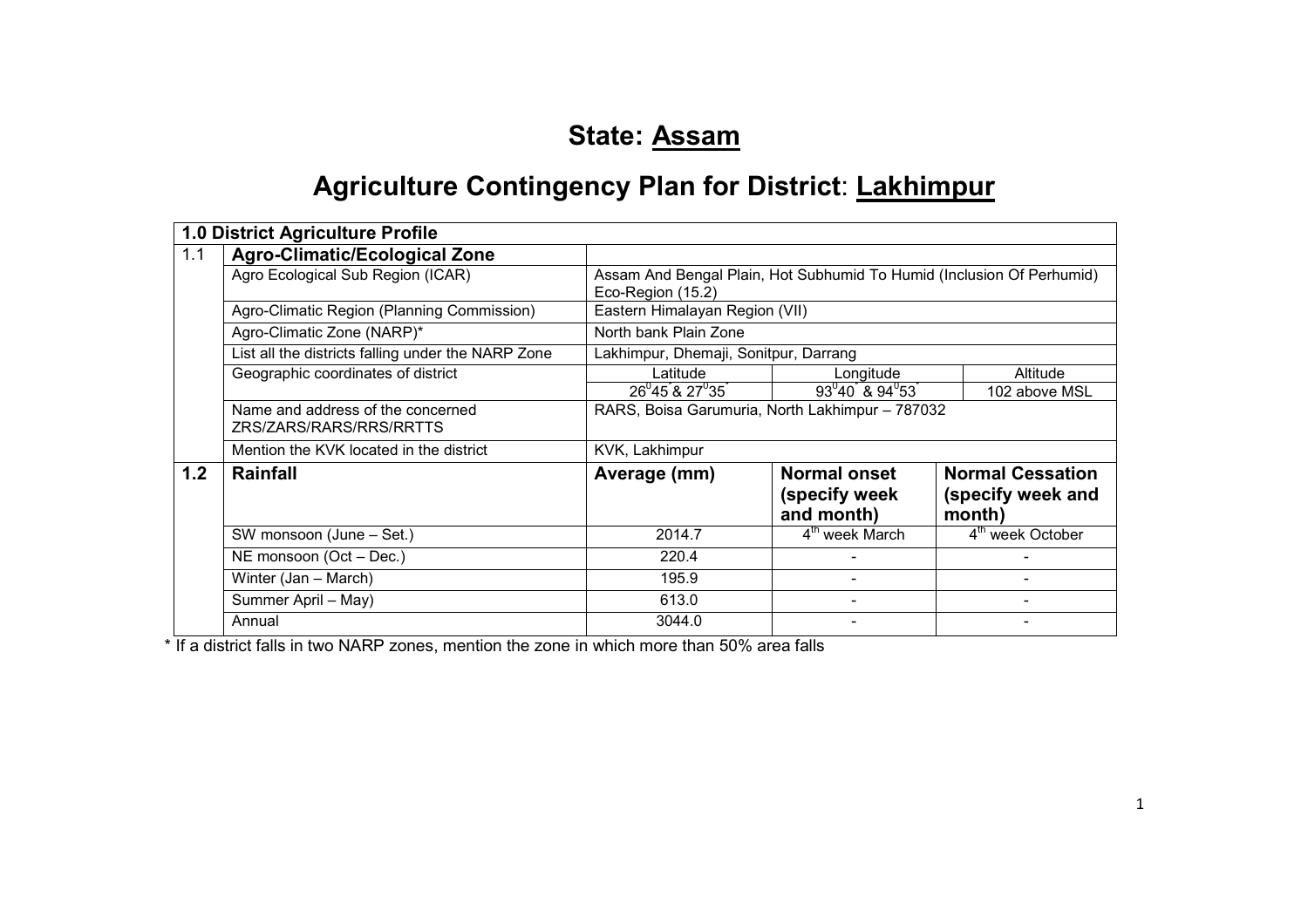| 1.3 | Land use<br>pattern of<br>the<br>district<br>(latest<br>statistics) | Geograp<br>hical<br>area | <b>Cultivable</b><br>area | <b>Forest</b><br>area | Land<br>under<br>non-<br>agricul<br>tural<br>use | Perm<br>anent<br>pastu<br>res | Cultiva<br>ble<br>wastel<br>and | Land<br>under<br>Misc. tree<br>crops and<br>groves | <b>Barren and</b><br>uncultivable<br>land | <b>Current</b><br>fallows | <b>Other</b><br>fallows |
|-----|---------------------------------------------------------------------|--------------------------|---------------------------|-----------------------|--------------------------------------------------|-------------------------------|---------------------------------|----------------------------------------------------|-------------------------------------------|---------------------------|-------------------------|
|     | Area<br>(000ha)                                                     | 235.156                  | 157.97                    | 13.097                | 32.342                                           | 3.818                         | 7.367                           | 9.175                                              | $\overline{\phantom{0}}$                  | 6.457                     | 14.739                  |

| 1.4         | <b>Major Soils</b>          | Area ('000 ha) | Percent (%) of total |
|-------------|-----------------------------|----------------|----------------------|
|             | 1. Sandy soil               | 33.97          | 16.19                |
|             | 2. Sandy loam               | 121.73         | 70.83                |
|             | 3. Other type of soil       | 40.37          | 15.18                |
|             | Others (specify)            |                |                      |
| $\vert$ 1.5 | <b>Agriculture land use</b> | Area ('000 ha) | Cropping intensity % |
|             | Net sown area               | 148.161        |                      |
|             | Area sown more than once    | 67.30          | 144.66               |
|             | Gross cropped area          | 214.323        |                      |

| 1.6 | <b>Irrigation</b>            | Area ('000 ha) | Percent (%) of total     |        |
|-----|------------------------------|----------------|--------------------------|--------|
|     | Net irrigated area           | 7.668          | 5.18                     |        |
|     | Gross irrigated area         | 10.00          | 6.75                     |        |
|     | Rainfed area                 | 140.493        | 94.82                    |        |
|     | <b>Sources of Irrigation</b> | <b>Number</b>  | Area(,000 ha)            | % area |
|     | Canals                       |                | 0.272                    | 3.55   |
|     | Tanks                        | 986            | 0.133                    | 1.73   |
|     | Open wells                   |                | $\overline{\phantom{0}}$ |        |
|     | Bore wells                   | 2142           | 3.831                    | 49.96  |
|     | Lift irrigation              | 1120           | 1.153                    | 15.04  |
|     | Micro-irrigation             |                | -                        |        |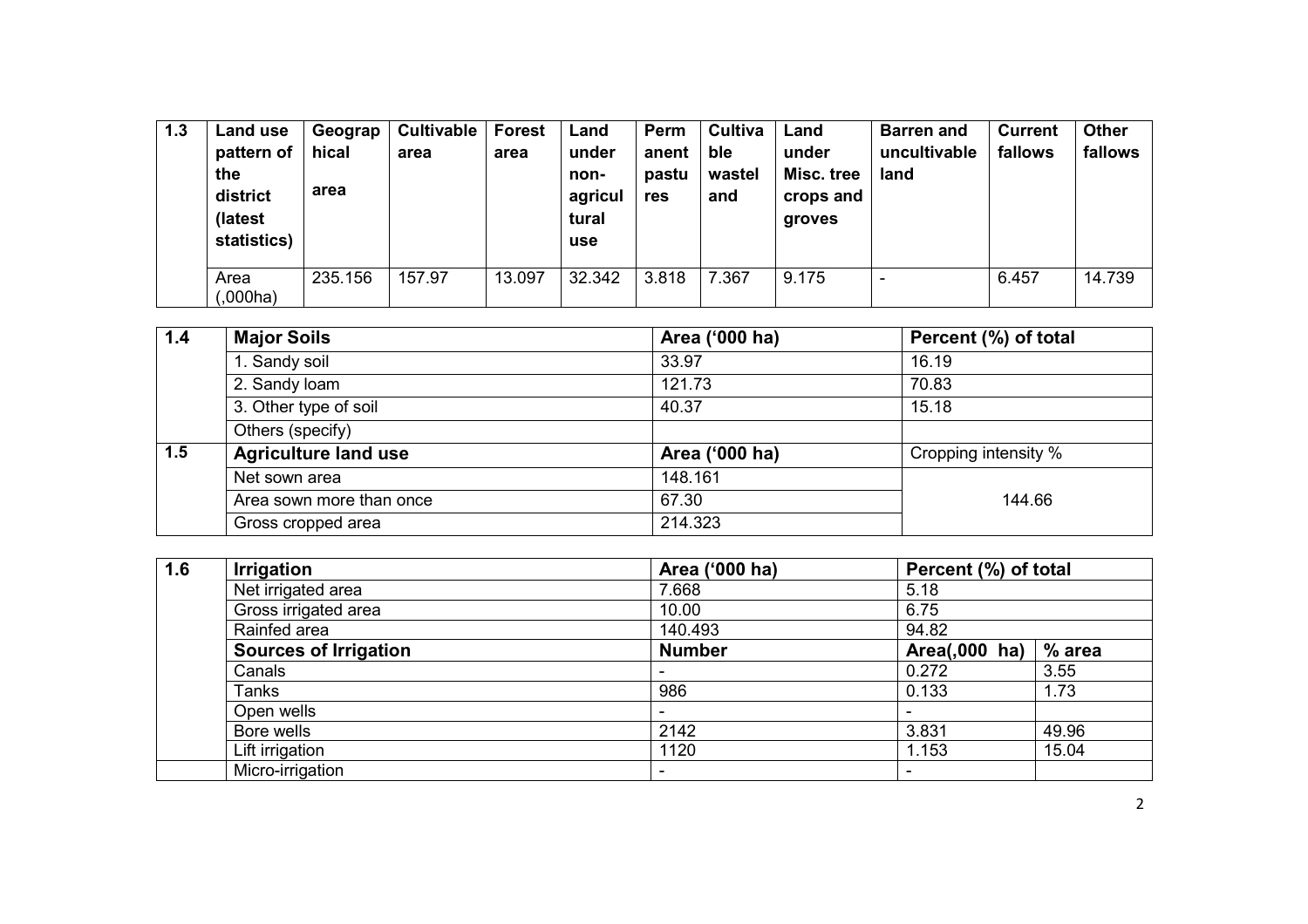| Other sources                    | 30            | 0.579     | 7.55                       |
|----------------------------------|---------------|-----------|----------------------------|
| Total irrigated area             | 4278          | 7.668     |                            |
| <b>Total Pump sets</b>           | 2274          | <b>NA</b> |                            |
| No of tractors                   | 143           |           |                            |
| Groundwater availability and use | No. of blocks | % area    | <b>Quality of</b><br>water |
| Over exploited                   | <b>NA</b>     |           |                            |
| Critical                         | <b>NA</b>     |           |                            |
| Semi-critical                    | <b>NA</b>     |           |                            |
| Safe                             | <b>NA</b>     |           |                            |
| Waste water availability and use | <b>NA</b>     |           |                            |

\* Over exploited: ground water utilization > 100%; Critical : 90-100%; semi critical : 70-90%; Safe : < 70%

#### 1.7 Area under major field crops & horticulture etc.

| <b>Field crops</b>   | Total area (ha) | Irrigated | <b>Rainfed</b>           |
|----------------------|-----------------|-----------|--------------------------|
| <b>Winter Rice</b>   | 89550           |           |                          |
| <b>Summer Rice</b>   | 43629.85        |           | ۰                        |
| <b>Autumn Rice</b>   | 17532           |           | ۰                        |
| Wheat                | 673             |           | ۰                        |
| Sugarcane            | 334             |           |                          |
| Sesame               | 690             |           | <b>NA</b>                |
| Tur                  | 59              |           |                          |
| Rapeseed and mustard | 19474           |           | -                        |
| Greengram            | 314             |           | -                        |
| Blackgram            | 1635            |           | ۰                        |
| Cotton               | 15              |           | -                        |
| Jute                 | 412             |           | -                        |
| Castor               | 128             |           | ۰                        |
| Lentil               | 1282            |           | $\overline{\phantom{0}}$ |
| Linseed              | 19              |           | ۰                        |
| Niger                | 7               |           |                          |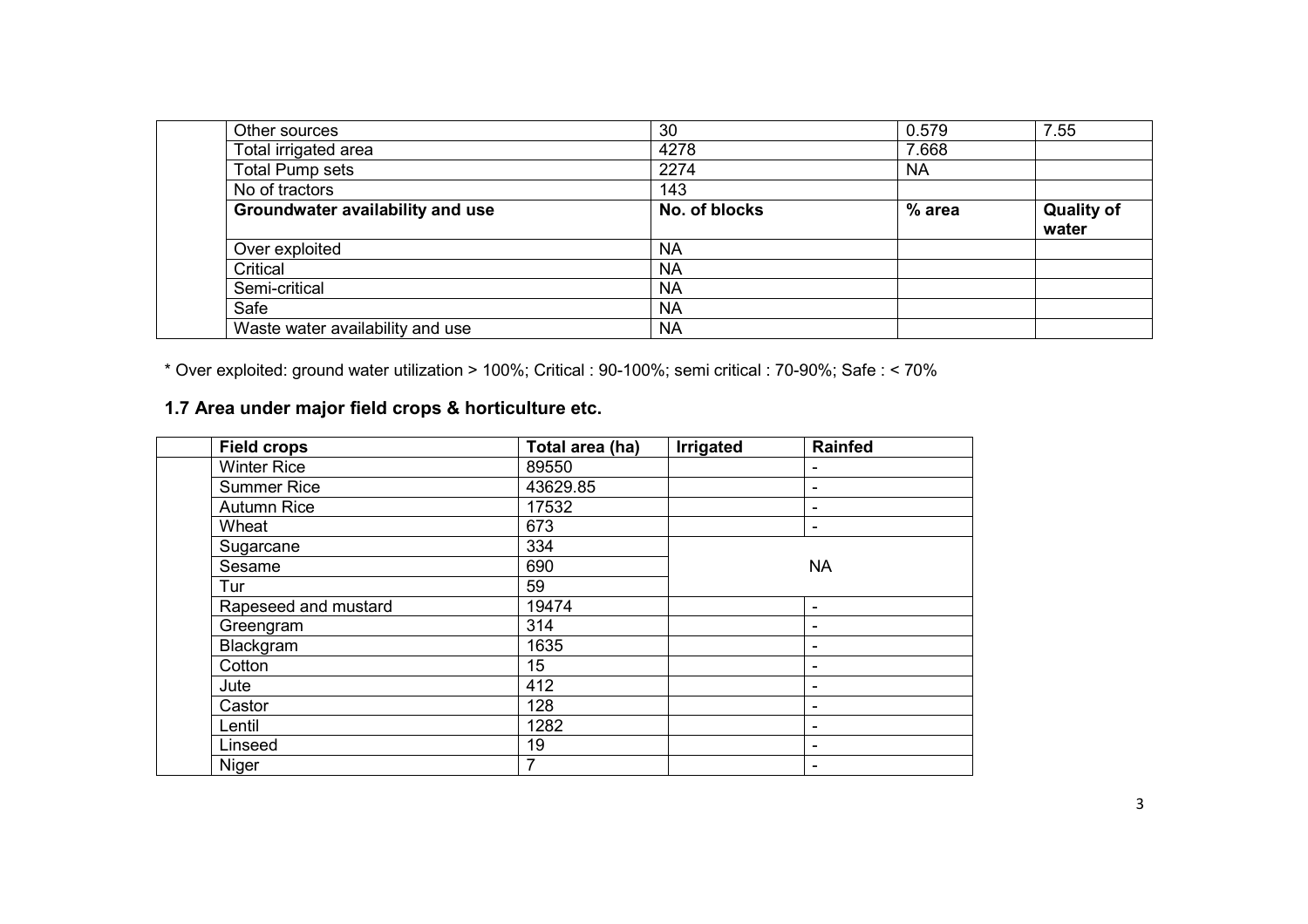|                 | Maize                               | 243                     |           | $\blacksquare$           |
|-----------------|-------------------------------------|-------------------------|-----------|--------------------------|
|                 | Other rabi pulse                    | 5332                    |           | $\blacksquare$           |
| 19              | Gram                                | 14                      |           | $\blacksquare$           |
| $\overline{20}$ | <b>Others</b>                       | $\frac{175}{175}$       |           | $\overline{a}$           |
| 1.7             | <b>Horticulture crops -Fruits</b>   | <b>Total area</b>       |           | <b>Rainfed</b>           |
|                 | <b>Banana</b>                       | 2040                    |           | All crops rainfed        |
|                 | Pine apple                          | 293                     |           |                          |
|                 | Orange                              | $\overline{95}$         |           |                          |
|                 | Papaya                              | $\overline{71}$         |           |                          |
|                 | Assam Lemon                         | $\overline{545}$        |           |                          |
|                 | Guava                               | 140                     |           |                          |
|                 | Litchi                              | 142                     |           |                          |
|                 | <b>Jackfruit</b>                    | 857                     |           |                          |
|                 | Mango                               | $\overline{96}$         |           |                          |
|                 | Other fruits                        | 153                     |           |                          |
| 1.7             | Horticulture crops vegetables       | Total area (Ha)         |           | <b>Rainfed</b>           |
|                 | Potato                              |                         |           | $\overline{\phantom{a}}$ |
|                 |                                     |                         |           |                          |
|                 | Sweet potato                        | 75                      |           | $\overline{\phantom{a}}$ |
|                 | Tapioca                             | $\overline{31}$         |           |                          |
|                 | <b>Chillies</b>                     | 635                     |           |                          |
|                 | Turmeric                            | 561                     |           |                          |
|                 | Onion                               | 230                     |           |                          |
|                 | Ginger                              | 700                     |           |                          |
|                 | Coriander                           | 362                     |           |                          |
|                 | Garlic                              | $\overline{512}$        |           | $\blacksquare$           |
|                 | <b>Black pepper</b>                 | 310                     |           | $\overline{a}$           |
|                 | Other spices                        | 52                      |           | $\blacksquare$           |
|                 | Kharif vegetables                   | 9157                    |           | $\overline{a}$           |
|                 | Rabi vegetables                     | 10885                   |           |                          |
| 1.7             | <b>Medicinal and Aromatic crops</b> | Total area (ha)         | Irrigated | <b>Rainfed</b>           |
|                 | Medicinal<br>Aromatic crops         | 0.4<br>$\overline{0.4}$ |           | All crops rainfed        |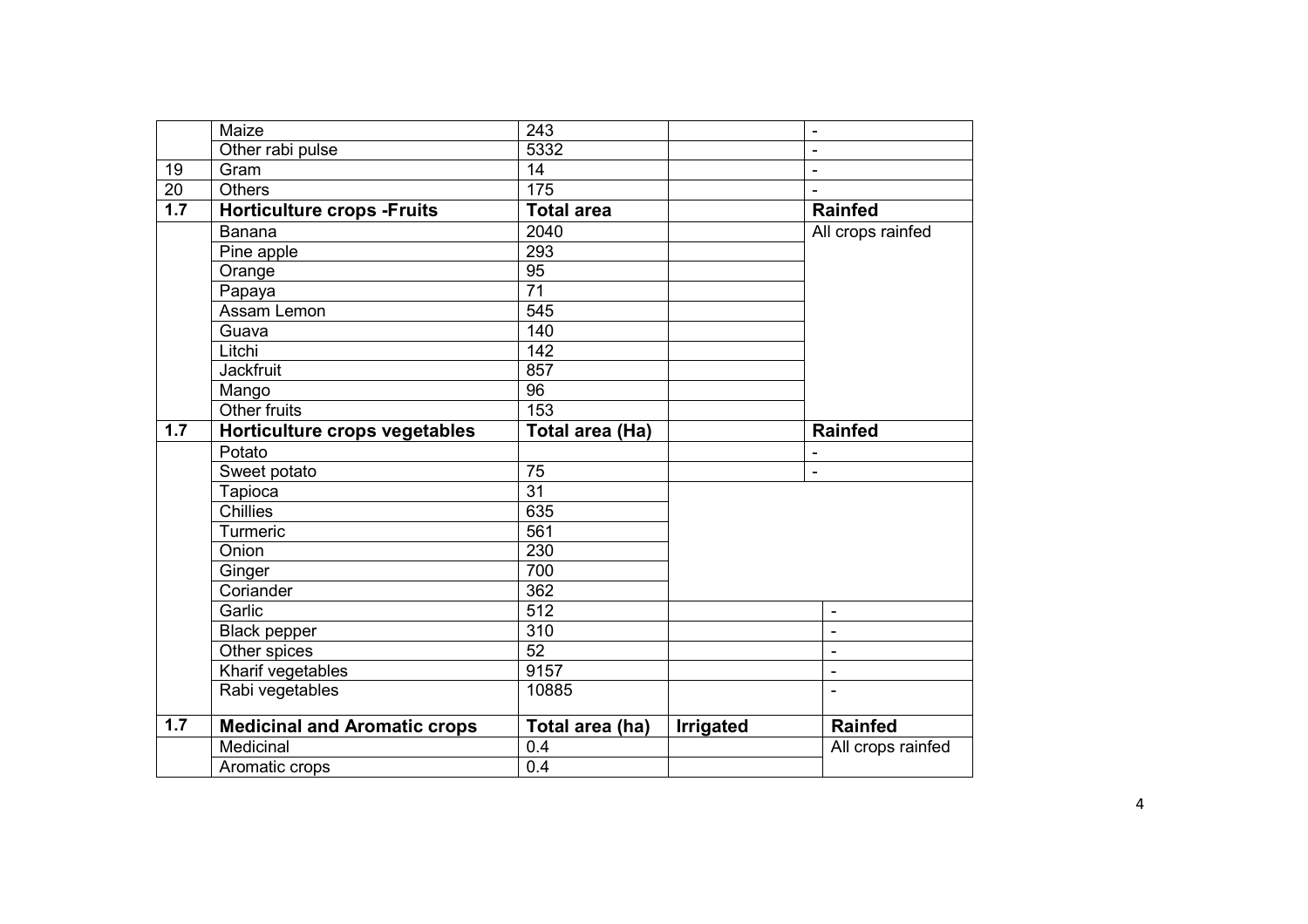| 1.7                     | <b>Plantation crops</b>                                                    | Total area (ha)                 | Irrigated           | Rainfed            |
|-------------------------|----------------------------------------------------------------------------|---------------------------------|---------------------|--------------------|
| $\mathbf 1$             | Tea                                                                        | 6724                            | <b>NA</b>           | <b>NA</b>          |
| $\overline{2}$          | Small Tea Growers plantation                                               | 351.45                          |                     | All crops rainfed  |
| $\overline{3}$          | Eri                                                                        | 595                             |                     |                    |
| $\overline{\mathbf{4}}$ | Muga                                                                       | 7174                            |                     |                    |
| 5                       | Mulberry                                                                   | 6719                            |                     |                    |
| $\overline{6}$          | Arecanut                                                                   | 2290                            |                     |                    |
| $\overline{7}$          | Coconut                                                                    | 251                             |                     |                    |
| 1.7                     | <b>Fodder crops</b>                                                        | Total area (ha)                 | Irrigated           | <b>Rainfed</b>     |
| $\mathbf{1}$            | <b>NA</b>                                                                  | <b>NA</b>                       | <b>NA</b>           | <b>NA</b>          |
|                         | Total fodder crop area                                                     | <b>NA</b>                       | <b>NA</b>           | <b>NA</b>          |
|                         | Grazing land                                                               | 0.32                            |                     |                    |
|                         | * If break-up- data (irrigated, rainfed) is not available, give total area |                                 |                     |                    |
| 1.8                     | <b>Livestock</b>                                                           | <b>Male(,000)</b>               | <b>Female(,000)</b> | <b>Total('000)</b> |
|                         | Cattle                                                                     | <b>NA</b>                       | <b>NA</b>           | 3,95,418           |
|                         | <b>Buffaloes total</b>                                                     | <b>NA</b>                       | <b>NA</b>           | 29,435             |
|                         | Commercial dairy farms                                                     | <b>NA</b>                       | <b>NA</b>           |                    |
|                         | Goat                                                                       | <b>NA</b>                       | <b>NA</b>           | 1,23,674           |
|                         | Sheep                                                                      | <b>NA</b>                       | <b>NA</b>           |                    |
|                         | Others (Camel, Pig, Yak etc)                                               | <b>NA</b>                       | <b>NA</b>           | 81,532             |
|                         |                                                                            |                                 |                     |                    |
| 1.9                     | <b>Poultry</b>                                                             | No of farms                     |                     | Total no of birds  |
|                         | Commercial                                                                 |                                 |                     | 3,93,903 nos.      |
|                         | Backyard                                                                   |                                 | <b>NA</b>           |                    |
| 1.10                    | <b>Inland Fisheries</b>                                                    | Number & Water spread area (ha) |                     | Production         |
|                         | <b>Brackish water</b>                                                      | 11 nos (14310ha)                |                     | 44.56 (Fish seed)  |
|                         |                                                                            |                                 |                     |                    |
|                         | Fresh water                                                                | 8 nos (355ha)                   |                     | 11,787 (Fish)      |
|                         |                                                                            |                                 |                     |                    |
|                         | <b>Others</b>                                                              |                                 |                     |                    |
|                         |                                                                            |                                 |                     |                    |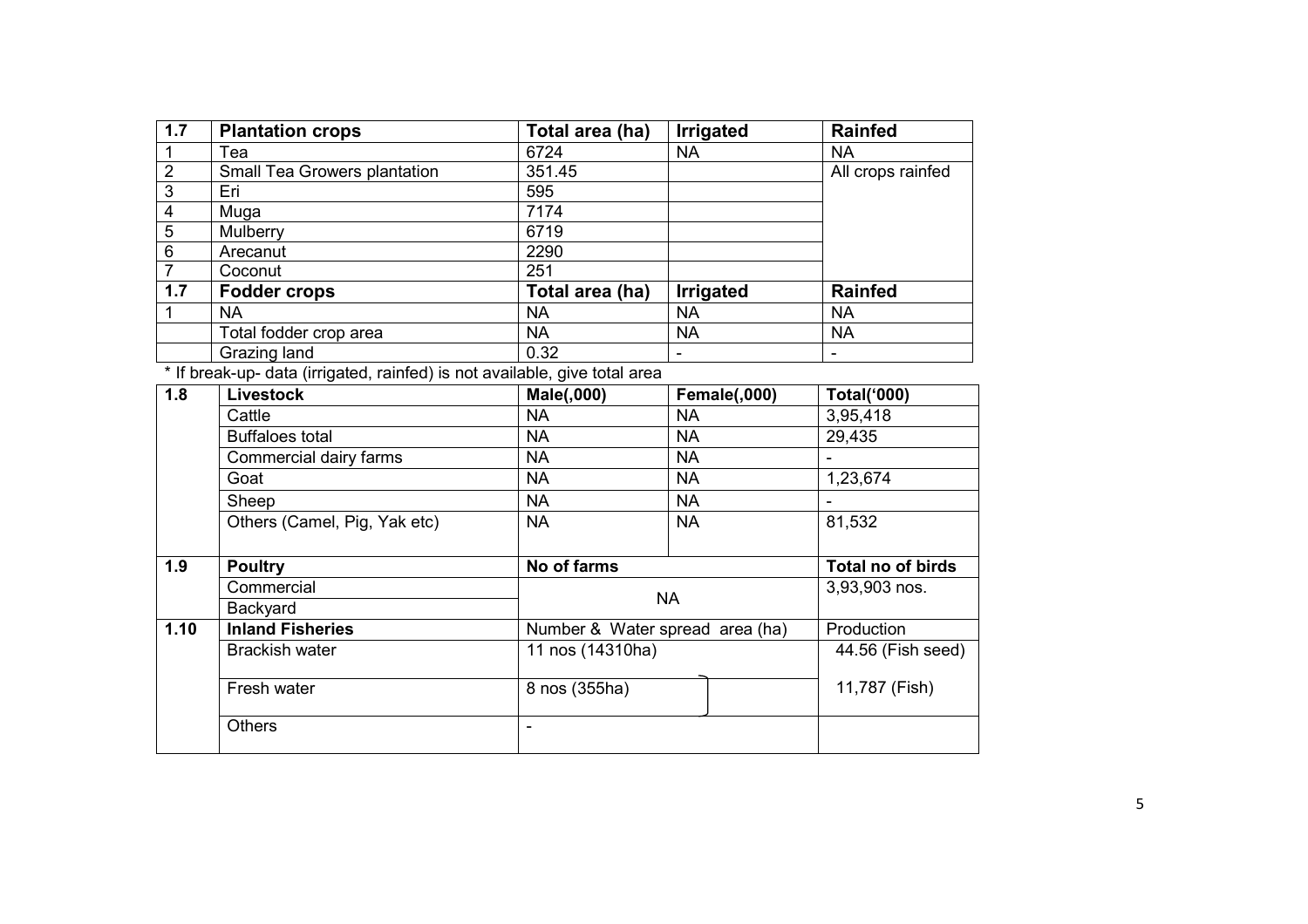| 1.11 | Name of crop                                                              |                       | Kharif                  |                       | Rabi                    |                       | <b>Summer</b>           |                       | <b>Total</b>            | Crop<br>residue                |
|------|---------------------------------------------------------------------------|-----------------------|-------------------------|-----------------------|-------------------------|-----------------------|-------------------------|-----------------------|-------------------------|--------------------------------|
|      |                                                                           | Production<br>(000 t) | Productivity<br>(kg/ha) | Production<br>(000 t) | Productivity<br>(kg/ha) | Production<br>(000 t) | Productivity<br>(kg/ha) | Production<br>(000 t) | Productivity<br>(kg/ha) | as<br>fodder<br>(000)<br>tons) |
|      | Major Field crops (Crops to be identified based on total acreage)         |                       |                         |                       |                         |                       |                         |                       |                         |                                |
|      | <b>Rice</b>                                                               | 257929                | 2408                    |                       |                         | 128990                | 2530                    | 386919                | 2469                    |                                |
|      | Rapeseed &<br><b>Mustard</b>                                              |                       |                         | 11197                 | 575                     |                       |                         | 11197                 | 575                     |                                |
|      | Rabi pulse                                                                |                       |                         | 1191                  | 504                     |                       |                         | 1191                  | 504                     |                                |
|      | <b>Black gram</b>                                                         | 834                   | 510                     |                       |                         |                       |                         | 834                   | 510                     |                                |
|      | Green gram                                                                | 136                   | 441                     |                       |                         |                       |                         |                       | 441                     |                                |
|      | Major Horticultural crops (Crops to be identified based on total acreage) |                       |                         |                       |                         |                       |                         |                       |                         |                                |
|      | Vegetables                                                                | 73950                 | 8060                    | 81964                 | 7550                    |                       |                         | 155914                | 7805                    |                                |
|      | Ginger                                                                    | 94231                 | 12050                   |                       |                         |                       |                         | 94231                 | 12050                   |                                |
|      | Turmeric                                                                  | 14179                 | 18050                   |                       |                         |                       |                         | 14179                 | 18050                   |                                |
|      | <b>Chillies</b>                                                           |                       |                         | 1644                  | 5860                    |                       |                         | 1644                  | 5860                    |                                |
|      | <b>Banana</b>                                                             |                       |                         |                       |                         |                       |                         | 218                   | 7500                    |                                |
|      | Assam lemon                                                               |                       |                         |                       |                         |                       |                         | 8208                  | 15060                   |                                |
|      | Potato                                                                    |                       |                         | 470829                | 110627                  |                       |                         | 470829                | 110627                  |                                |

### 1.11 Production and Productivity of major crops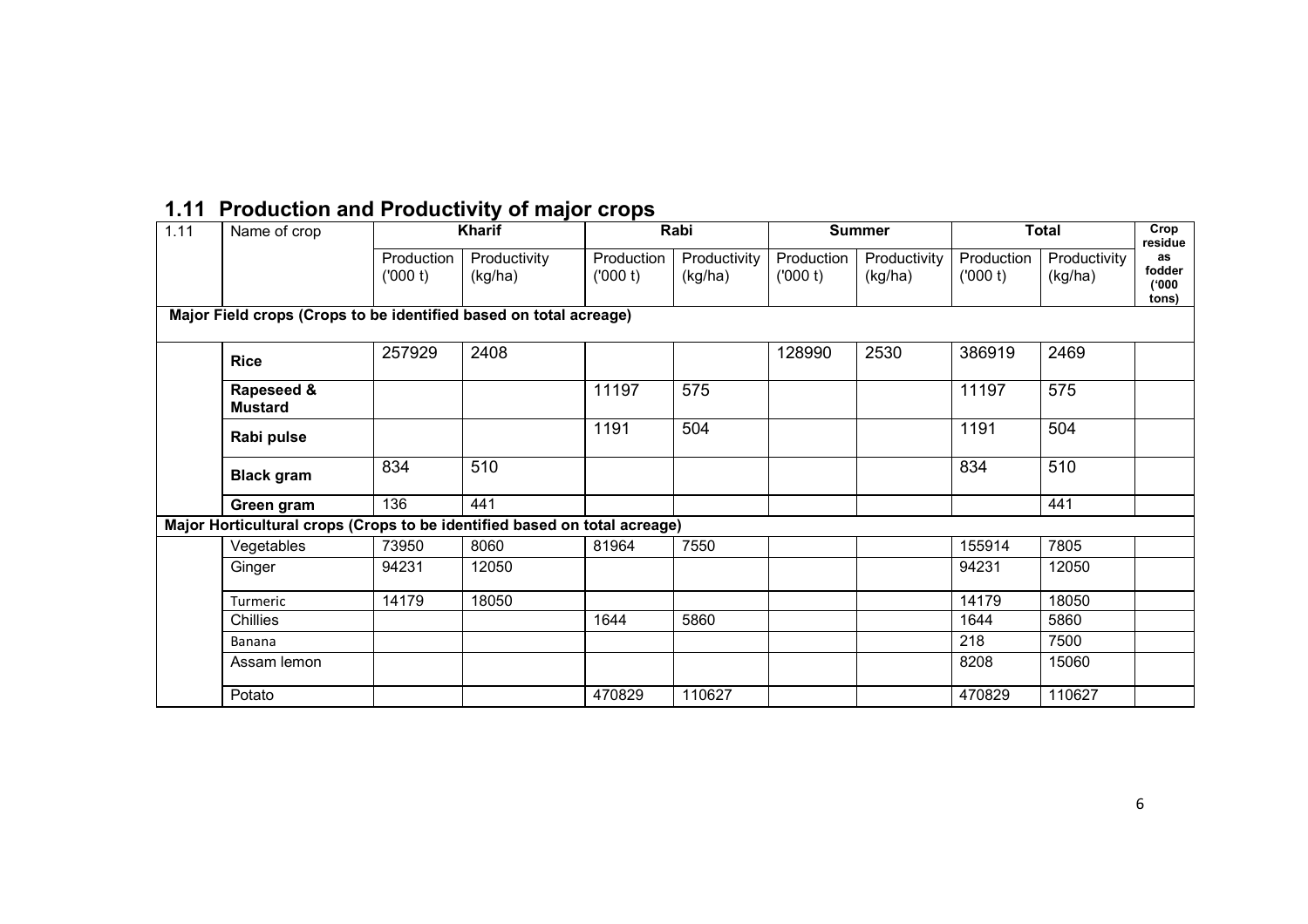| 1.12 | Sowing window for 5<br>major field crops<br>(start and end of<br>normal sowing period) | paddy      | Rapeseed &<br><b>Mustard</b> | Rabi pulse<br>(Pea/lentil) | <b>Black gram</b>                           | Ginger      | <b>Turmeric</b> |
|------|----------------------------------------------------------------------------------------|------------|------------------------------|----------------------------|---------------------------------------------|-------------|-----------------|
|      | Kharif-Rainfed                                                                         | June -July |                              |                            | Mid july-Mid<br>August/Mid<br>Aug-Mid Sept. | March-April | March-April     |
|      | Kharif-Irrigated                                                                       | June -July |                              |                            |                                             |             |                 |
|      | Rabi-Rainfed                                                                           |            | Mid Oct- Mid Nov             | Mid Oct                    |                                             |             |                 |
|      | Rabi-Irrigated                                                                         |            |                              |                            |                                             |             |                 |

| 1.13 | What is the major contingency the district is prone to? (Tick mark) | Regular | <b>Occasional</b> | <b>None</b>  |
|------|---------------------------------------------------------------------|---------|-------------------|--------------|
|      | Drought                                                             |         |                   |              |
|      | Flood                                                               |         |                   |              |
|      | Cyclone                                                             |         |                   | ✓            |
|      | Hail storm                                                          |         |                   |              |
|      | Heat wave                                                           |         |                   |              |
|      | Cold wave                                                           |         |                   |              |
|      | Frost                                                               |         |                   | ✓            |
|      | Sea water intrusion                                                 |         |                   | $\checkmark$ |
|      | Pests and disease outbreak (specify)                                |         |                   |              |
|      | Others (specify)                                                    |         |                   |              |

6 out of 10 years = Regular

| 1.14 | <b>Include Digital</b> | Location map of district within State as Annexure I | Enclosed: No  |  |
|------|------------------------|-----------------------------------------------------|---------------|--|
|      | maps of the district   |                                                     |               |  |
|      | for                    | Mean annual rainfall as Annexure 2                  | Enclosed: Yes |  |
|      |                        | Soil map as Annexure 3                              | Enclosed: No  |  |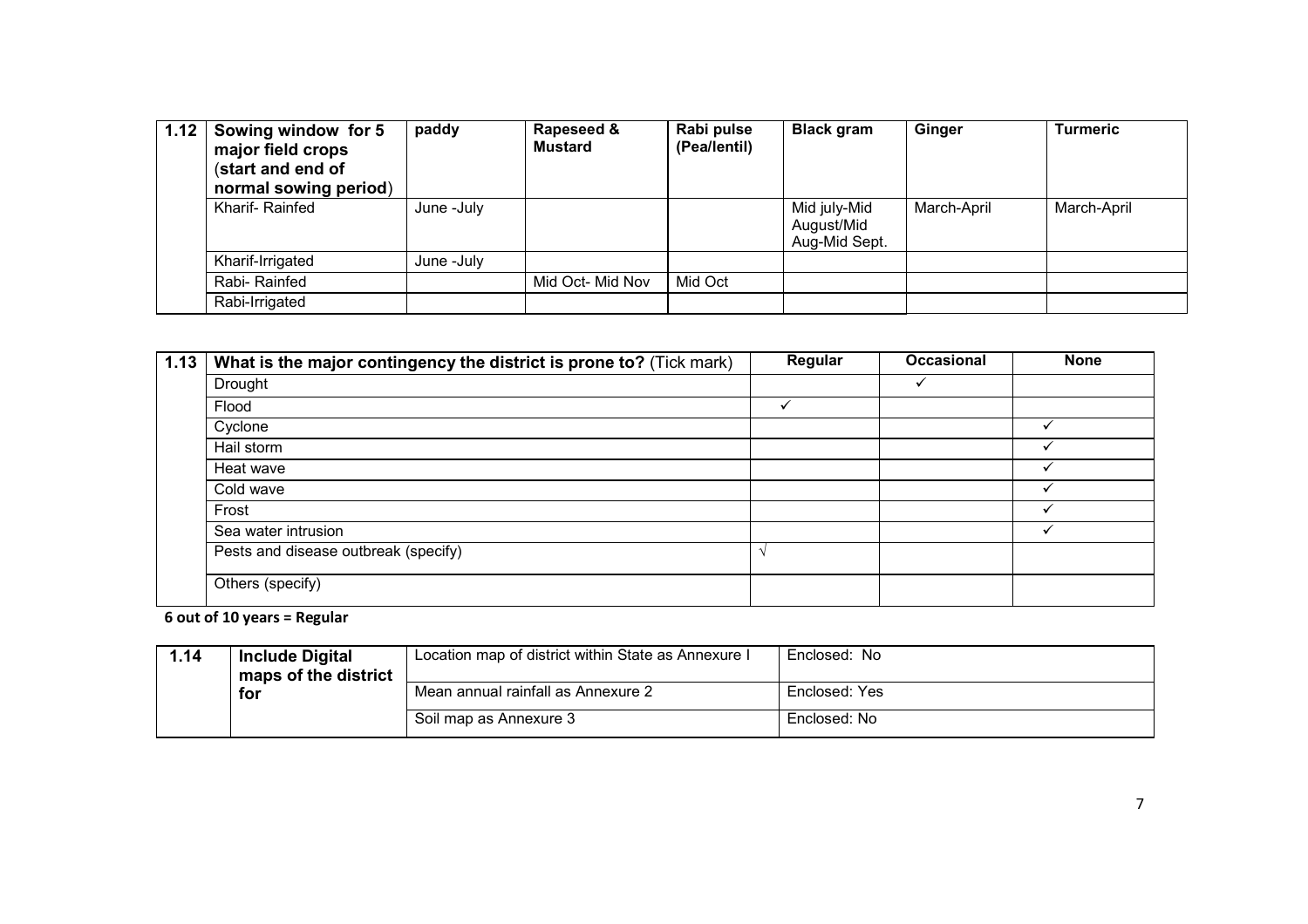## 2.0 Strategies for weather related contingencies

## 2.1 Drought

## 2.1.1 Rainfed situation - the monsoon is normal not delayed

| <b>Condition</b>                                                                                                                                               | <b>Major Farming</b><br>situation <sup>a</sup> | <b>Normal</b><br>Crop/cropping | <b>Suggested Contingency measures</b>                                                                                          |                                                                                                                               |                                                                       |  |
|----------------------------------------------------------------------------------------------------------------------------------------------------------------|------------------------------------------------|--------------------------------|--------------------------------------------------------------------------------------------------------------------------------|-------------------------------------------------------------------------------------------------------------------------------|-----------------------------------------------------------------------|--|
| Early season<br>drought (delayed<br>onset)                                                                                                                     |                                                | system <sup>b</sup>            | Change in<br>crop/cropping<br>system <sup>c</sup>                                                                              | Agronomic measures d                                                                                                          | <b>Remarks on</b><br>Implementation <sup>e</sup>                      |  |
| Delay by 2 weeks<br>Foot<br>(Specify month)<br>hills/Upland<br>i.e. June 3 <sup>rd</sup> Week<br>(High rainfall,<br>loamy, sandy<br>loam soil, acidic<br>soil) | Ginger                                         | No change                      | -Providing partial shade by planting<br>Arahar/Dhaincha as intercrop.<br>-Mulching with rice straw/water<br>hycianth/rice husk | <b>Quality planting</b><br>material available<br>at Diphu                                                                     |                                                                       |  |
|                                                                                                                                                                |                                                | Turmeric                       | No change                                                                                                                      | Providing partial shade by planting<br>Arahar/Dhaincha as intercrop.<br>-Mulching with rice straw/water<br>hycianth/rice husk | Megha turmeric-1<br>available at<br>KVK, lakhimpur                    |  |
|                                                                                                                                                                |                                                | Assam lemon                    | No Change                                                                                                                      | -Mulching with waste material<br>- Weeding followed by mulching<br>- Providing pitcher drip irrigation                        | Development of<br>water harvesting<br>structure under<br><b>NREGS</b> |  |
|                                                                                                                                                                |                                                | <b>Banana</b>                  | No change                                                                                                                      | Weeding followed by Mulching                                                                                                  | $-DO-$                                                                |  |
|                                                                                                                                                                |                                                | Pine apple                     | No change                                                                                                                      | -Mulching with waste material<br>- Weeding followed by mulching                                                               |                                                                       |  |
|                                                                                                                                                                |                                                | Arecanut/Betelvine             | No change                                                                                                                      | - Weeding followed by mulching<br>- Providing pitcher drip irrigation                                                         |                                                                       |  |
|                                                                                                                                                                |                                                | Summer vegetables              |                                                                                                                                | - Weeding followed by mulching<br>- Provide life saving irrigation                                                            |                                                                       |  |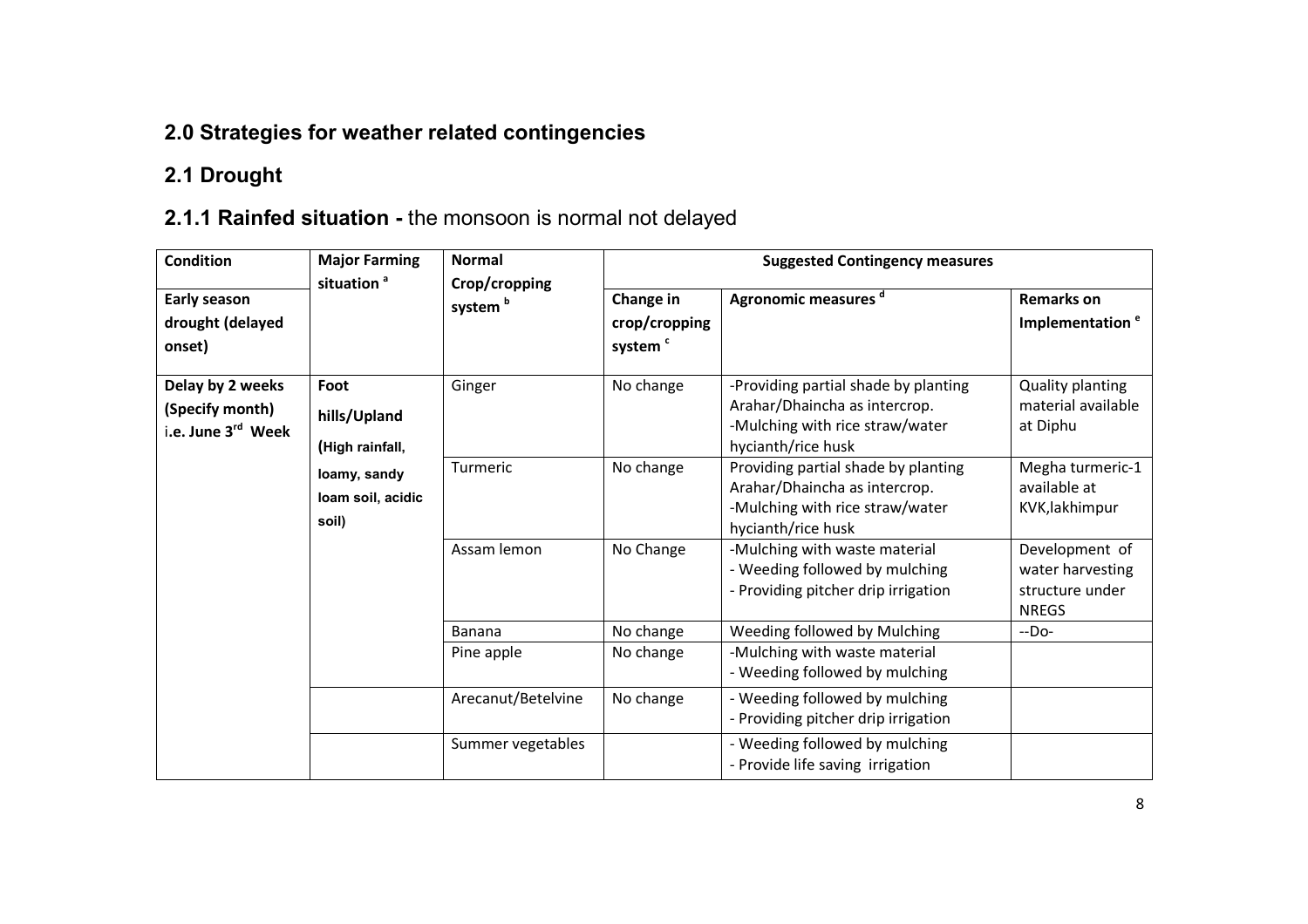|                                            | Medium land<br>(moderate to<br>high rainfall, loamy<br>sandy loam soil,<br>acidic soil) | Winter paddy-fallow<br>Winter paddy-Toria<br>Winter rice-rabi<br>vegetable | No change<br>No change<br>No change               | -Growing of medium duration rice<br>varieties like Satyaranjan, Basundhara,<br>Mulagabharu and TTB 404e etc.<br>-Application of high dose of FYM in<br>nursery bed<br>- Supplemental irrigation in the nursery<br>bed.                  | $\sim$                                          |
|--------------------------------------------|-----------------------------------------------------------------------------------------|----------------------------------------------------------------------------|---------------------------------------------------|-----------------------------------------------------------------------------------------------------------------------------------------------------------------------------------------------------------------------------------------|-------------------------------------------------|
|                                            |                                                                                         | Black gram/Green<br>gram                                                   | No change                                         |                                                                                                                                                                                                                                         |                                                 |
|                                            | 3. Low Land (High<br>rainfall, loamy sandy<br>loam soil, acidic soil)<br>4.Deep water   | Winter rice-fallow<br>Bao rice-fallow                                      | No change<br>No change                            | -Application of high dose of FYM in<br>nursery bed<br>-Seed treatment with 4%<br>MOP(600ml/kg seed) for 24 hrs, dry in<br>shade for 24 hrs and sowing<br>-Supplemental irrigation in the nursery<br>bed.<br>Regular Weeding and thining | $\blacksquare$                                  |
|                                            | situation(High<br>rainfall, loamy soil)                                                 | (Ahu rice +Bao rice)-<br>fallow                                            | No change                                         | Regular Weeding and thining                                                                                                                                                                                                             |                                                 |
| <b>Condition</b>                           | <b>Major Farming</b><br>situation <sup>a</sup>                                          | <b>Normal</b><br>Crop/cropping                                             |                                                   | <b>Suggested Contingency measures</b>                                                                                                                                                                                                   |                                                 |
| Early season<br>drought (delayed<br>onset) |                                                                                         | system <sup>b</sup>                                                        | Change in<br>crop/cropping<br>system <sup>c</sup> | Agronomic measures d                                                                                                                                                                                                                    | <b>Remarks on Implementation</b><br>e           |
| Delay by 4 weeks<br>(Specify month)        | 1. Foot<br>hills/Upland (High                                                           | Ginger                                                                     | No change                                         | Providing partial shade by planting<br>Arahar/Dhaincha as intercrop.<br>-Mulching with rice straw/water                                                                                                                                 | Quality planting material<br>available at Diphu |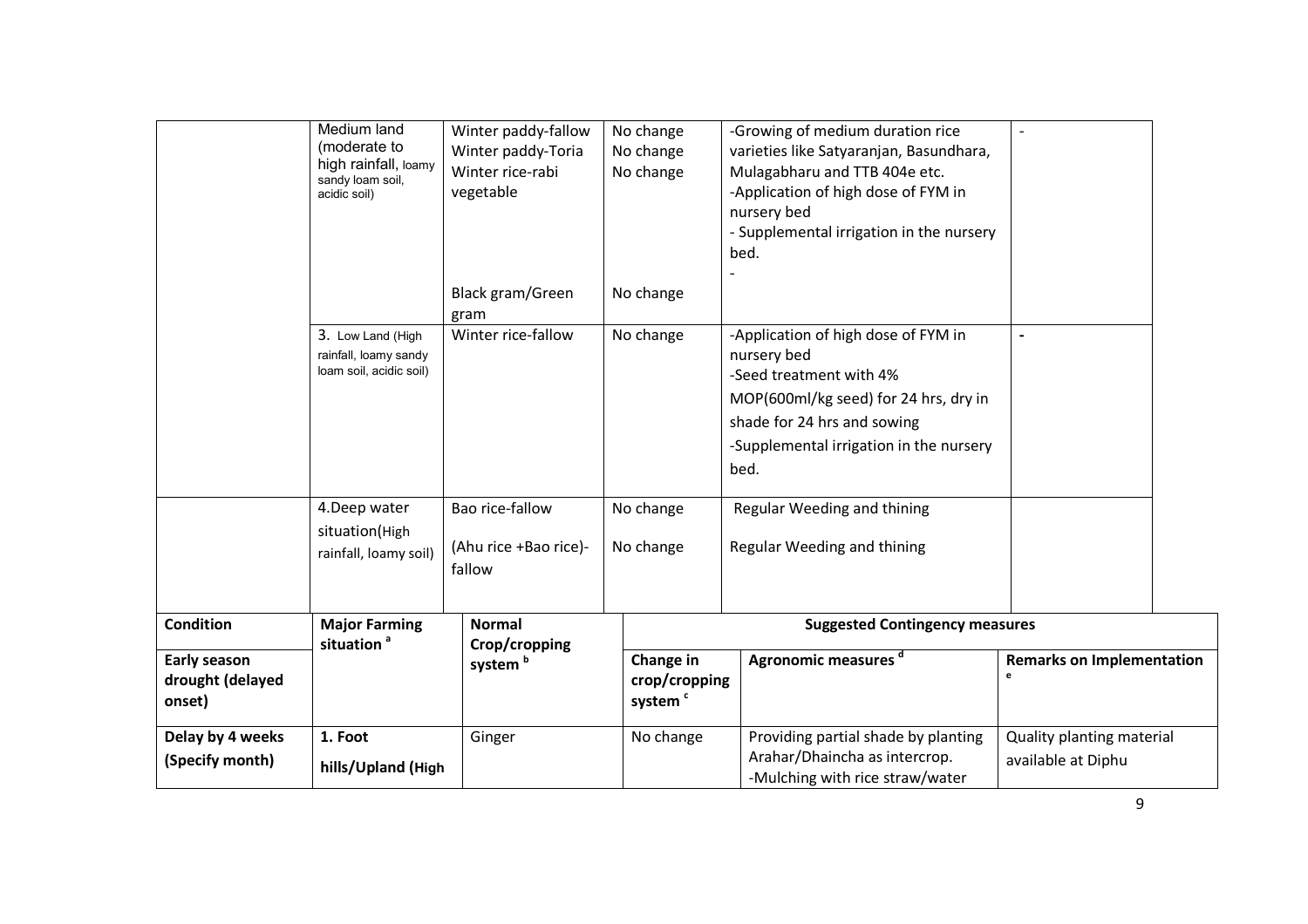| July 1st week | rainfall, loamy,                                                                     |                                           |           | hycianth/rice husk                                                                                                                                                                                                            |                                                                    |
|---------------|--------------------------------------------------------------------------------------|-------------------------------------------|-----------|-------------------------------------------------------------------------------------------------------------------------------------------------------------------------------------------------------------------------------|--------------------------------------------------------------------|
|               | sandy loam soil,<br>acidic soil)                                                     | Turmeric                                  | No change | -Providing partial shade by planting<br>Arahar/Dhaincha as intercrop.<br>-Mulching with rice straw/water<br>hycianth/rice husk                                                                                                | Megha turmeric-1 available<br>at Diphu                             |
|               |                                                                                      | Assam lemon                               | No Change | -Mulching with waste material<br>-Weeding followed by mulching<br>- Providing pitcher drip irrigation                                                                                                                         | Development of water<br>harvesting structure under<br><b>NREGS</b> |
|               |                                                                                      | Banana                                    | No change | -Weeding followed by Mulching<br>- Providing pitcher drip irrigation                                                                                                                                                          | $-DO-$                                                             |
|               |                                                                                      | Pine apple                                | No change | -Mulching with waste material<br>-Weeding followed by mulching<br>-Spray 1% lime                                                                                                                                              |                                                                    |
|               |                                                                                      | Arecanut/Betelvine                        | No change | - Weeding followed by mulching<br>- Providing pitcher drip irrigation                                                                                                                                                         |                                                                    |
|               |                                                                                      | Summer vegetables                         | No change | - Weeding followed by mulching<br>-Apply more FYM<br>-Provide life saving irrigation                                                                                                                                          |                                                                    |
|               | Medium land<br>(moderate to high<br>rainfall, loamy sandy<br>loam soil, acidic soil) | Winter paddy-fallow<br>Winter paddy-Toria | No change | -staggered planting with variety<br>(Var - profulla /gitesh)<br>-Planting with local varieties which<br>planting time can be extended.<br>-planting/direct sowing with the<br>photo insensitive varieties like<br>Luit/Kapili | Seed available at<br>RARS, LAkhimpur                               |
|               |                                                                                      | Black gram/Green<br>gram                  | No change |                                                                                                                                                                                                                               | Seed available at KVK, Nagaon                                      |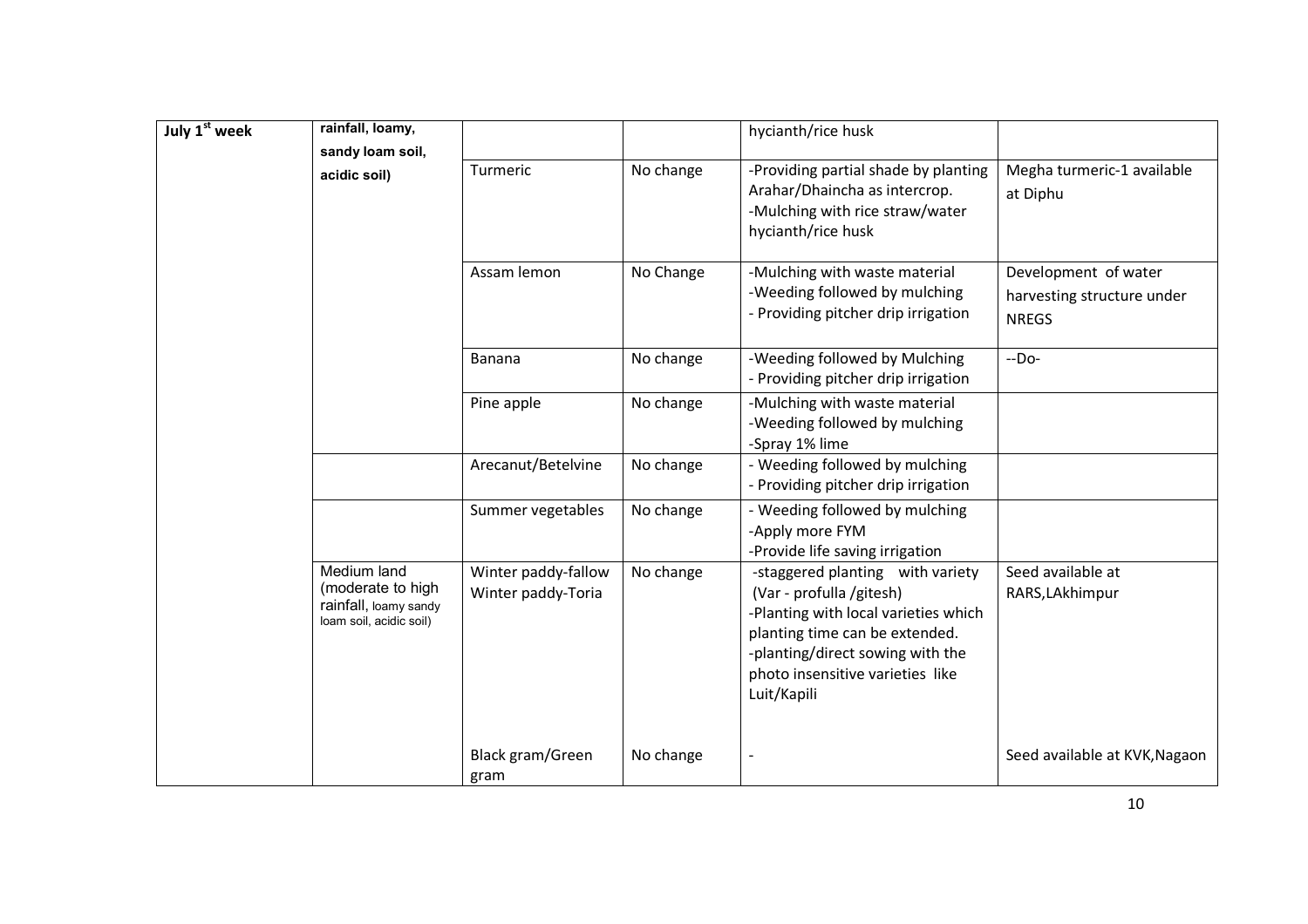| 3. Low Land (High<br>rainfall, loamy sandy<br>loam soil, acidic soil) | Winter rice-fallow<br>Winter rice-rabi<br>vegetable | No change              | -Planting of photo insensitive HYV<br>like Monohar Sali<br>-Staggered planting (Var. - profulla<br>gitesh) with old seedling<br>-Planning for early rabi vegetables | Seed available at<br>RARS, LAkhimpur |
|-----------------------------------------------------------------------|-----------------------------------------------------|------------------------|---------------------------------------------------------------------------------------------------------------------------------------------------------------------|--------------------------------------|
| 4. Deep water<br>situation(High<br>rainfall, loamy soil)              | Bao rice-fallow<br>(Ahu rice +Bao rice)-<br>fallow  | No change<br>No change | Timely Weeding and hoeing<br>Timely Weeding and hoeing                                                                                                              |                                      |

| <b>Condition</b>                                                  |                                                                                    |                                          | <b>Suggested Contingency measures</b> |                                                                                                                                  |                                        |  |
|-------------------------------------------------------------------|------------------------------------------------------------------------------------|------------------------------------------|---------------------------------------|----------------------------------------------------------------------------------------------------------------------------------|----------------------------------------|--|
| Early season<br>drought (delayed<br>onset)                        | <b>Major Farming</b><br>situation                                                  | <b>Normal</b><br>Crop/cropping<br>system | Change in<br>crop/cropping<br>system  | <b>Agronomic measures</b>                                                                                                        | <b>Remarks on</b><br>Implementation    |  |
| Delay by 6 weeks<br>(Specify month)<br>July 3 <sup>rd</sup> weeks | 1. Foot hills/Upland<br>(High rainfall, loamy,<br>sandy loam soil,<br>acidic soil) | Ginger                                   | No change                             | Providing partial shade by<br>planting Arahar/Dhaincha as<br>intercrop.<br>-Mulching with rice straw/water<br>hycianth/rice husk |                                        |  |
|                                                                   |                                                                                    | Turmeric                                 | No change                             | Providing partial shade by<br>planting Arahar/Dhaincha as<br>intercrop.<br>-Mulching with rice straw/water<br>hycianth/rice husk | Megha turmeric-1<br>available at Diphu |  |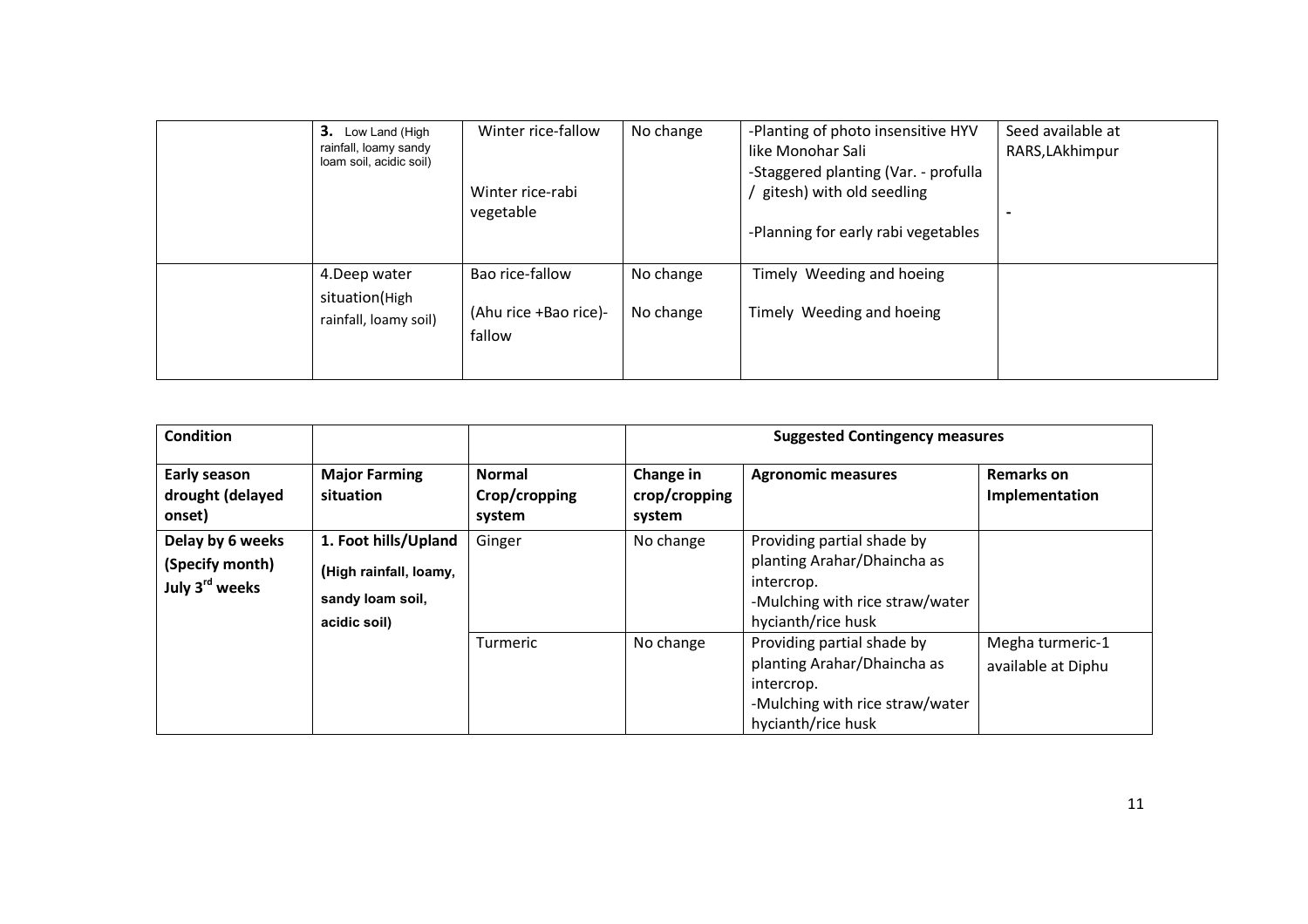|                                                                                         | Assam lemon                                                   | No Change              | -Mulching with waste material<br>- Weeding followed by mulching<br>- Providing pitcher drip<br>irrigation                                                                                                                                 | Development of water<br>harvesting structure<br>under NREGS |
|-----------------------------------------------------------------------------------------|---------------------------------------------------------------|------------------------|-------------------------------------------------------------------------------------------------------------------------------------------------------------------------------------------------------------------------------------------|-------------------------------------------------------------|
|                                                                                         | <b>Banana</b>                                                 | No change              | -Weeding followed by Mulching<br>-Providing pitcher drip irrigation                                                                                                                                                                       | $-DO-$                                                      |
|                                                                                         | Pine apple                                                    | No change              | -Mulching with waste material<br>-Weeding followed by mulching                                                                                                                                                                            |                                                             |
|                                                                                         | Arecanut/Betelvine                                            | No change              | - Weeding followed by mulching<br>- Providing pitcher drip<br>irrigation                                                                                                                                                                  |                                                             |
|                                                                                         | Summer vegetables                                             | No change              | - Weeding followed by mulching<br>-Apply more FYM<br>-Provide life saving irrigation                                                                                                                                                      |                                                             |
| 2. Medium land<br>(moderate to high<br>rainfall, loamy sandy<br>loam soil, acidic soil) | Winter paddy-fallow<br>Winter paddy-Toria<br>Black gram/Green | No change<br>No change | -Planting with local varieties<br>which planting time can be<br>extended.<br>-Staggered planting (Var -<br>profulla / gitesh) with old<br>seedling<br>-planting/direct sowing with the<br>photo insensitive varieties like<br>Luit/Kapili | Seed available at<br>RARS, LAkhimpur<br>Seed available at   |
|                                                                                         | gram                                                          |                        |                                                                                                                                                                                                                                           | KVK, Nagaon                                                 |
| 3. Low Land (High<br>rainfall, loamy sandy<br>loam soil, acidic soil)                   | Winter rice-fallow<br>Winter rice-rabi<br>vegetable           | No change              | -staggered planting with<br>variety (Var - profulla /gitesh)<br>-Planting with local varieties<br>which planting time can be<br>extended.                                                                                                 | Seed available at<br>RARS, LAkhimpur                        |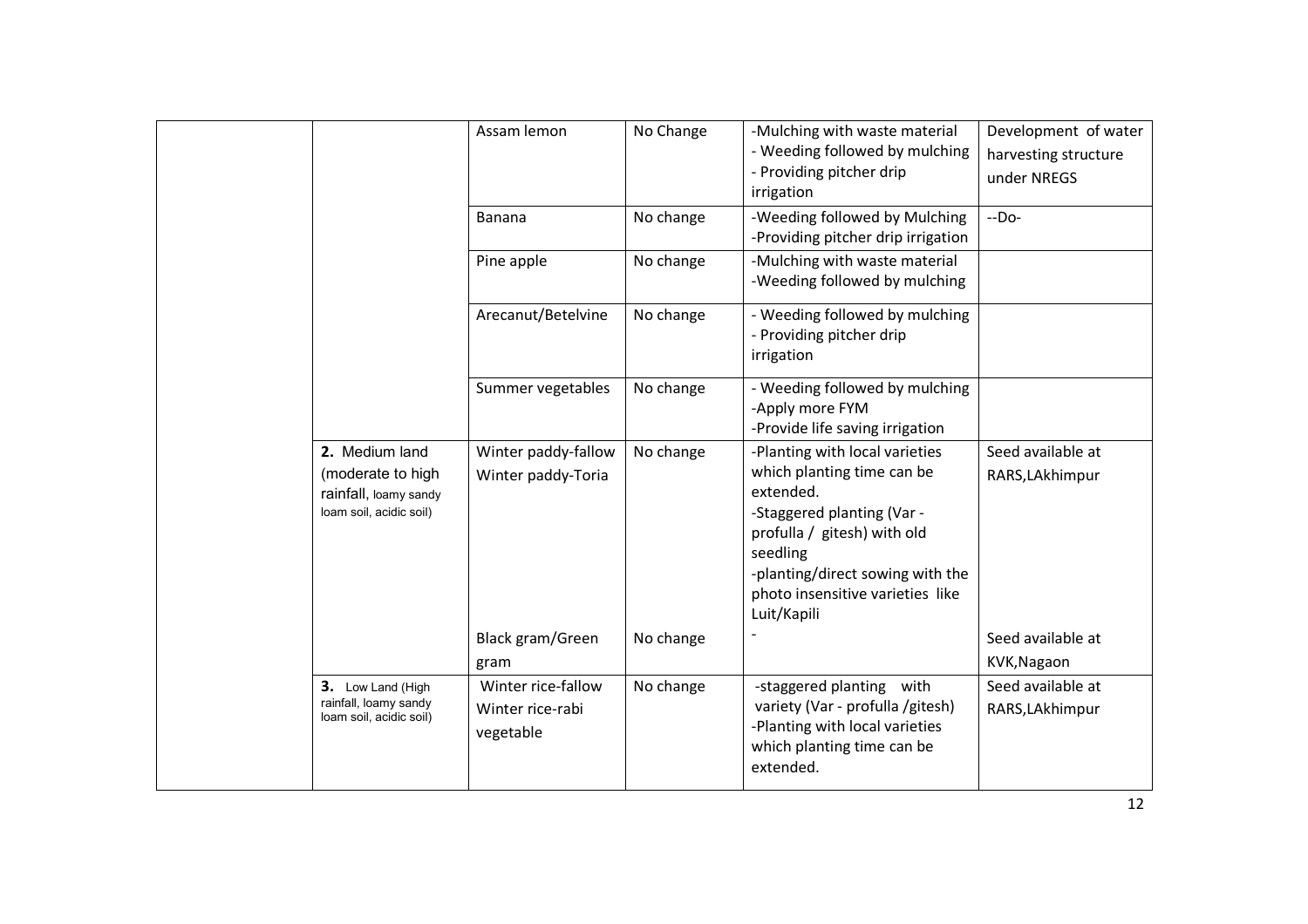|                                         |                                 |           | -planting/direct sowing with the<br>photo insensitive varieties like<br>Luit/Kapili |  |
|-----------------------------------------|---------------------------------|-----------|-------------------------------------------------------------------------------------|--|
| 4.Deep water<br>situation(High rinfall, | Bao rice-fallow                 | No change | Timely Weeding and hoeing                                                           |  |
| loamy soil)                             | (Ahu rice +Bao rice)-<br>fallow | No change | Timely Weeding and hoeing                                                           |  |
|                                         |                                 |           |                                                                                     |  |

|                                                                    |                                                                 |                                                    |                                      | -planting/direct sowing with the<br>photo insensitive varieties like<br>Luit/Kapili                                                                                              |                                                           |
|--------------------------------------------------------------------|-----------------------------------------------------------------|----------------------------------------------------|--------------------------------------|----------------------------------------------------------------------------------------------------------------------------------------------------------------------------------|-----------------------------------------------------------|
|                                                                    | 4.Deep water<br>situation(High rinfall,<br>loamy soil)          | Bao rice-fallow<br>(Ahu rice +Bao rice)-<br>fallow | No change<br>No change               | Timely Weeding and hoeing<br>Timely Weeding and hoeing                                                                                                                           |                                                           |
| <b>Condition</b>                                                   |                                                                 |                                                    |                                      | <b>Suggested Contingency measures</b>                                                                                                                                            |                                                           |
|                                                                    |                                                                 |                                                    |                                      |                                                                                                                                                                                  |                                                           |
| Early season                                                       | <b>Major Farming</b>                                            | <b>Normal</b>                                      | Change in                            | Agronomic measures <sup>d</sup>                                                                                                                                                  | <b>Remarks on</b>                                         |
| drought (delayed<br>onset)                                         | situation <sup>a</sup>                                          | Crop/cropping<br>system <sup>b</sup>               | crop/cropping<br>system <sup>c</sup> |                                                                                                                                                                                  | Implementation <sup>e</sup>                               |
| Delay by 8 weeks<br>(Specify month)<br>August 1 <sup>st</sup> week | 1. Foot<br>hills/Upland<br>(High rainfall,<br>loamy, sandy loam | Ginger                                             | No Change                            | -Providing partial shade by planting<br>Arahar/Dhaincha as intercrop.<br>-Mulching with rice straw/water<br>hycianth/rice husk<br>-If possible provide life saving<br>irrigation | <b>Quality planting</b><br>material available at<br>Diphu |
|                                                                    | soil, acidic soil)                                              | Turmeric                                           | No change                            | -Providing partial shade by planting<br>Arahar/Dhaincha as intercrop.<br>-Mulching with rice straw/water<br>hycianth/rice husk<br>-If possible provide life saving               | Megha turmeric-1 is<br>available at Diphu                 |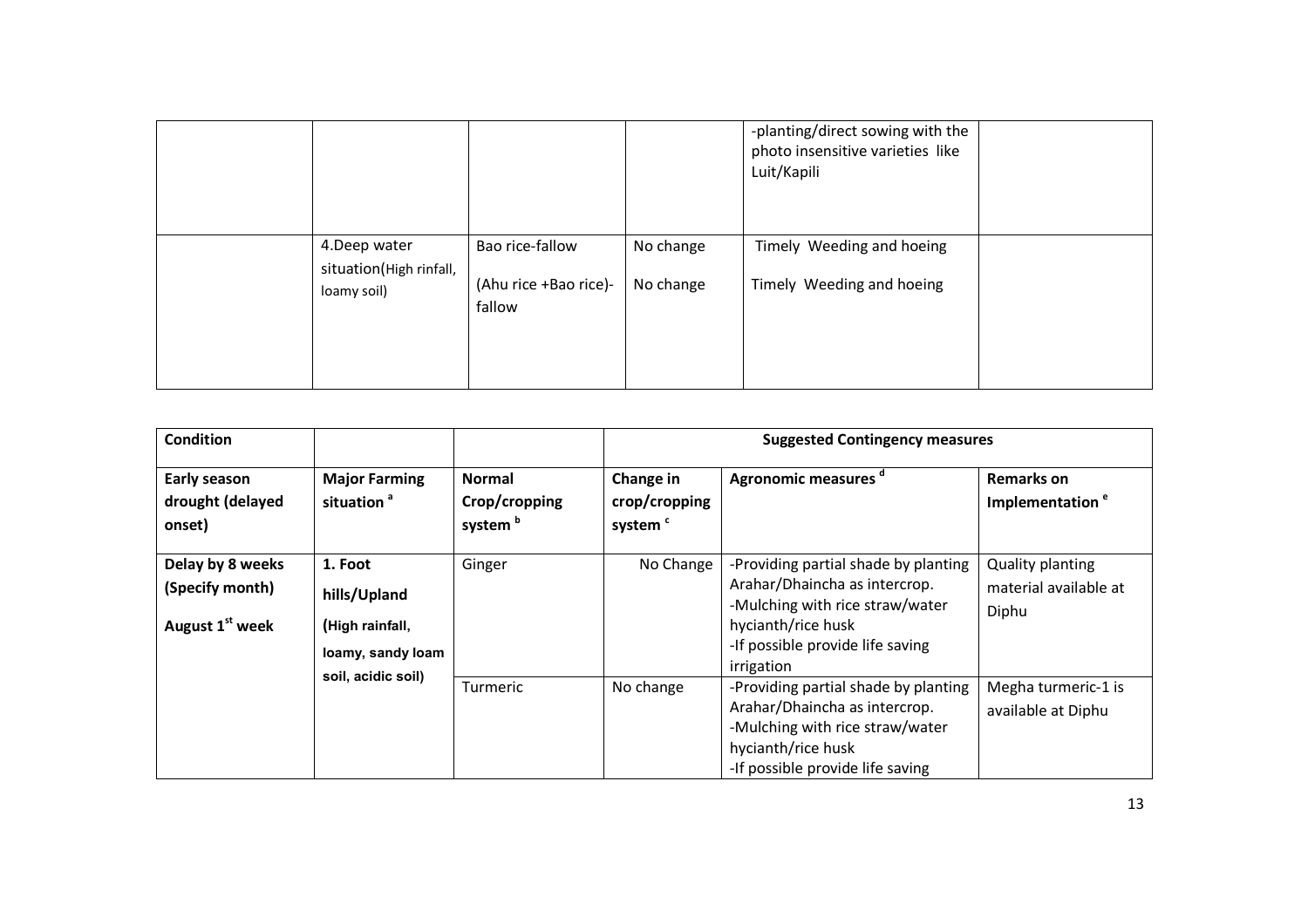|                                                                                         |                                               |                        | irrigation                                                                                                                                                                                                                                                                                         |                                                             |
|-----------------------------------------------------------------------------------------|-----------------------------------------------|------------------------|----------------------------------------------------------------------------------------------------------------------------------------------------------------------------------------------------------------------------------------------------------------------------------------------------|-------------------------------------------------------------|
|                                                                                         | Assam lemon                                   | No Change              | -Mulching with waste material<br>- Weeding followed by mulching                                                                                                                                                                                                                                    | Development of water<br>harvesting structure<br>under NREGS |
|                                                                                         | <b>Banana</b>                                 | No change              | Weeding followed by Mulching<br>- Providing pitcher drip irrigation                                                                                                                                                                                                                                | $-DO-$                                                      |
|                                                                                         | Pine apple                                    | No change              | -Mulching with waste material<br>- Weeding followed by mulching<br>-Spraying with 1% lime                                                                                                                                                                                                          |                                                             |
|                                                                                         | Arecanut/Betelvine                            | No change              | 2. Weeding followed by mulching<br>3. Providing pitcher drip irrigation                                                                                                                                                                                                                            |                                                             |
| 2. Medium land<br>(moderate to high<br>rainfall, loamy sandy<br>loam soil, acidic soil) | Winter paddy-<br>fallow<br>Winter paddy-Toria | No change<br>No change | -Staggered planting (Var - profulla<br>gitesh) with old seedling<br>-planting/direct sowing with the<br>photo insensitive varieties like<br>Luit/Kapili<br>-Closer spacing and more no of<br>seedling/hill<br>-Application of life saving irrigation<br>if possible<br>-Avoid top dressing of urea |                                                             |
|                                                                                         | Black gram/Green<br>gram                      | No change              | Summer plouhging to conserve<br>moisture                                                                                                                                                                                                                                                           | Seed available at<br>KVK, Nagaon                            |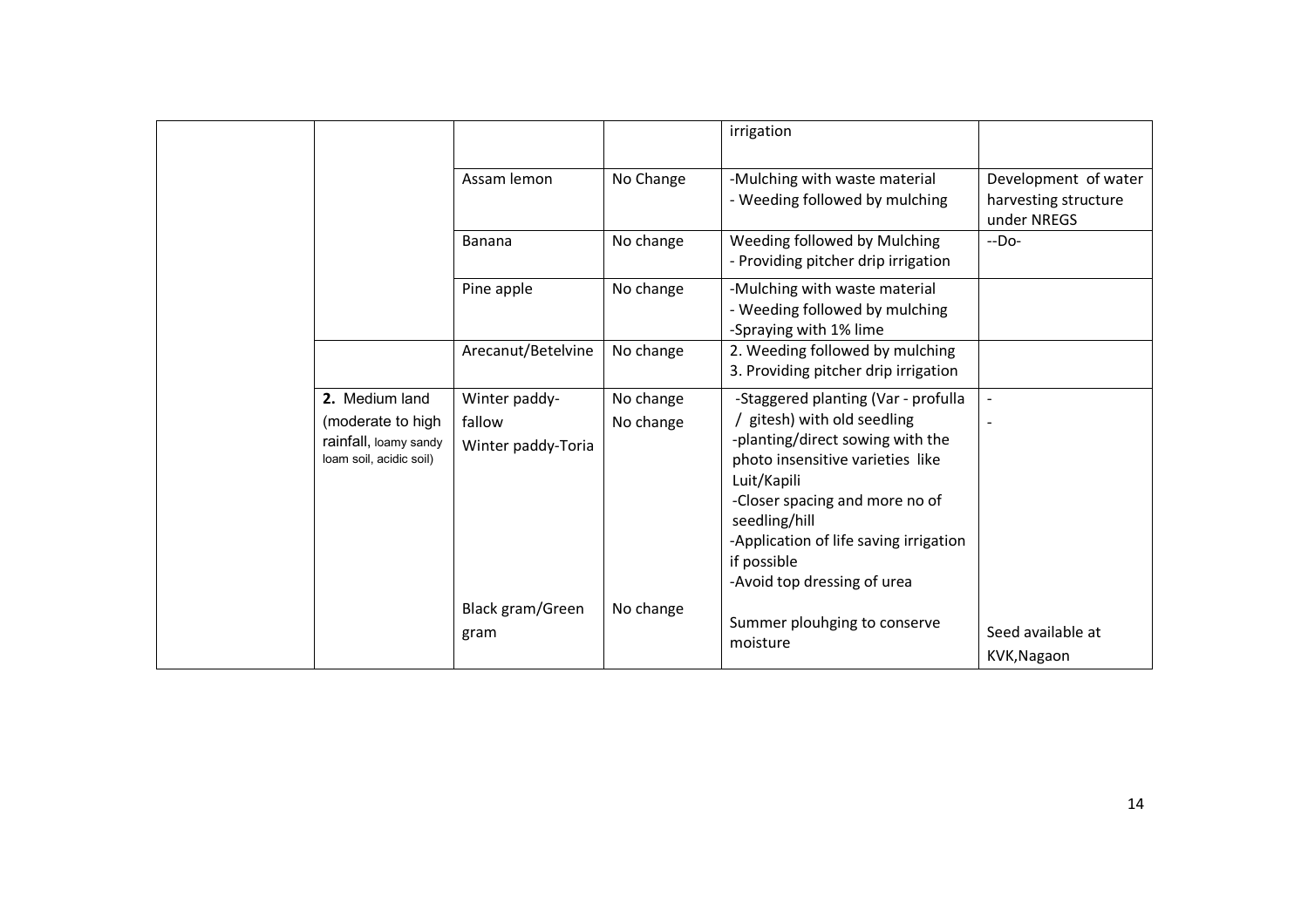| 3.<br>Low Land (High<br>rainfall, loamy sandy<br>loam soil, acidic soil) | Winter rice-fallow<br>Winter rice-rabi<br>vegetable | No change<br>No change | -Staggered planting (Var - profulla<br>' gitesh) with old seedlings.<br>-Closer spacing andmore seeding<br>/hill<br>-Avoid top dressing of urea<br>--planting/direct sowing with the<br>photo insensitive varieties like<br>Luit/Kapili<br>-Planing for early rabi vegetables |  |
|--------------------------------------------------------------------------|-----------------------------------------------------|------------------------|-------------------------------------------------------------------------------------------------------------------------------------------------------------------------------------------------------------------------------------------------------------------------------|--|
| 4.Deep water<br>situation(High<br>rainfall, loamy soil)                  | Bao rice-fallow<br>(Ahu rice+ Bao<br>rice)-fallow   | No change<br>No change | Timely weeding<br>Timely weeding                                                                                                                                                                                                                                              |  |
|                                                                          |                                                     |                        |                                                                                                                                                                                                                                                                               |  |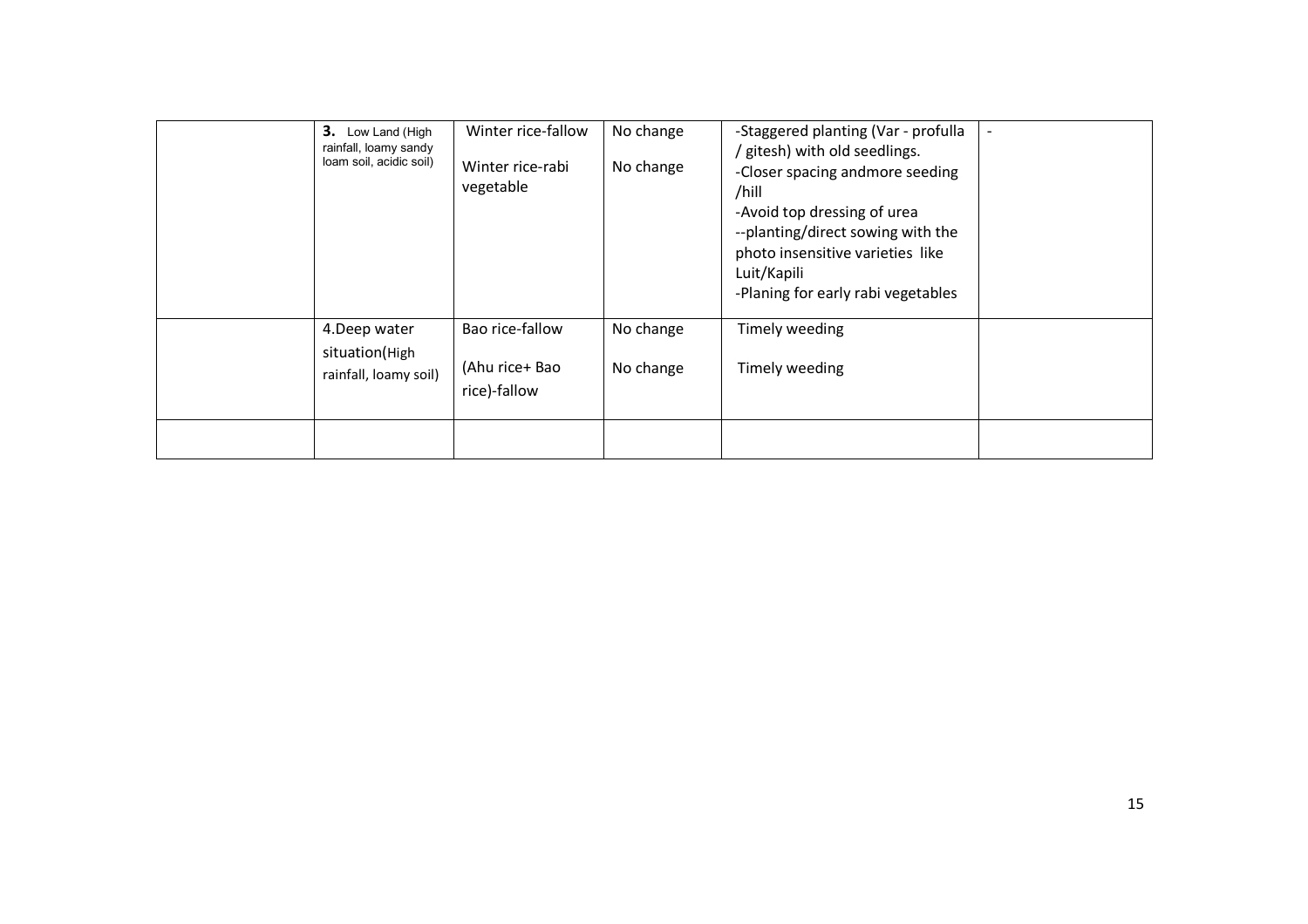| <b>Condition</b>                                                                                                  |                                                                                          |                                                                                                                                                           |                                                                                                                                       | <b>Suggested Contingency measures</b>                                                                                                                                                       |                                          |
|-------------------------------------------------------------------------------------------------------------------|------------------------------------------------------------------------------------------|-----------------------------------------------------------------------------------------------------------------------------------------------------------|---------------------------------------------------------------------------------------------------------------------------------------|---------------------------------------------------------------------------------------------------------------------------------------------------------------------------------------------|------------------------------------------|
| Early season<br>drought (Normal<br>onset)                                                                         | <b>Major</b><br><b>Farming</b><br>situation <sup>a</sup>                                 | <b>Normal Crop/cropping</b><br>system <sup>b</sup>                                                                                                        | Crop management                                                                                                                       | Soil nutrient & moisture conservation<br>measures <sup>d</sup>                                                                                                                              | <b>Remarks on</b><br>Implementation<br>e |
| <b>Normal onset</b><br>followed by 15-20<br>days dry spell after<br>sowing leading to<br>poor<br>germination/crop | 1. Foot<br>hills/Upland<br>(High rainfall,<br>loamy, sandy<br>loam soil,<br>acidic soil) | Cropping system 1<br>Ginger, Turmeric, Banana,<br>Pineapple, Assam lemon as<br>mono crop<br><b>Cropping system 2</b>                                      | Weeding, , earthing up and<br>Removal of water sucker in<br>case of assam lemon, and<br>banana                                        | -Application of sufficient amount of<br>organic manures<br>-Mulching with organic waste<br>- Providing life saving irrigation if<br>possible                                                |                                          |
| stand etc.<br>June 1 <sup>st</sup> week                                                                           |                                                                                          | Arecanut and betelvine as<br>mixed crop<br><b>Cropping system 3</b><br>Cucumber, ridgegourd,<br>snakegourd, ashgourd<br>okra, bottlegourd,<br>bittergourd | -Weeding, earthing up.<br>-Earthing up<br>-Providing proper support<br>for climbers<br>-Taking up proper plant<br>protection measures | -Moisture conservation by organic<br>mulching and application of FYM<br>-Providing pitcher drip irrigation<br>-Mulching with organic mulch<br>-Providing life saving irrigation if possible |                                          |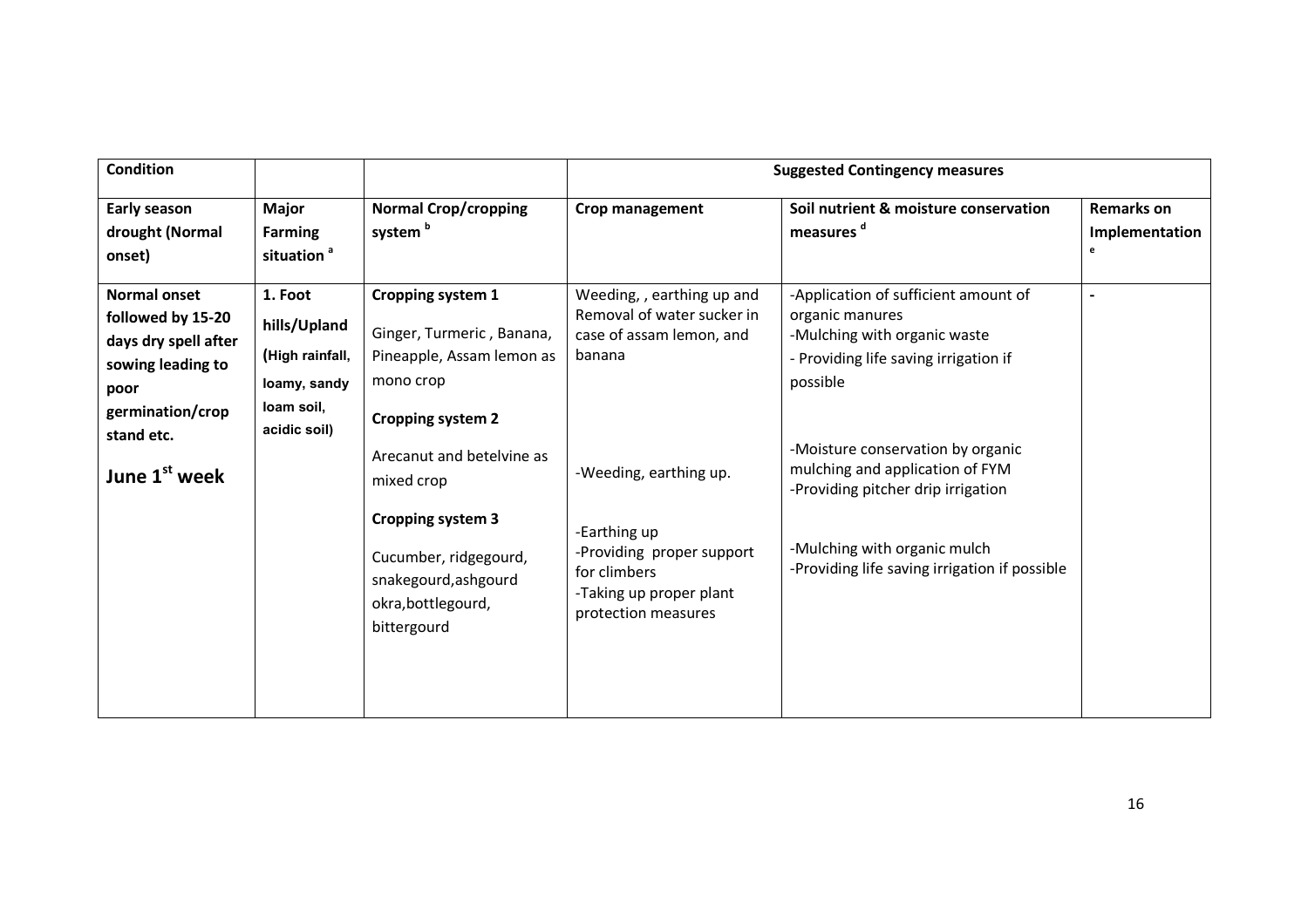| 2. Medium<br>land<br>(moderate to<br>high rainfall,<br>loamy sandy<br>loam soil, acidic<br>soil) | Cropping system1<br>Winter paddy-fallow<br>Cropping system2<br>Winter paddy-Toria | weeding and if necessary<br>Resowing<br>weeding and if necessary<br>Resowing          | -Application of more FYM to nursery<br>-Provide life saving irrigation to nursery<br>bed in side drains<br>Application of more FYM to nursery<br>-Provide life saving irrigation to nursery<br>bed in side drains |  |
|--------------------------------------------------------------------------------------------------|-----------------------------------------------------------------------------------|---------------------------------------------------------------------------------------|-------------------------------------------------------------------------------------------------------------------------------------------------------------------------------------------------------------------|--|
|                                                                                                  | Cropping system3<br>Black gram/Green gram                                         |                                                                                       |                                                                                                                                                                                                                   |  |
| 3. Low Land<br>(High rainfall,<br>loamy sandy<br>loam soil, acidic<br>soil)                      | Cropping system1<br>Winter rice-fallow                                            | Weeding and if necessary<br>resowing                                                  | -Application of more FYM to nursery bed<br>-Provide life saving irrigation to nursery<br>bed                                                                                                                      |  |
|                                                                                                  | Cropping system2<br>Winter rice-rabi vegetable                                    | Weeding and if necessary<br>resowing                                                  | -Application of more FYM to nursery bed<br>-Provide life saving irrigation to nursery<br>bed                                                                                                                      |  |
| 4.Deep water<br>situation(High<br>rainfall, loamy<br>soil)                                       | Bao rice-fallow<br>(Ahu +Bao rice)-fallow                                         | Weeding at critical stageand<br>thinning<br>Weeding at critical stage and<br>thinning | Weeding and hoeing<br>Weeding and hoeing                                                                                                                                                                          |  |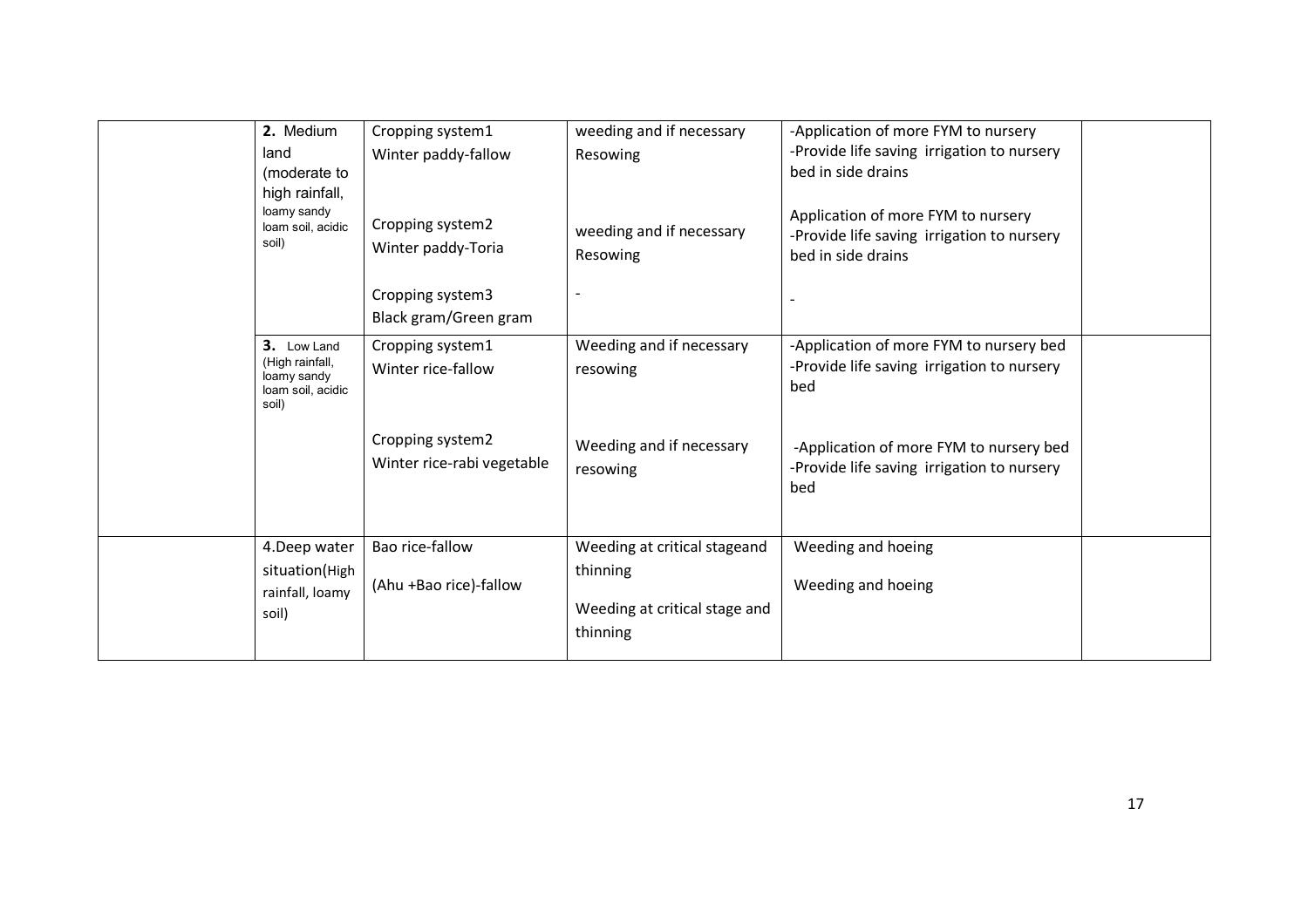| <b>Condition</b>                                                                              |                                                                                                    |                                                                                                                                                                 | <b>Suggested Contingency measures</b>                                                                                                                                                                  |                                                                                                                                                                                                                                                                    |                                     |  |
|-----------------------------------------------------------------------------------------------|----------------------------------------------------------------------------------------------------|-----------------------------------------------------------------------------------------------------------------------------------------------------------------|--------------------------------------------------------------------------------------------------------------------------------------------------------------------------------------------------------|--------------------------------------------------------------------------------------------------------------------------------------------------------------------------------------------------------------------------------------------------------------------|-------------------------------------|--|
| Mid season drought<br>(long dry spell,<br>consecutive 2 weeks<br>rainless(>2.5 mm)<br>period) | <b>Major</b><br><b>Farming</b><br>situation <sup>a</sup>                                           | Normal Crop/cropping system                                                                                                                                     | Crop management                                                                                                                                                                                        | Soil nutriment & moisture<br>conservation measures d                                                                                                                                                                                                               | <b>Remarks on</b><br>Implementation |  |
| At vegetative stage<br>June 3rd wk                                                            | 1. Foot<br>hills/Upland<br>(High rainfall,<br>loamy, sandy<br>loam soil,<br>acidic soil)           | Cropping system 1<br>Ginger, Turmeric, Banana,<br>Pineapple, Assam lemon as<br>mono crop<br><b>Cropping system 2</b><br>Arecanut and betelvine as<br>mixed crop | -Weeding and muching<br>-Thinning the plant population<br>-Spray of anti-transpirants<br>-Mulching with organic waste<br>-Plant protection measures as and<br>when necessary<br>-Weeding, earthing up. | -Application of sufficient<br>amount of organic manures<br>-Mulching with organic waste<br>-Provide drip irrigation for<br>Assam lemon and banana<br>-Moisture conservation by<br>organic mulching and<br>application of FYM<br>-Providing pitcher drip irrigation |                                     |  |
|                                                                                               |                                                                                                    | <b>Cropping system 3</b><br>Cucumber<br>ridge,<br>gourd<br>, snakegourd, ashgourd<br>okra, bottlegourd, bittergourd                                             | -Earthing up<br>-Providing proper support for<br>climbers<br>-Taking up proper plant protection<br>measures                                                                                            | -Mulching with organic mulch<br>-Providing life saving irrigation if<br>possible                                                                                                                                                                                   |                                     |  |
|                                                                                               | $2.$ Medium<br>land<br>(moderate to<br>high rainfall,<br>loamy sandy<br>loam soil,<br>acidic soil) | Cropping system1<br>Winter paddy-fallow<br>Cropping system2<br>Winter paddy-Toria<br>Cropping system3                                                           | weeding and if necessary Resowing<br>weeding and if necessary Resowing                                                                                                                                 | -Application of more FYM to<br>nursery<br>-Provide life saving irrigation to<br>nursery bed in side drains<br>Application of more FYM to<br>nursery<br>-Provide life saving irrigation to<br>nursery bed in side drains                                            |                                     |  |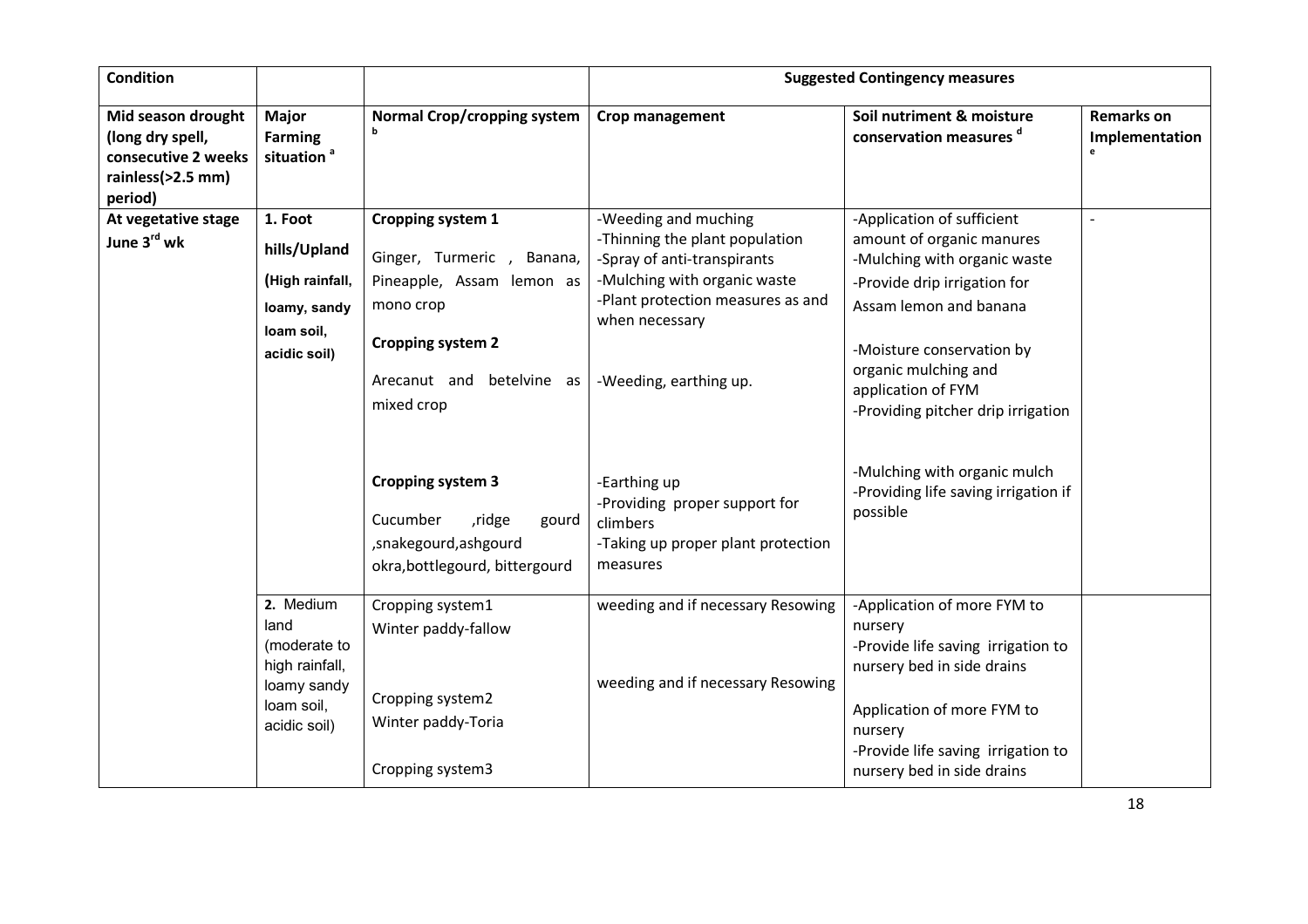|                                                                             | Black gram/Green gram                          | $\overline{\phantom{a}}$                                                              |                                                                                                 |  |
|-----------------------------------------------------------------------------|------------------------------------------------|---------------------------------------------------------------------------------------|-------------------------------------------------------------------------------------------------|--|
| 3. Low Land<br>(High rainfall,<br>loamy sandy<br>loam soil,<br>acidic soil) | Cropping system1<br>Winter rice-fallow         | Weeding and if necessary resowing                                                     | -Application of more FYM to<br>nursery bed<br>-Provide life saving irrigation to<br>nursery bed |  |
|                                                                             | Cropping system2<br>Winter rice-rabi vegetable | Weeding and if necessary resowing                                                     | -Application of more FYM to<br>nursery bed<br>-Provide life saving irrigation to<br>nursery bed |  |
| 4.Deep water<br>situation(High<br>rainfall, loamy<br>soil)                  | Bao rice-fallow<br>(Ahu +Bao rice)-fallow      | Weeding at critical stageand<br>thinning<br>Weeding at critical stage and<br>thinning | Weeding and hoeing<br>Weeding and hoeing                                                        |  |
|                                                                             |                                                |                                                                                       |                                                                                                 |  |

| <b>Condition</b>                                                | Major | <b>Normal Crop/cropping</b> | <b>Suggested Contingency measures</b>                |                                     |  |  |
|-----------------------------------------------------------------|-------|-----------------------------|------------------------------------------------------|-------------------------------------|--|--|
| <b>Farming</b><br>system <sup>"</sup><br>situation <sup>a</sup> |       | Crop management             | Soil nutriment & moisture<br>conservation measures " | <b>Remarks on</b><br>Implementation |  |  |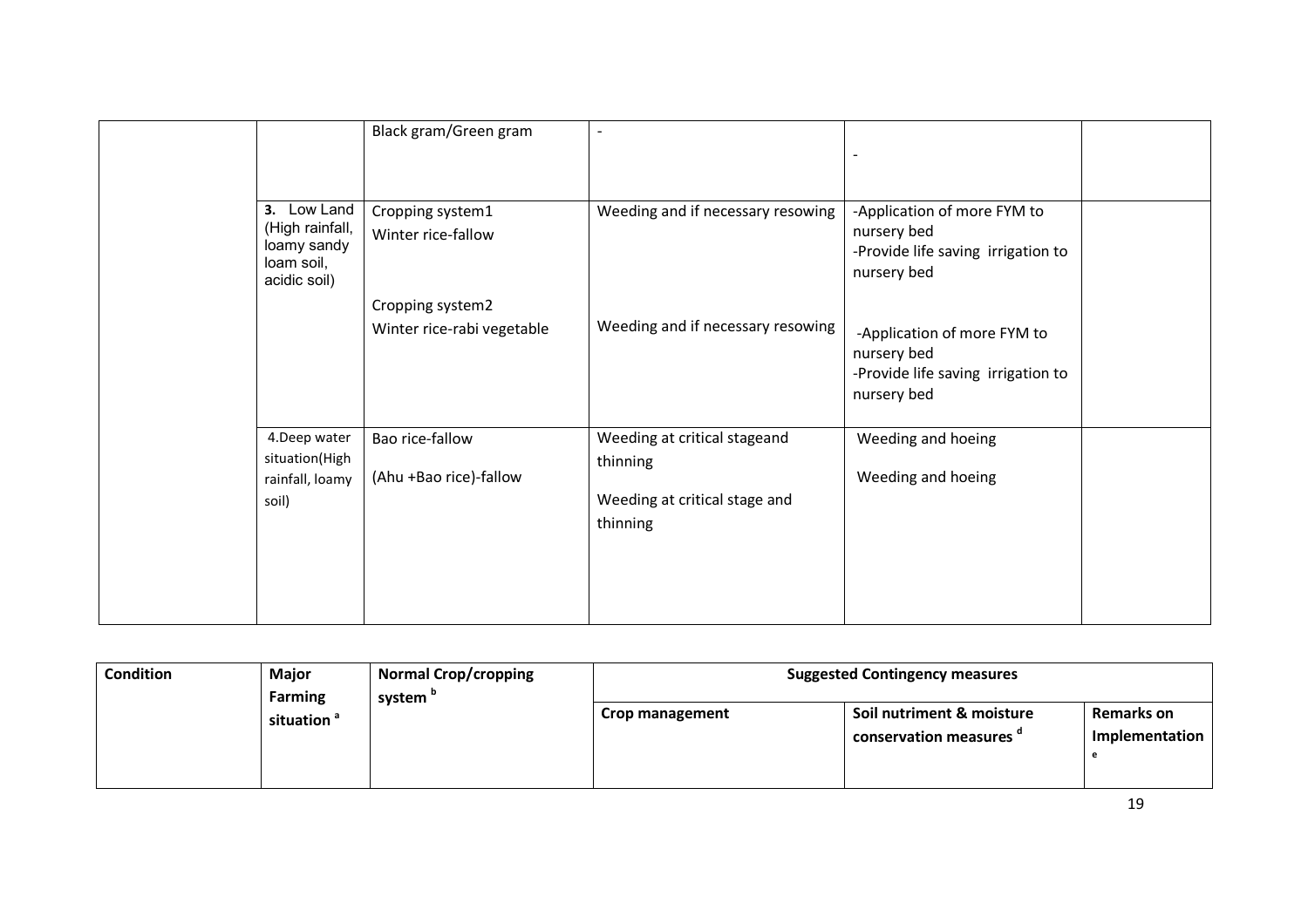| Mid season drought     | 1. Foot                                       | <b>Cropping system 1</b>        | -Harvest at physiological maturity  | -Provide life saving supplement    | Avail the benefit  |
|------------------------|-----------------------------------------------|---------------------------------|-------------------------------------|------------------------------------|--------------------|
| (long dry spell)       | hills/Upland                                  |                                 | stage                               | irrigation                         | of NREGS for       |
|                        |                                               | Ginger, Turmeric, Banana,       | -Weeding and mulching               | -Urea and kcl spray                | development of     |
| at flowering/ fruiting | (High rainfall,                               | Pineapple, Assam lemon as       |                                     | -Spraying of anti-transpirants     | irrigation         |
| stage                  | loamy, sandy                                  | mono crop                       |                                     | -Avoid remaining split dose of     | structure as well  |
|                        | loam soil,                                    |                                 |                                     | fertilizer application             | as drip irrigation |
|                        | acidic soil)                                  | <b>Cropping system 2</b>        |                                     |                                    |                    |
|                        |                                               | Arecanut and betelvine as       | -Harvest at physiological maturity  | -Providing pitcher drip irrigation |                    |
|                        |                                               | mixed crop                      | stage                               | -Mulching with organic waste       |                    |
|                        |                                               |                                 |                                     |                                    |                    |
|                        |                                               | <b>Cropping system 3</b>        |                                     |                                    |                    |
|                        |                                               | Cucumber , ridge gourd          |                                     | -Provide life saving supplement    |                    |
|                        |                                               | , snakegourd, ashgourd          | Harvest at physiological maturity   | irrigation                         |                    |
|                        |                                               | okra, bottlegourd, bitter gourd | stage                               | -Avoid remaining split dose of     |                    |
|                        |                                               |                                 |                                     | fertilizer                         |                    |
|                        | 2. Medium                                     | Cropping system1                | - Harvest at physiological maturity | -Provide life saving irrigation.   |                    |
|                        | land                                          | Winter paddy-fallow             | stage                               | -Avoid remaining split dose of     |                    |
|                        | (moderate to                                  |                                 |                                     | fertilizer application             |                    |
|                        | high rainfall,<br>loamy sandy                 |                                 | - Harvest at physiological maturity | -Provide life saving irrigation    |                    |
|                        | loam soil, acidic                             | ropping system2                 | stage                               | -Avoid remaining split dose of     |                    |
|                        | soil)                                         | Winter paddy-Toria              | Harvest at physiological maturity   | fertilizer application             |                    |
|                        |                                               |                                 | stage                               |                                    |                    |
|                        |                                               | <b>Cropping system3</b>         |                                     | -Provide life saving irrigation    |                    |
|                        |                                               | Black gram/Green gram           |                                     |                                    |                    |
|                        | 3. Low Land<br>(High rainfall,<br>loamy sandy | Cropping system1                | Harvest at physiological maturity   | -Provide life saving irrigation    |                    |
|                        |                                               | Winter rice-fallow              | stage                               | -Avoid remaining split dose of     |                    |
|                        | loam soil, acidic                             |                                 |                                     | fertilizer application             |                    |
|                        | soil)                                         | <b>Cropping system2</b>         | -Harvest at physiological maturity  | -Provide life saving irrigation    |                    |
|                        |                                               | Winter rice-rabi vegetable      |                                     | -Avoid remaining split dose of     |                    |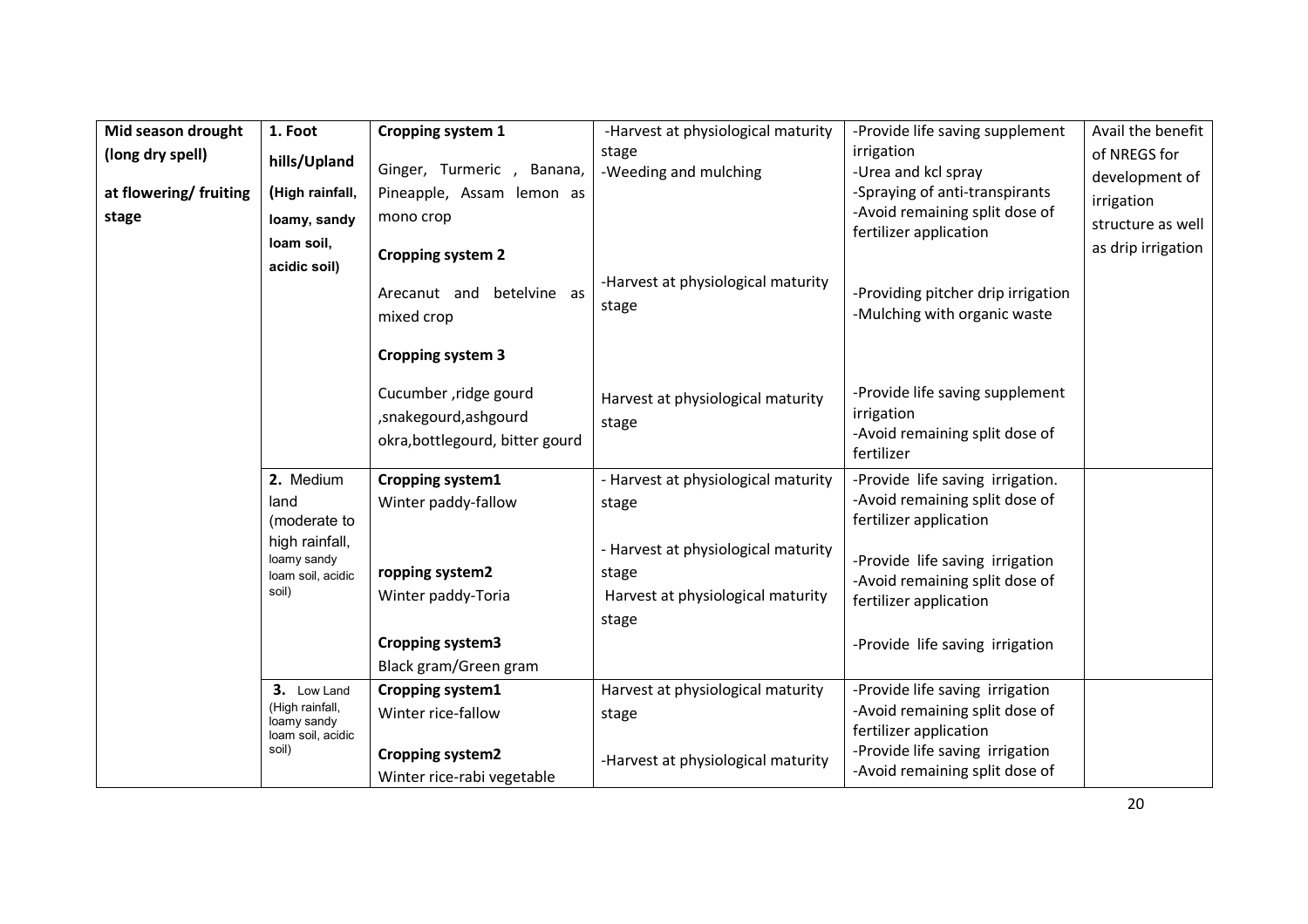|                                                             |                                           | stage<br>-Prepare land for early rabi<br>vegetables | fertilizer application |  |
|-------------------------------------------------------------|-------------------------------------------|-----------------------------------------------------|------------------------|--|
| 4. Deep water<br>situation(High<br>rainfall, loamy<br>soil) | Bao rice-fallow<br>(Ahu +Bao rice)-fallow | Harvest at physiological maturity<br>stage          | -Weeding and thinning  |  |

| <b>Condition</b>                               | <b>Major</b>                                                                             | <b>Normal Crop/cropping</b>                                                                                                                                                                               |                                                                                                                                                                                                                                                                                                                                                                           | <b>Suggested Contingency measures</b> |                                                                                                              |
|------------------------------------------------|------------------------------------------------------------------------------------------|-----------------------------------------------------------------------------------------------------------------------------------------------------------------------------------------------------------|---------------------------------------------------------------------------------------------------------------------------------------------------------------------------------------------------------------------------------------------------------------------------------------------------------------------------------------------------------------------------|---------------------------------------|--------------------------------------------------------------------------------------------------------------|
|                                                | <b>Farming</b><br>situation <sup>a</sup>                                                 | system <sup>b</sup>                                                                                                                                                                                       | Crop management                                                                                                                                                                                                                                                                                                                                                           | Rabi Crop planning <sup>a</sup>       | <b>Remarks on</b><br>Implementation                                                                          |
| <b>Terminal drought</b><br>(September-October) | 1. Foot<br>hills/Upland<br>(High rainfall,<br>loamy, sandy<br>loam soil,<br>acidic soil) | Ginger, Turmeric<br>Banana,<br>Pineapple, Assam lemon as<br>mono crop<br>betelvine as<br>Arecanut and<br>mixed crop<br>Cucumber, ridge gourd<br>, snakegourd, ashgourd<br>okra, bottlegourd, bitter gourd | -Providing life saving<br>irrigation/pitcher irrigation<br>- Mulching with waste material/<br>pieces banana pseudo stem<br>- Harvest at physiological maturity<br>stage<br>-Harvest at physiological maturity<br>stage<br>- Providing pitcher drip irrigation<br>- Avoid remaining split dose of<br>fertilizer application<br>-Harvest at physiological maturity<br>stage |                                       | Avail the benefit<br>of NREGS for<br>development of<br>irrigation<br>structure as well<br>as drip irrigation |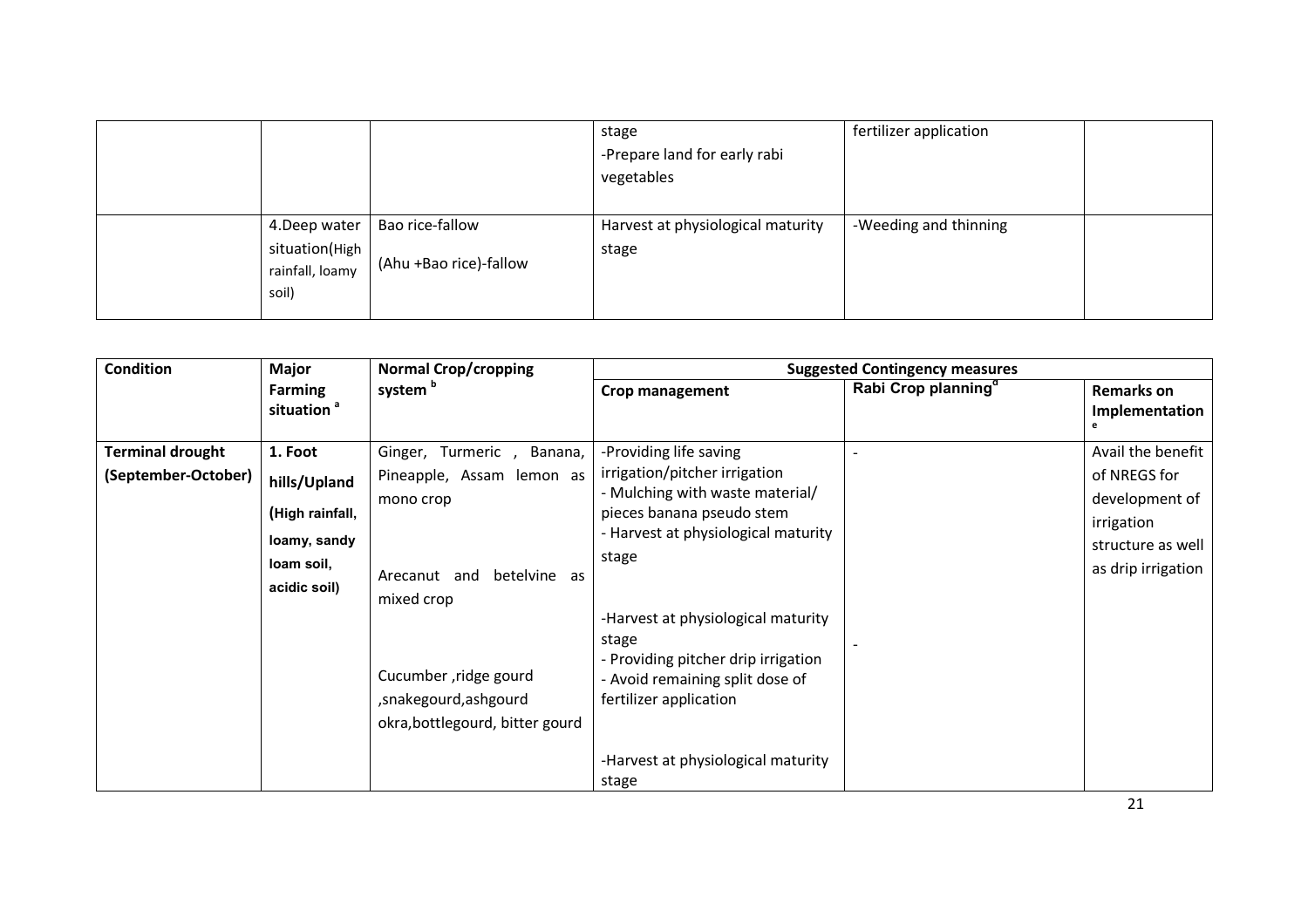|                                                                                                  |                                                  | - Provide life saving supplement<br>irrigation                                                                                                                                                                         |                                                                                         |                                                                                |
|--------------------------------------------------------------------------------------------------|--------------------------------------------------|------------------------------------------------------------------------------------------------------------------------------------------------------------------------------------------------------------------------|-----------------------------------------------------------------------------------------|--------------------------------------------------------------------------------|
| 2. Medium<br>land<br>(moderate to<br>high rainfall,<br>loamy sandy<br>loam soil, acidic<br>soil) | Winter paddy-fallow<br>Winter paddy-Toria        | - Harvest at physiological maturity<br>stage<br>- Avoid remaining split dose of<br>fertilizer application<br>-Spray urea and KCL<br>- Harvest at physiological maturity<br>stage                                       | -Make field ready for sowing of<br>Toria seeds.                                         | Avail the benefit<br>of NREGS for                                              |
|                                                                                                  | Black gram/Green gram                            | - Avoid remaining split dose of<br>fertilizer application<br>- Harvest at physiological maturity<br>stage<br>-Need based application of plant<br>protection measures                                                   | Raising Seedling for Rabi<br>vegetables,                                                | development of<br>irrigation<br>structure                                      |
| 3. Low Land<br>(High rainfall,<br>loamy sandy<br>loam soil, acidic<br>soil)                      | Winter rice-fallow<br>Winter rice-rabi vegetable | - Harvest at physiological maturity<br>stage<br>- Avoid remaining split dose of<br>fertilizer application<br>- Harvest at physiological maturity<br>stage<br>- Avoid remaining split dose of<br>fertilizer application | -Raising Seedling for Rabi<br>vegetables<br>-Preparation of land for rabi<br>vegetables | Avail the benefit<br>of NREGS for<br>development of<br>irrigation<br>structure |
|                                                                                                  |                                                  |                                                                                                                                                                                                                        |                                                                                         | 22                                                                             |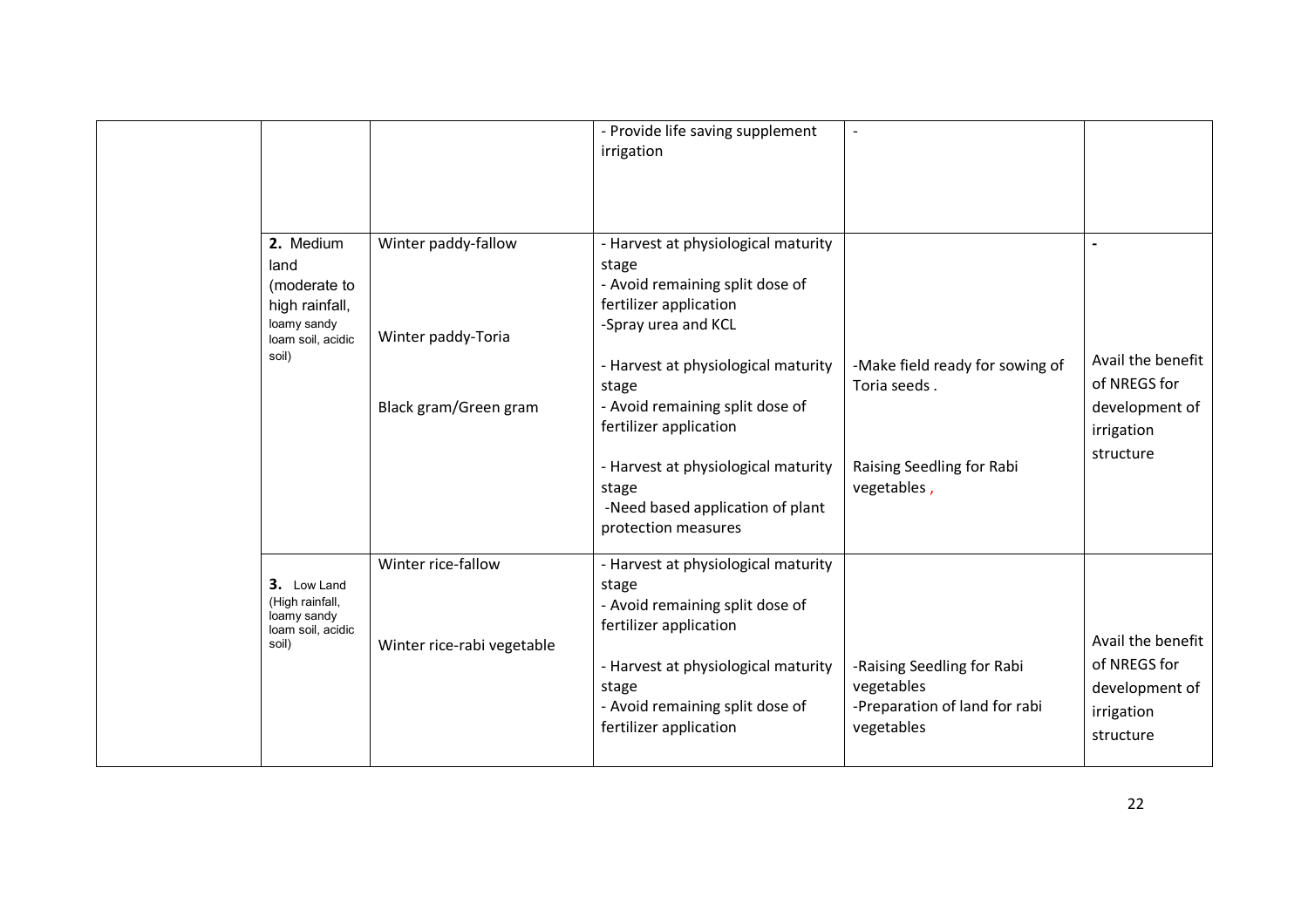| 4.Deep water    | Bao rice-fallow        | - Harvest at physiological maturity |  |
|-----------------|------------------------|-------------------------------------|--|
| situation(High  |                        | stage                               |  |
| rainfall, loamy | (Ahu +Bao rice)-fallow | - Avoid remaining split dose of     |  |
| soil)           |                        | fertilizer application              |  |
|                 |                        | -Weeding and thinning               |  |

## 2.1.2 Drought - Irrigated situation: Not applicable

| <b>Condition</b>                                             |                                      |                                                    | <b>Suggested Contingency measures</b> |                                       |                                                  |  |
|--------------------------------------------------------------|--------------------------------------|----------------------------------------------------|---------------------------------------|---------------------------------------|--------------------------------------------------|--|
|                                                              | Major Farming situation <sup>t</sup> | <b>Normal Crop/cropping</b><br>system <sup>1</sup> | Change crop/cropping<br>system        | Agronomic measures <sup>t</sup>       | <b>Remarks on</b><br>Implementation <sup>f</sup> |  |
| Delayed release of                                           |                                      |                                                    |                                       |                                       |                                                  |  |
| water in canals due                                          |                                      |                                                    |                                       |                                       |                                                  |  |
| to low rainfall                                              |                                      |                                                    |                                       |                                       |                                                  |  |
| Condition                                                    |                                      |                                                    |                                       | <b>Suggested Contingency measures</b> |                                                  |  |
|                                                              | Major Farming situation <sup>t</sup> | <b>Normal Crop/cropping</b><br>system <sup>†</sup> | Change crop/cropping<br>system        | Agronomic measures                    | <b>Remarks on</b><br>Implementation <sup>f</sup> |  |
| Limited release of<br>water in canals due<br>to low rainfall |                                      |                                                    |                                       |                                       |                                                  |  |

| .<br>Condition |  | <b>Suggested Contingency measures</b><br>оо |
|----------------|--|---------------------------------------------|
|                |  |                                             |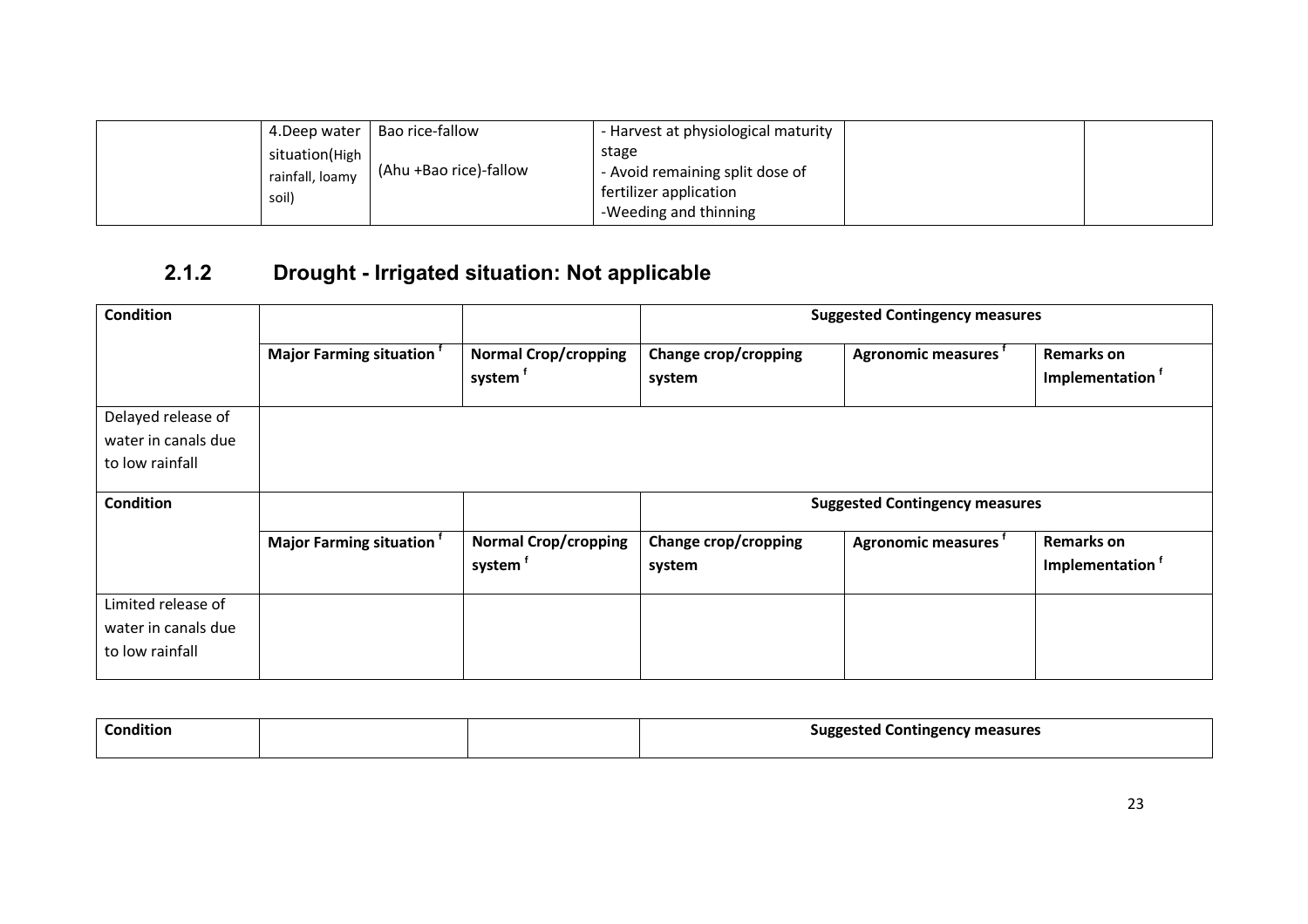|                      | Major Farming situation <sup>t</sup> | <b>Normal Crop/cropping</b><br>system <sup>1</sup> | <b>Change crop/cropping</b><br>system | Agronomic measures | <b>Remarks on</b><br>Implementation <sup>†</sup> |
|----------------------|--------------------------------------|----------------------------------------------------|---------------------------------------|--------------------|--------------------------------------------------|
| Non release of water |                                      |                                                    |                                       |                    |                                                  |
| in canals under      |                                      |                                                    |                                       |                    |                                                  |
| delayed onset of     |                                      |                                                    |                                       |                    |                                                  |
| monsoon in           |                                      |                                                    |                                       |                    |                                                  |
| catchment            |                                      |                                                    |                                       |                    |                                                  |
|                      |                                      |                                                    |                                       |                    |                                                  |

| <b>Condition</b>                                                                 |                                |                                       | <b>Suggested Contingency measures</b> |                           |                              |
|----------------------------------------------------------------------------------|--------------------------------|---------------------------------------|---------------------------------------|---------------------------|------------------------------|
|                                                                                  | <b>Major Farming situation</b> | <b>Normal Crop/cropping</b><br>system | Change crop/cropping<br>system        | <b>Agronomic measures</b> | Remarks on<br>Implementation |
| Lack of inflow into<br>tanks due to<br>insufficient/ delayed<br>onset of monsoon |                                |                                       |                                       |                           |                              |

| Condition |                         |                                       | <b>Suggested Contingency measures</b> |                           |                                     |
|-----------|-------------------------|---------------------------------------|---------------------------------------|---------------------------|-------------------------------------|
|           | Major Farming situation | <b>Normal Crop/cropping</b><br>system | Change crop/cropping<br>system        | <b>Agronomic measures</b> | Remarks on<br><b>Implementation</b> |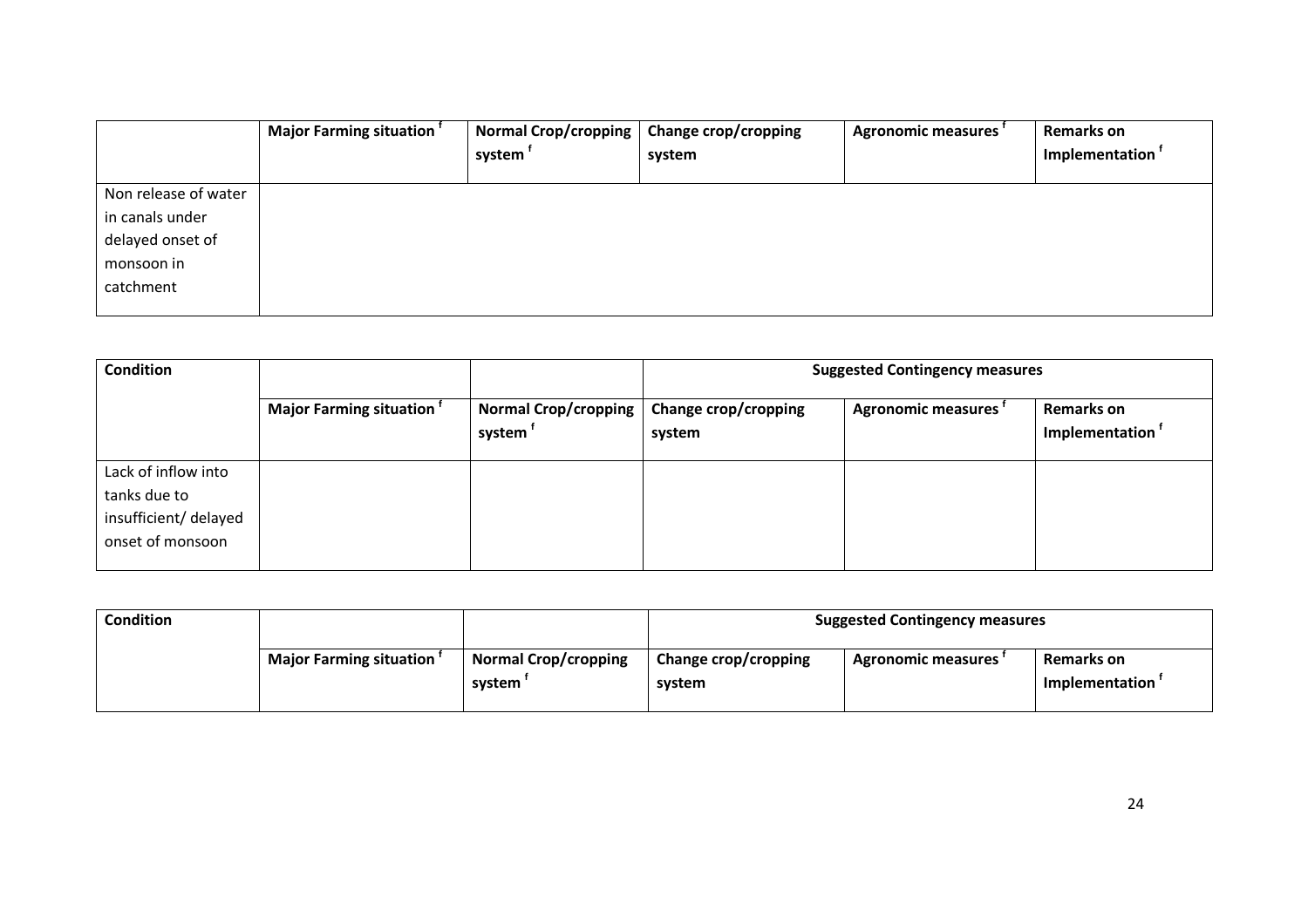| Insufficient                                   |  |
|------------------------------------------------|--|
| groundwater<br>recharge due to low<br>rainfall |  |
|                                                |  |
|                                                |  |
|                                                |  |
| Any other condition<br>(specify)               |  |
|                                                |  |
|                                                |  |
|                                                |  |

### **2.2 Unusual rains (untimely, unseasonal etc)** (for both rainfed and irrigated situations)

| <b>Condition</b>                                                           | <b>Suggested Contingency Measures</b>                                                                                   |                                                                        |                                                                                        |                                                                                                                                                                                          |  |
|----------------------------------------------------------------------------|-------------------------------------------------------------------------------------------------------------------------|------------------------------------------------------------------------|----------------------------------------------------------------------------------------|------------------------------------------------------------------------------------------------------------------------------------------------------------------------------------------|--|
| Continuous high<br>rainfall in a short<br>span leading to<br>water logging | Vegetative stage <sup>k</sup>                                                                                           | Flowering stage                                                        | Crop maturity stagger                                                                  | Post harvest <sup>n</sup>                                                                                                                                                                |  |
| Crop 1: Rice                                                               | -Draining out of stagnating water.<br>-Need based intercultural operation and<br>plant protection measures              | -Drainage of excess water<br>- Need based plant<br>protection measures | -Drain out excess water<br>-Harvesting<br>immediately at<br>physiological maturity     | -Sun drying to bring moisture<br>to optimum level to avoid loss<br>from stored grain pest<br>-Store the produce at raised<br>platform and at dry place<br>-mechanical drying if possible |  |
| Crop 2: Black gram,<br>Greengram,<br>Sesemum, Toria                        | -Draining out of stagnating / excess<br>water.<br>-Need based intercultural operation and<br>plant protection measures. | -Drainage of excess water<br>-Need<br>based<br>plant<br>brotection     | --Drain out excess<br>water<br>-Harvesting<br>immediately at<br>physiological maturity | - Sun drying to bring moisture<br>to optimum level to avoid<br>attack of stored grain pest<br>-Storing the produce at dry<br>place                                                       |  |
| Crop 3: Potato                                                             | -Drainage<br>--Need based intercultural operation and                                                                   | -Drainage<br>--Need based intercultural                                | --Drain out excess<br>water                                                            | - Dry the produce to remove<br>excess moisture content                                                                                                                                   |  |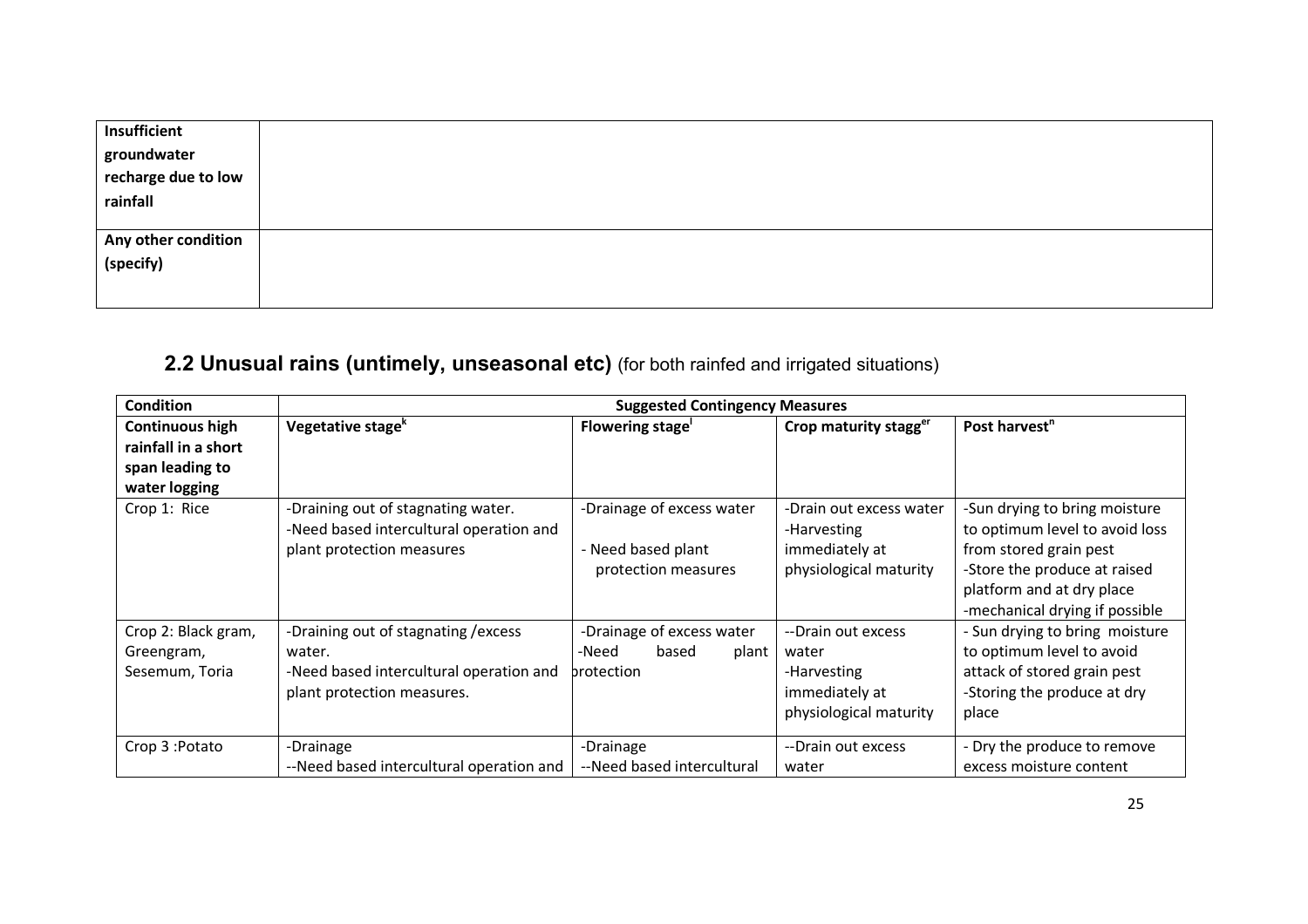|                                                   | plant protection measures specially<br>against Late blight<br>-Earthing up                                                                                  | operation and plant<br>protection measures<br>specially against Late blight<br>-Earthing up                   | -Harvesting<br>immediately at<br>physiological maturity<br>stage                                | -Store the produce at raised<br>platform with proper<br>ventilation                                                                              |
|---------------------------------------------------|-------------------------------------------------------------------------------------------------------------------------------------------------------------|---------------------------------------------------------------------------------------------------------------|-------------------------------------------------------------------------------------------------|--------------------------------------------------------------------------------------------------------------------------------------------------|
| <b>Horticulture</b>                               |                                                                                                                                                             |                                                                                                               |                                                                                                 |                                                                                                                                                  |
| Assam lemon,<br>Pineapple, etc.                   | -Draining out of stagnating / excess<br>water.<br>-Need based intercultural operation and<br>plant protection measures like spraying<br>of Bordeaux mixture | -Proper drainage,<br>- Application of hormones,<br>spraying of Bordeaux<br>mixture to prevent flower<br>drop. | --Drain out excess<br>water<br>-Harvesting<br>immediately at<br>physiological maturity<br>stage | -Shifting of the produce to<br>drier place, -store in Cold<br>storage if possible.<br>- processing and value addition<br>of produces if possible |
| Ginger, Turmeric                                  | -Draining out of stagnating / excess<br>water.<br>-Need based intercultural operation and<br>plant protection measures.                                     |                                                                                                               | -Drain out excess water<br>-Harvesting<br>immediately at<br>physiological maturity              | -keep the produce at dry<br>place.<br>-sun dry or mechanically dry<br>the produce if possible<br>-value addition of the produce<br>if possible   |
| Cucurbitaceous<br>crops, Cowpea.<br>Tomato        | -Draining out of stagnating / excess<br>water.<br>-Need based intercultural operation and<br>plant protection measures                                      | -Drainage<br>- Application of hormones<br>to prevent flower drop and<br>plant protection measures             | -Drain out excess water<br>-Harvesting<br>immediately at<br>physiological maturity              | Keep the produce at dry place<br>-Keep the produce in cold<br>storage if possible                                                                |
| Crop 4: Cabbage<br>,Cauliflower                   | - Draining out of stagnating / excess<br>water.<br>-Need based intercultural operation and<br>plant protection measures                                     | -Drainage<br>- Adopt proper plant<br>protection measures                                                      | -Drain out excess water<br>-Harvesting<br>immediately at<br>physiological maturity<br>stage     | -Keep the produce to drier<br>place,<br>-Store the produce at Cold<br>storage for long duration if<br>possible.                                  |
| <b>Heavy rainfall with</b><br>high speed winds in | $\overline{a}$                                                                                                                                              |                                                                                                               |                                                                                                 |                                                                                                                                                  |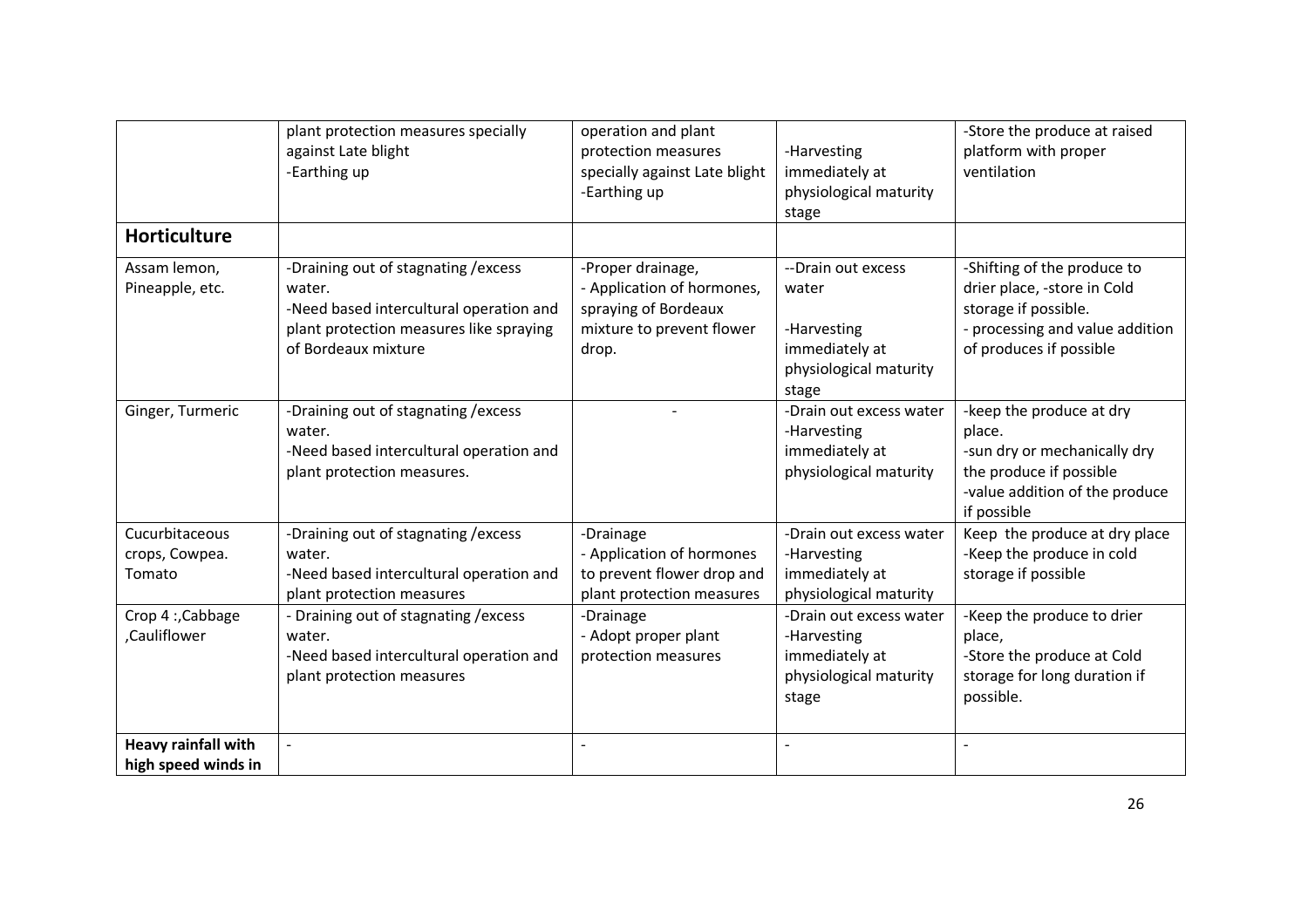| a short span <sup>2</sup>                         |                                                                                                                                                                              |                                                                                                                                                                                       |                                                                              |                                                                                                                                                                                            |
|---------------------------------------------------|------------------------------------------------------------------------------------------------------------------------------------------------------------------------------|---------------------------------------------------------------------------------------------------------------------------------------------------------------------------------------|------------------------------------------------------------------------------|--------------------------------------------------------------------------------------------------------------------------------------------------------------------------------------------|
| <b>Horticulture</b>                               |                                                                                                                                                                              |                                                                                                                                                                                       |                                                                              |                                                                                                                                                                                            |
| Crop 1: Assam<br>lemon, Pineapple,<br>banana etc. | - Provide proper Drainage facility -<br>Provide proper propping.                                                                                                             | - Provide proper Drainage<br>facility - Provide proper<br>propping.                                                                                                                   | -Drain out excess<br>-Harvest the crop at<br>physiological maturity<br>stage | -Shifting of the produce to<br>drier place, -Cold storage of<br>produces if possible.                                                                                                      |
| Crop 2 Ginger,<br>Turmeric                        | - Provide proper Drainage facility to<br>remove excess water<br>-Propping.<br>- Earthing up properly                                                                         | $\overline{\phantom{a}}$                                                                                                                                                              | -Drain out excess<br>-Harvest the crop at<br>physiological maturity<br>stage | -Harvest the crop as soon as<br>possible<br>-keep the produce at dry<br>place.<br>-sun dry or mechanically dry<br>the produce if possible<br>-value addition of the produce<br>if possible |
| Crop 3<br>Cucurbitaceous<br>crops, Tomato         | -Provide proper Drainage facility.<br>- Earthing up the standing crop properly<br>-Provide strong support for<br>cucurbitaceous crop<br>- Provide proper stacking for tomato | -Provide proper Drainage<br>facility.<br>- Earthing up the standing<br>crop properly<br>-Provide strong support for<br>cucurbitaceous crop<br>- Provide proper stacking<br>for tomato | -Drain out excess<br>-Harvest the crop at<br>physiological maturity<br>stage | -Dispose off the produce<br>immediately, -Keep in Cold<br>storage for long duration.<br>-Value addition of the produce<br>if possible specially for tomato                                 |
| <b>Outbreak of pests</b>                          |                                                                                                                                                                              |                                                                                                                                                                                       |                                                                              |                                                                                                                                                                                            |
| and diseases due to<br>unseasonal rains           |                                                                                                                                                                              |                                                                                                                                                                                       |                                                                              |                                                                                                                                                                                            |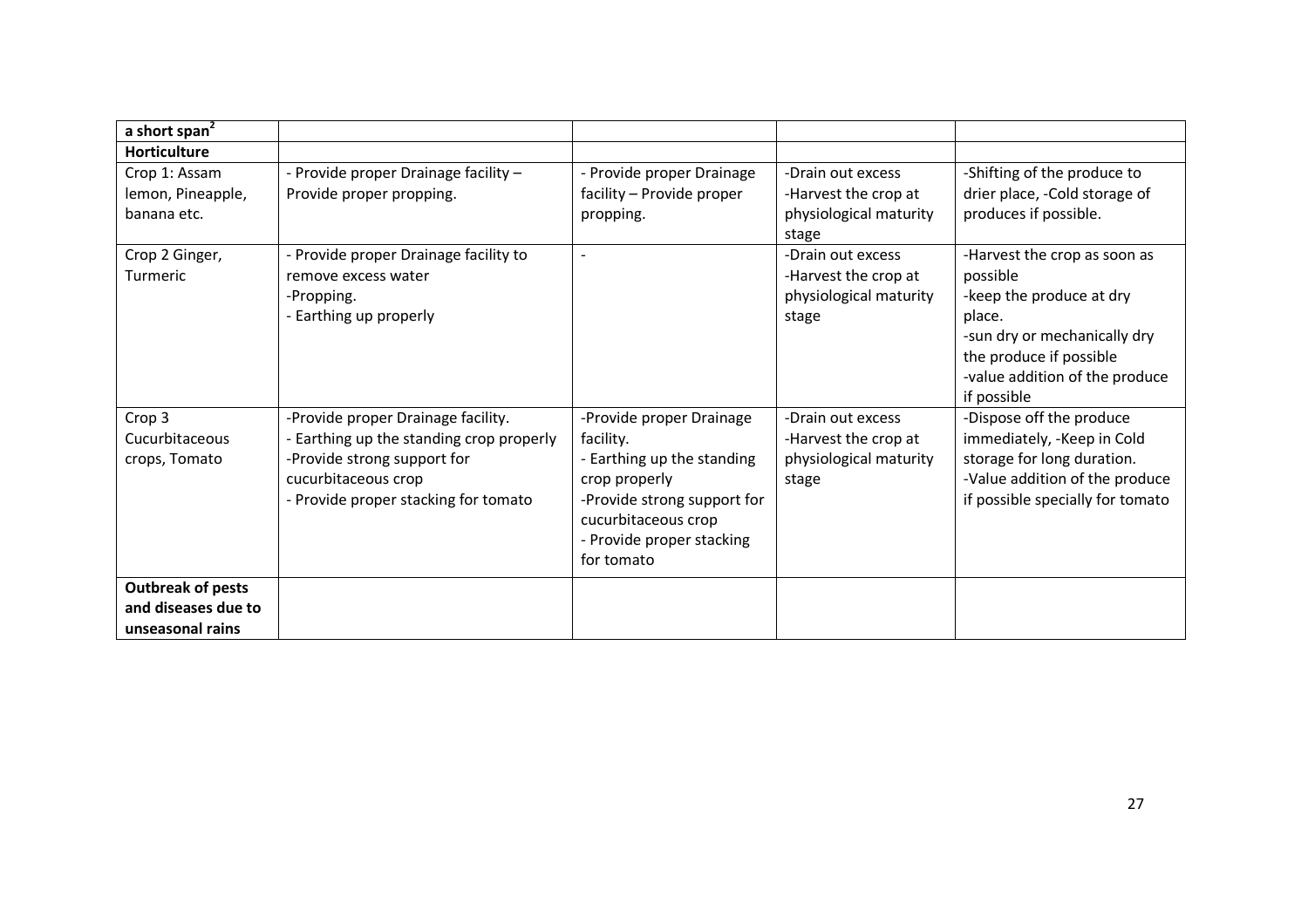| Crop1- Paddy                   | - Spray Carbendazim $@$ 1 g/lit of water<br>at tillering stage(30 days after<br>transplanting) against Blast disease<br>-Spray Mancozeb @ 2.5 g/lit of water or<br>carbendazim @ 1 g/lit of water at initial<br>symptom development stage against<br>Brown spot<br>-Insect pest:<br>a)Caseworm-drain out excess water<br>- moving of kerosinized rope over the<br>standing crop<br>- spray Monocrotophos 40 EC @ 3ml/lit<br>water,<br>b) Stem borer, hispa: Spray<br>monocrotophos 40EC @ 3ml/lit of<br>water or Chloropyriphos 20 EC @ 2.5<br>ml/lit of water<br>-Provide bamboo perch for birds to<br>control insect pests | -Blast:-Subsequent<br>two<br>sprays of Ediphenphos @<br>1ml/lit of water at panicle<br>initiation stage and when<br>the tip of panicle just<br>comes out.<br>Rice bug: Apply Malathion<br>5% dust @ 20 kg/ha<br>- hanging of rotten frog or<br>crab in the crop field | Harvesting immediately<br>at physiological<br>maturity stage | -Process the produce<br>immediately and dry the<br>produce to bring moisture<br>content at requisite level to<br>bring down loss against stored<br>grain pest<br>Sore the produce in proper<br>godown |
|--------------------------------|------------------------------------------------------------------------------------------------------------------------------------------------------------------------------------------------------------------------------------------------------------------------------------------------------------------------------------------------------------------------------------------------------------------------------------------------------------------------------------------------------------------------------------------------------------------------------------------------------------------------------|-----------------------------------------------------------------------------------------------------------------------------------------------------------------------------------------------------------------------------------------------------------------------|--------------------------------------------------------------|-------------------------------------------------------------------------------------------------------------------------------------------------------------------------------------------------------|
| Crop2-Black<br>gram/green gram | - Against insects<br>a) Jassids and flea beetle- spray<br>Malathion 0.1%<br>b) Spray Rogor 2ml/lit against white fly<br>to control further spread of YMV.<br>c) Spray Monocrotophos 40EC @ 3ml/lit<br>against pod borer<br>-Against diseases<br>a)Spray Carbendazim 0.05% against leaf<br>spot and blight<br>b)Spray wettable sulfure 0.2% against<br>powdery mildew                                                                                                                                                                                                                                                         | - Against insects<br>a) Jassids and flea beetle-<br>spray Malathion 0.1%<br>b) Spray Rogor 2ml/lit<br>against white fly to control<br>further spread of YMV.                                                                                                          | Harvesting immediately<br>at physiological<br>maturity stage | drying either in sun or<br>mechanical dryer to bring<br>moisture to optimum level to<br>avoid attack of stored grain<br>pest<br>-Storing the produce at dry<br>place                                  |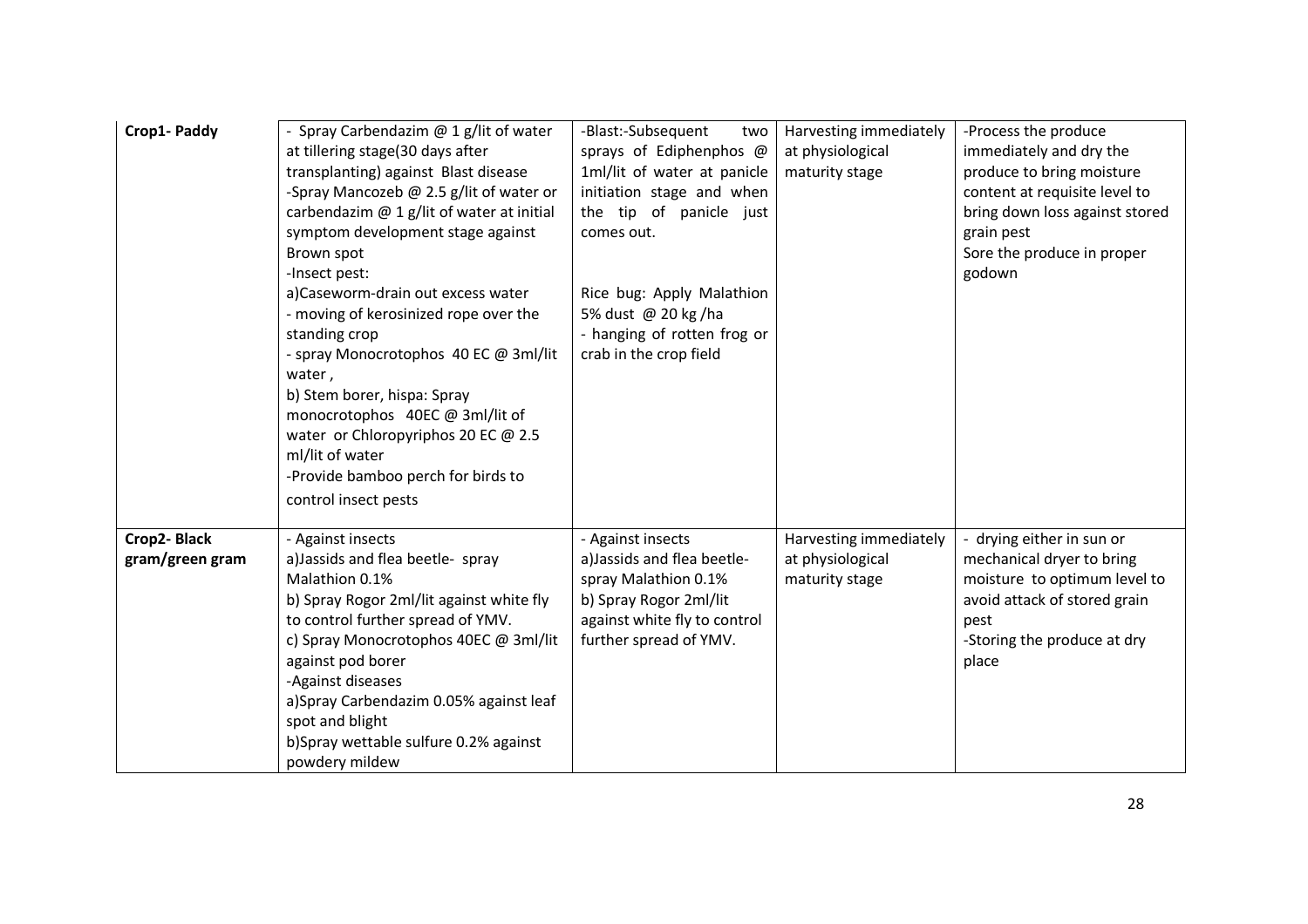| Crop 3- Toria     | Diseases:<br>-Spray Bavistin 2gm/lit of water against<br>Alternaria blight and downy mildew<br>-Spray Rogor 2ml/lit against mustard<br>saw fly                                                                                                                                       | Diseases:<br>-Spray Bavistin 2gm/lit of<br>water against Alternaria<br>blight and downy mildew<br>-Spray chloropyriphos 20EC<br>@ 2ml/lit of water against<br>aphid<br>-Spray Rogor 2ml/lit<br>against mustard saw fly                                                                                                            | Diseases:<br>-Spray Bavistin 2gm/lit<br>of water against<br>Alternaria blight and<br>downy mildew<br>-Spray chloropyriphos<br>20EC @ 2ml/lit of water<br>against aphid<br>-Spray Rogor 2ml/lit<br>against mustard saw fly<br>-harvest at<br>physiological maturity<br>stage                                                          | -Drying to remove excess<br>moisture<br>- Store in dry place                                                                                                                                     |
|-------------------|--------------------------------------------------------------------------------------------------------------------------------------------------------------------------------------------------------------------------------------------------------------------------------------|-----------------------------------------------------------------------------------------------------------------------------------------------------------------------------------------------------------------------------------------------------------------------------------------------------------------------------------|--------------------------------------------------------------------------------------------------------------------------------------------------------------------------------------------------------------------------------------------------------------------------------------------------------------------------------------|--------------------------------------------------------------------------------------------------------------------------------------------------------------------------------------------------|
| Horticulture      |                                                                                                                                                                                                                                                                                      |                                                                                                                                                                                                                                                                                                                                   |                                                                                                                                                                                                                                                                                                                                      |                                                                                                                                                                                                  |
| Summer vegetables | Downy Mildew: Spray Bavistin @ 1gm/ltr<br>of water.<br>Powdery Mildew: Spray Karathane @<br>1gm/ltr of water.<br>Root rot: Drenching of soil around roots<br>with Bordeux mixture.<br>Insect pest: Spray Malathion 50EC<br>@2ml/ltr water with 1 % gur against leaf<br>eating bettle | Downy Mildew: Spray<br>Bavistin @ 1gm/ltr of<br>water.<br>Powdery Mildew: Spray<br>Karathane @ 1gm/ltr of<br>water.<br>Root rot: Drenching of soil<br>around roots with<br>Bordeaux mixture.<br>Insect pest: Spray<br>Malathion 50EC @2ml/ltr<br>water with 1 % gur against<br>leaf eating bettle as well as<br>against fruit fly | Downy Mildew: Spray<br>Bavistin @ 1gm/ltr of<br>water.<br>Powdery Mildew: Spray<br>Karathane @ 1gm/ltr of<br>water.<br>Root rot: Drenching of<br>soil around roots with<br>Bordeaux mixture.<br>Insect pest: Spray<br>Malathion 50EC<br>@2ml/ltr water with 1<br>% gur against leaf<br>eating bettle as well as<br>against fruit fly | -Remove and destroy the<br>disease infected leaf and plant<br>parts including fruits<br>-Harvest the crop at<br>physiological maturity stage<br>-Dispose off the produce as<br>early as possible |
| Rabi vegetables   | Disease:Spray Mancozeb@2.5 gm/ltr                                                                                                                                                                                                                                                    | Disease:Spray                                                                                                                                                                                                                                                                                                                     | Disease:Spray                                                                                                                                                                                                                                                                                                                        | -Destroy the infected/                                                                                                                                                                           |
|                   | water or Blitox @ 2.5 gm/ltr water                                                                                                                                                                                                                                                   | Mancozeb@2.5 gm/ltr                                                                                                                                                                                                                                                                                                               | Mancozeb@2.5 gm/ltr                                                                                                                                                                                                                                                                                                                  | damagedvegetables.                                                                                                                                                                               |
|                   | against leaf spot and blight                                                                                                                                                                                                                                                         | water or Blitox @ 2.5                                                                                                                                                                                                                                                                                                             | water or Blitox @ 2.5                                                                                                                                                                                                                                                                                                                | -dispose off the produce as                                                                                                                                                                      |
|                   | -Drench the root zone with Captan @3                                                                                                                                                                                                                                                 | gm/ltr water against leaf                                                                                                                                                                                                                                                                                                         | gm/ltr water against                                                                                                                                                                                                                                                                                                                 | early as possible                                                                                                                                                                                |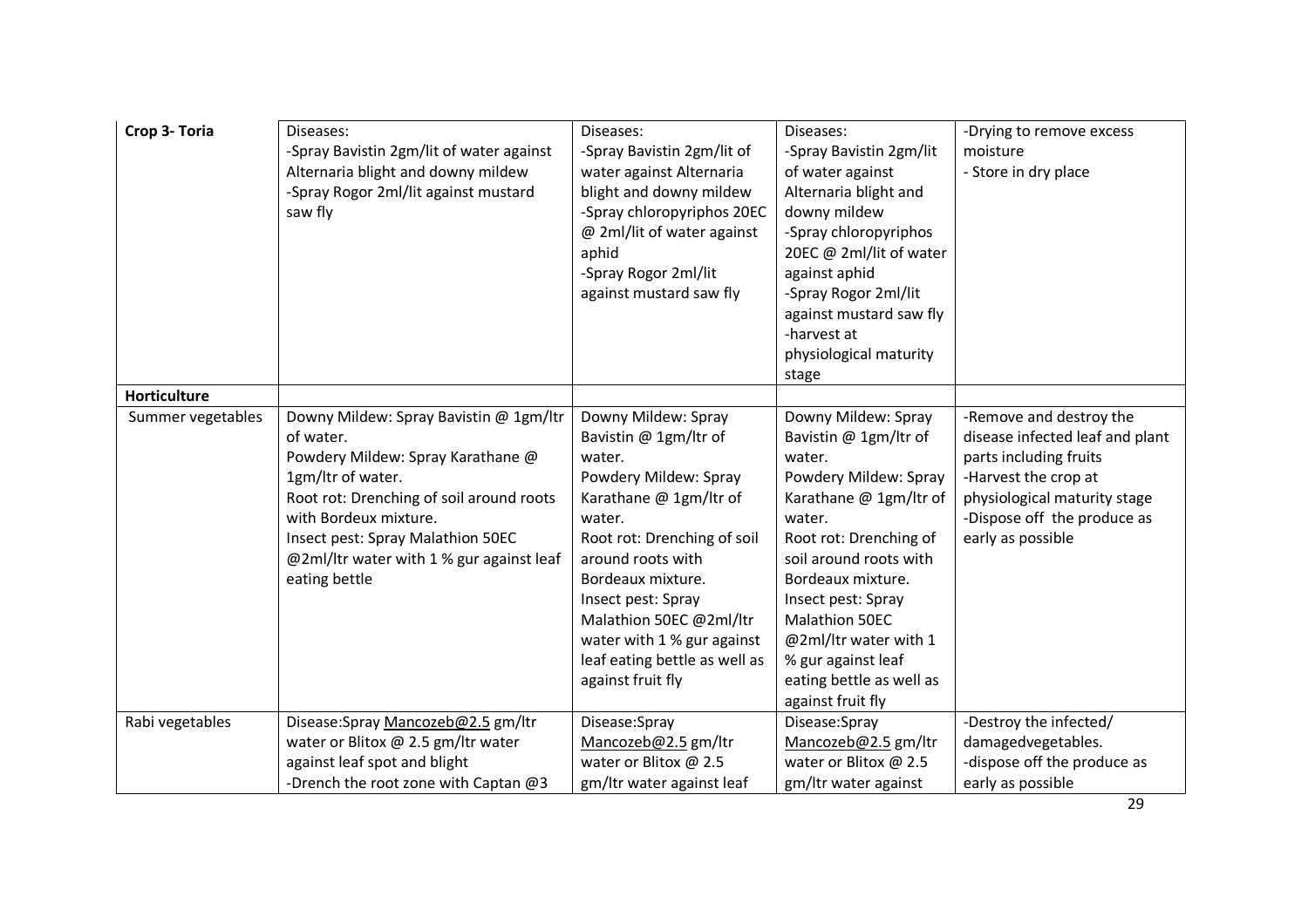|                    | gm/ltr water against damping off and     | spot and blight            | leaf spot, blight and    | -Store the produce at Cole   |
|--------------------|------------------------------------------|----------------------------|--------------------------|------------------------------|
|                    | root rot                                 | Insect pest: Spray : Spray | fruit rot                | storage if possible          |
|                    | Insect pest: Spray : Spray Malathion     | Malathion 50EC @2ml/ltr    | Insect pest: Spray :     |                              |
|                    | 50EC @2ml/ltr water against leaf eating  | water against leaf eating  | Spray Malathion 50EC     |                              |
|                    | caterpillar and other pest               | caterpillar and other pest | @2ml/ltr water against   |                              |
|                    |                                          |                            | leaf eating caterpillar  |                              |
|                    |                                          |                            | and other pest           |                              |
| Crop 4             | Disease: Spray 1% Bordeaux mixture       | Disease: Spray 1%          | Disease: Spray 1%        | -Harvest the crop at         |
| Coconut/Arecanut/b | against crown rot of coconut and blight  | Bordeaux mixture against   | Bordeaux mixture         | physiological maturity stage |
| etelvine           | of betelvine                             | crown rot of coconut and   | against crown rot of     | - dispose off the produce as |
|                    | -Drench the root zone with 1%            | blight of betelvine        | coconut and blight of    | early as possible            |
|                    | Bordeaux mixture against root rot of     | -Drench the root zone with | betelvine                | - Remove and destroy the     |
|                    | Arecanut and Betelvine                   | 1% Bordeaux mixture        | -Drench the root zone    | infected parts.              |
|                    | -Apply Trichderma harzianum along with   | against root rot of        | with 1% Bordeaux         |                              |
|                    | oilcake against root rot of betelvine or | Arecanut and Betelvine     | mixture against root     |                              |
|                    | Arecanut.                                | -Apply Trichderma          | rot of Arecanut and      |                              |
|                    |                                          | harzianum along with oil   | <b>Betelvine</b>         |                              |
|                    |                                          | cake against root rot of   | -Apply Trichderma        |                              |
|                    |                                          | betelvine or Arecanut.     | harzianum along with     |                              |
|                    |                                          |                            | oilcake against root rot |                              |
|                    |                                          |                            | of betelvine or          |                              |
|                    |                                          |                            | arecanut.                |                              |
|                    |                                          |                            |                          |                              |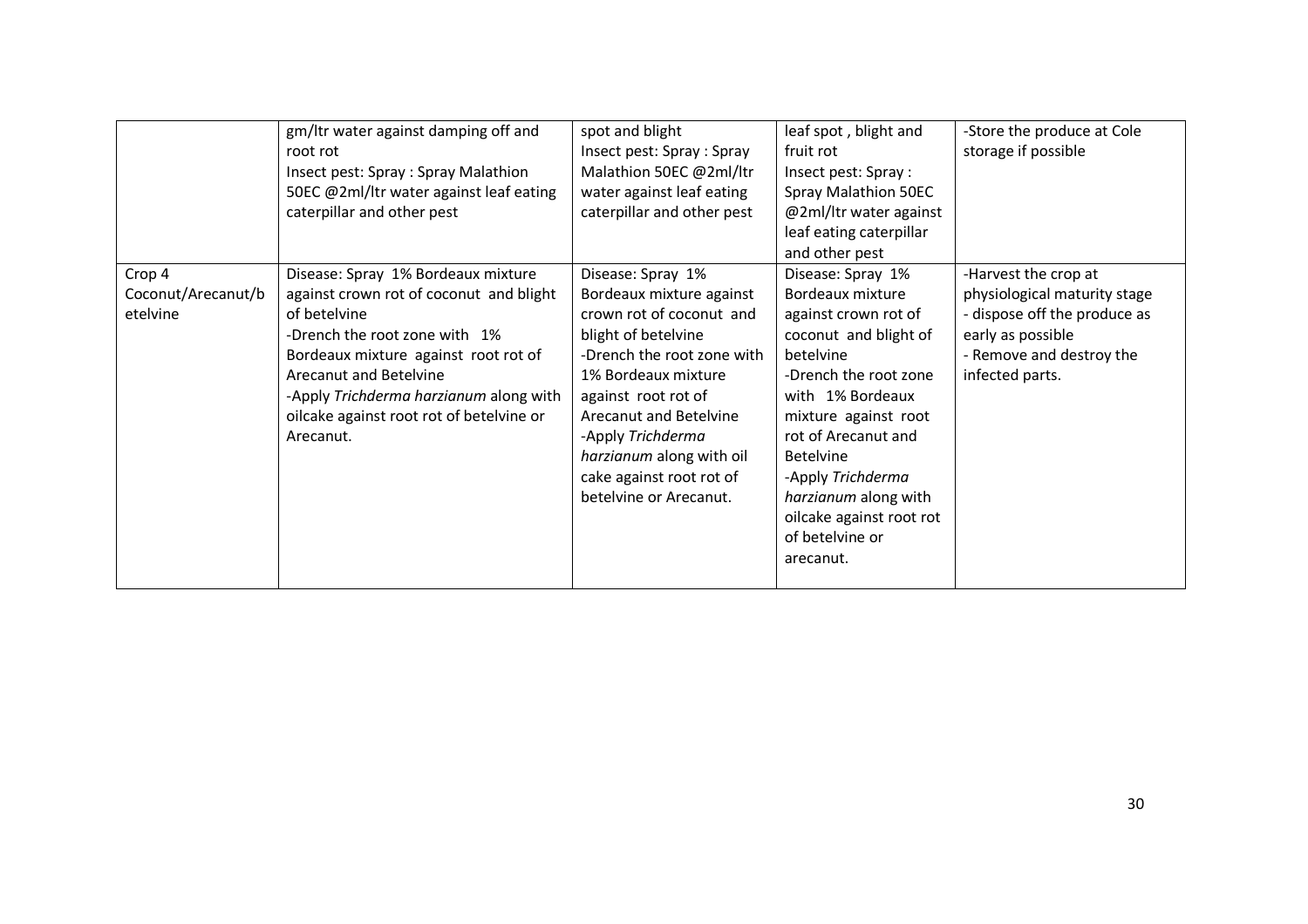### 2.3 Floods

| <b>Condition</b>                                                 | <b>Suggested Contingency Measures</b> <sup>0</sup>                  |                                                                                                                                                                                                                                                                                                                                                                                                                                                                                                                                                                                                                                       |                                                                                                                                                                                                                                                                                                                                                                                                                                            |                                                                                                                                                                                                                                                                                                                                                                                                                                                                                             |  |
|------------------------------------------------------------------|---------------------------------------------------------------------|---------------------------------------------------------------------------------------------------------------------------------------------------------------------------------------------------------------------------------------------------------------------------------------------------------------------------------------------------------------------------------------------------------------------------------------------------------------------------------------------------------------------------------------------------------------------------------------------------------------------------------------|--------------------------------------------------------------------------------------------------------------------------------------------------------------------------------------------------------------------------------------------------------------------------------------------------------------------------------------------------------------------------------------------------------------------------------------------|---------------------------------------------------------------------------------------------------------------------------------------------------------------------------------------------------------------------------------------------------------------------------------------------------------------------------------------------------------------------------------------------------------------------------------------------------------------------------------------------|--|
| Transient<br>water<br>logging/partial<br>inundation <sup>1</sup> | Seeding/ nursery stage                                              | Vegetative stage                                                                                                                                                                                                                                                                                                                                                                                                                                                                                                                                                                                                                      | Reproductive stage                                                                                                                                                                                                                                                                                                                                                                                                                         | At harvest                                                                                                                                                                                                                                                                                                                                                                                                                                                                                  |  |
| Crop 1:Rice                                                      | Drainage of the Nursery<br>bed, If not possible go for<br>re-sowing | Drainage of excess water.<br>Apply 50% N + 50% $K_2O$ as top<br>dressing during the tillering stage.<br>In partially damaged field. gap<br>done<br>filling may<br>be<br>by<br>redistributing the tillers.<br>Wet seeding of sprouted seeds<br>(@75-80 kg/ha) of Kmj 1-19-1,<br>Kmj 1-17-2, Dhirendra, Mitrasali,<br>Andrewsali and Monoharsali.<br>If transplanting is not possible<br>before mid September, then early<br>varieties such as Sonamukhi, Luit,<br>Culture 1, Chandmoni may be<br>grown as direct seeded rice.<br>Closure planting to check late<br>tillers in case of late planting.<br>Management of pests & diseases | Drainage of excess water. If flood<br>comes during reproductive stage,<br>emphasis should be given on<br>forthcoming rabi crops.<br>Utilization of residual soil moisture<br>and use of recharged soil profile<br>for growing pulses and oilseeds<br>Growing of vegetables<br>after<br>receding flood water and adoption<br>of integrated farming system to<br>obtain more income and to<br>compensate<br>the<br>loss<br>during<br>kharif. | Drainage of excess water. If<br>flood<br>during<br>comes<br>reproductive<br>stage,<br>emphasis should be given on<br>forthcoming rabi crops<br>Supply of seeds and other<br>agro-inputs of rabi crops at<br>subsidized rate, provision of<br>bank loan etc. Wet seeding<br>of short duration<br>Utilization<br>of residual<br>soil<br>of<br>moisture<br>and<br>use<br>recharged soil profile<br>for<br>growing pulses and oilseeds<br>Growing of boro rice<br>after<br>receding flood water |  |
| Crop 2: Black<br>gram, Green<br>gram, Sesame                     | Drain out excess water.<br>Resowing of the crop                     | -Drain out excess water.<br>- Need based plant protection<br>measure                                                                                                                                                                                                                                                                                                                                                                                                                                                                                                                                                                  | -Drain out excess water.<br>- Need based plant protection<br>measure                                                                                                                                                                                                                                                                                                                                                                       | --Harvest the crop at<br>physiological maturity stage<br>- Shift the bundles to drier<br>place like roof top for drying<br>-Sun drying to attain proper                                                                                                                                                                                                                                                                                                                                     |  |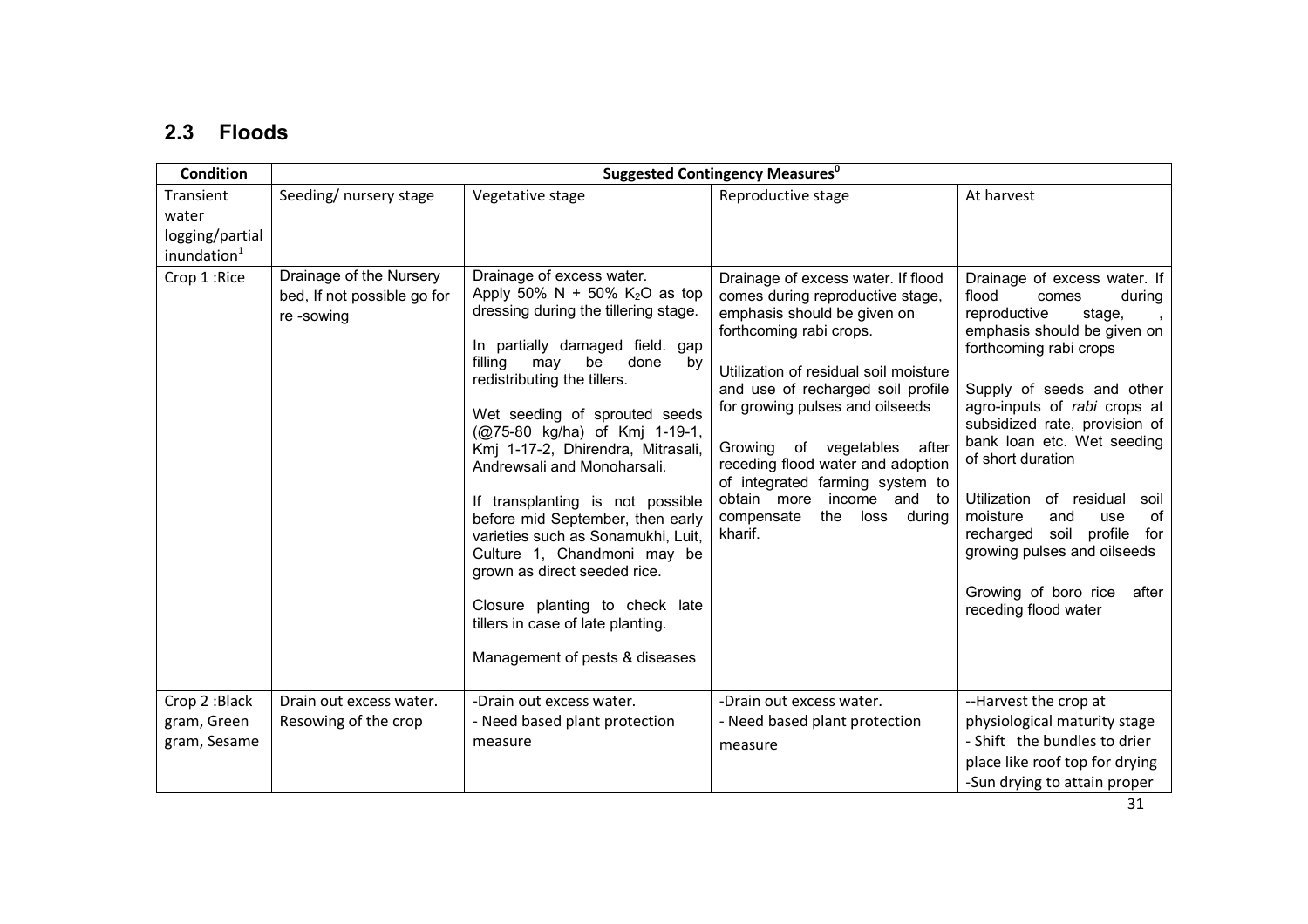|                                                                     |                                                                                                                                                                                                                                                   |                                                                                                                                                                                                                                      |                                                                                                                                                                              | moisture level of grains.                                                                                                                                                                                       |
|---------------------------------------------------------------------|---------------------------------------------------------------------------------------------------------------------------------------------------------------------------------------------------------------------------------------------------|--------------------------------------------------------------------------------------------------------------------------------------------------------------------------------------------------------------------------------------|------------------------------------------------------------------------------------------------------------------------------------------------------------------------------|-----------------------------------------------------------------------------------------------------------------------------------------------------------------------------------------------------------------|
| <b>Horticulture</b>                                                 |                                                                                                                                                                                                                                                   |                                                                                                                                                                                                                                      |                                                                                                                                                                              |                                                                                                                                                                                                                 |
| Assam lemon,<br>Pineapple,<br>, Arecanut and<br>betelvine<br>Banana | Clear the existing<br>trenches/furrows in<br>between ridges to drain<br>out the excess water.                                                                                                                                                     | Clear the existing<br>trenches/furrows in between<br>ridges to drain out the excess<br>water.<br>-Earthing up<br>- Adopt necesary PP<br>measures                                                                                     | Clear the existing<br>trenches/furrows in<br>between ridges to drain<br>out the excess water.<br>-Earthing up<br>- Adopt necessary PP<br>measures                            | -Harvest the crop at<br>physiological maturity<br>stage                                                                                                                                                         |
| <b>Ginger and Turmeric</b>                                          | Drain out excess water                                                                                                                                                                                                                            | Drain out excess water<br>Earthing up<br>Adopt necesary PP measures                                                                                                                                                                  | Drain out excess water<br>Earthing up<br>Adopt necesary PP<br>measures                                                                                                       | Harvest the crop at<br>physiological maturity<br>stage<br>Dry the crop as soon<br>possible                                                                                                                      |
| Kharif vegetables                                                   | -Resowing if crop fails<br>totally<br>-Go for early rabi<br>vegetables                                                                                                                                                                            | -drain out the excess water<br>by providing proper drainage<br>from the existing crop<br>-earthing up for the existing<br>crop                                                                                                       | - drain out the excess<br>water by providing<br>proper drainage from the<br>existing crop<br>- earthing up for the<br>existing crop                                          | Harvest the crop at<br>physiological maturity<br>stage                                                                                                                                                          |
| <b>Continuous submergence</b><br>for more than 2 days <sup>2</sup>  |                                                                                                                                                                                                                                                   |                                                                                                                                                                                                                                      |                                                                                                                                                                              |                                                                                                                                                                                                                 |
| Crop 1: Rice                                                        | -Drain out excess water as<br>soon as possible.<br>--Raising of Community<br>nursery for late planting<br>with the old seedlings of<br>the varieties like Profulla<br>and Gitesh (If more than<br>50% damaged)<br>or<br>nursery raising of<br>the | Drain out excess water as<br>soon as possible.<br>-Need based plant protection<br>measure<br>-Gap filling<br>-late and staggered planting<br>with the old seedlings of the<br>varieties like Profulla and<br>Gitesh with more no. of | -Drain out excess water<br>as soon as possible.<br>-Direct seeding with the<br>photo insensitive short<br>duration variety like Luit (<br>If the crop is totally<br>damaged) | -Harvest the crop at<br>physiological maturity<br>stage<br>- Shift the bundles to drier<br>place and Hang the<br>bundles on bamboo line<br>for sun drying<br>-Sun drying of grains to<br>attain proper moisture |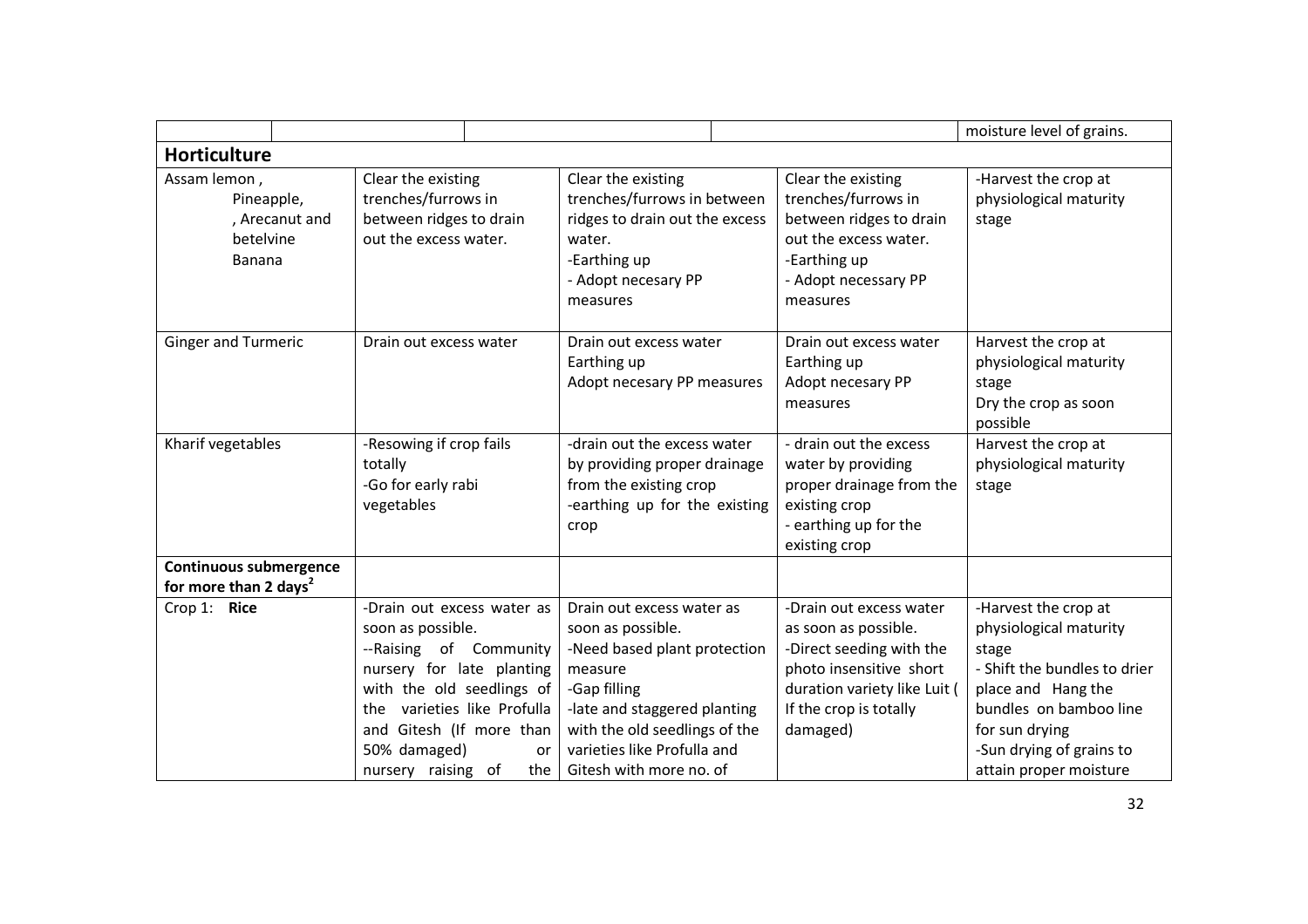|                                                                                                        | photo insensitive<br>short<br>duration variety like Luit<br>for replanting (in case of<br>total damage)<br>-upland nursery should be<br>encouraged                                                               | seedlings per hill and closure<br>spacing (If the field is heavily<br>damaged).<br>- Replanting / Direct seeding<br>with the photo insensitive<br>short duration variety like<br>Luit ( If the crop is totally<br>damaged) |                                                                                                                                                                                    | content                                                                                                                                                              |
|--------------------------------------------------------------------------------------------------------|------------------------------------------------------------------------------------------------------------------------------------------------------------------------------------------------------------------|----------------------------------------------------------------------------------------------------------------------------------------------------------------------------------------------------------------------------|------------------------------------------------------------------------------------------------------------------------------------------------------------------------------------|----------------------------------------------------------------------------------------------------------------------------------------------------------------------|
| Assam lemon,<br>Pineapple,<br>arecanut and<br>betalvine<br><b>Banana</b><br>Ginger,<br><b>Turmeric</b> | -Drain out excess water as<br>soon as possible<br>-Replanting of betelvine if<br>crop fails.<br>-Drain out excess water as<br>soon as possible<br>-earthing up the existing<br>crops after cessation of<br>water | -Drain out excess water as<br>soon as possible<br>-earthing up<br>-Drain out excess water as<br>soon as possible<br>-earthing up the existing<br>crops after cessation of water                                            | -Drain out excess water<br>as soon as possible<br>-earthing up<br>-Drain out excess water<br>as soon as possible<br>-earthing up the existing<br>crops after cessation of<br>water | - Harvest the crop like<br>Assam lemon, betelvine at<br>physiological maturity<br>stage<br>- Harvest the crop<br>immediately<br>-dry the crop as soon as<br>possible |
| <b>Kharif vegetables</b><br>Sea water inundation <sup>3</sup>                                          | -Drain out excess water as<br>soon as possible<br>-resowing the crop                                                                                                                                             | -Drain out excess water as<br>soon as possible<br>-earthing up the existing<br>crops after cessation of water<br>- Adopt necessary plant<br>protection measures                                                            | -Drain out excess water<br>as soon as possible<br>-earthing up the existing<br>crops after cessation of<br>water<br>- Adopt necessary plant<br>protection measures                 | - Harvest the crop at<br>physiological maturity<br>stage                                                                                                             |

## 2.4 Extreme events: Heat wave / Cold wave/Frost/ Hailstorm /Cyclone: Does not arise

Extreme event type

Suggested contingency measure<sup>r</sup>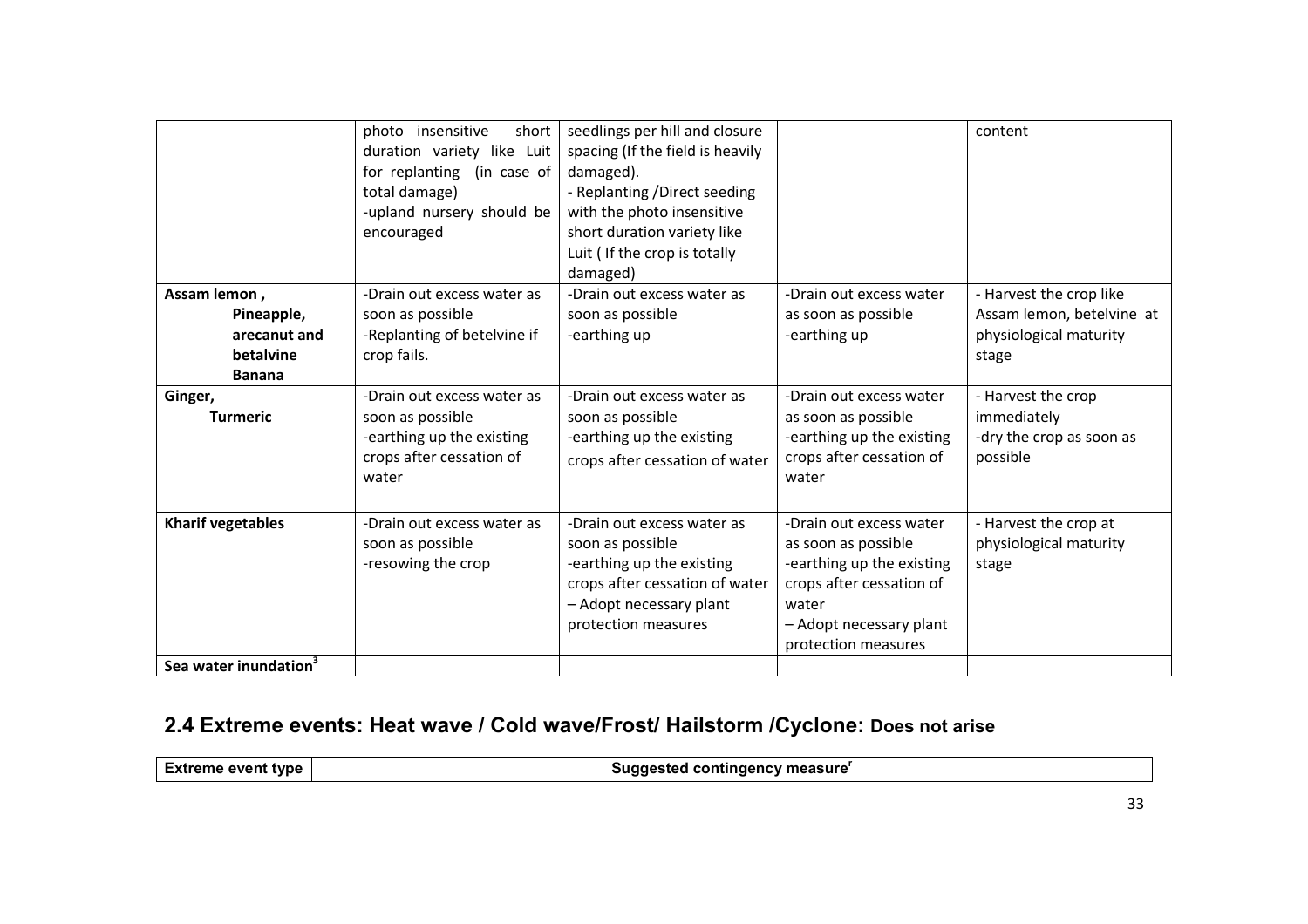|                        | Seedling / nursery stage | <b>Vegetative stage</b> | <b>Reproductive stage</b> | At harvest |
|------------------------|--------------------------|-------------------------|---------------------------|------------|
|                        |                          |                         |                           |            |
| Heat Wave <sup>p</sup> |                          |                         |                           |            |
| Cold wave <sup>q</sup> |                          |                         |                           |            |
| Frost                  |                          |                         |                           |            |
| <b>Hailstorm</b>       |                          |                         |                           |            |
| Cyclone                |                          |                         |                           |            |

# 2.5 Contingent strategies for Livestock, Poultry in Lakhimpur district:

## 2.5.1 Livestock:

|                                           | <b>Suggested contingency measures</b>                                                                                                                                                                                                                                                                                                                                                                                                                        |                                                                                                                                                                                                                                                                                                                                                                                                                       |                                                                                                                                                                                                                                                                         |
|-------------------------------------------|--------------------------------------------------------------------------------------------------------------------------------------------------------------------------------------------------------------------------------------------------------------------------------------------------------------------------------------------------------------------------------------------------------------------------------------------------------------|-----------------------------------------------------------------------------------------------------------------------------------------------------------------------------------------------------------------------------------------------------------------------------------------------------------------------------------------------------------------------------------------------------------------------|-------------------------------------------------------------------------------------------------------------------------------------------------------------------------------------------------------------------------------------------------------------------------|
|                                           | <b>Before the event</b>                                                                                                                                                                                                                                                                                                                                                                                                                                      | During the event                                                                                                                                                                                                                                                                                                                                                                                                      | After the event                                                                                                                                                                                                                                                         |
|                                           |                                                                                                                                                                                                                                                                                                                                                                                                                                                              | <b>Drought</b>                                                                                                                                                                                                                                                                                                                                                                                                        |                                                                                                                                                                                                                                                                         |
| <b>Feed and</b><br>Fodder<br>availability | The district should have available<br>reserves of concentrate mixture, stocks of<br>silage and hay, adequate quantity of<br>vitamin and mineral mixture well ahead<br>before drought like situation.<br>2. Increase area under fodder cultivation.<br>3. Develop cultivation practices of short<br>duration fodder crops like oat, maize,<br>dinanath etc.<br>4. Selection and plantation of deep rooted,<br>drought tolerant bushes, trees $\&$ grasses for | 1. Harvesting and use of all the failed<br>crops like paddy, maize etc in the field<br>as a source of fodder material to the<br>livestock.<br>2. Feeding of fodder tree leaves like<br>subabul,<br>jackfruit,<br>mango,<br>neem,<br>bamboo leaves etc.<br>3. Feeding of urea treated paddy straws<br>and UMMB, hay, concentrates along<br>with vitamin & mineral<br>mixture.<br>4. If possible arrangements should be | 1 Cultivation of short<br>duration fodder crops<br>(sorghum, maize).<br>2. Providing concentrates<br>as well as vitamin and<br>mineral mixture to all<br>animals supplementary<br>feed.<br>3. Feeding of molasses.<br>4. Allowing rest to<br>selected pastures or delay |
|                                           | feeding livestock.                                                                                                                                                                                                                                                                                                                                                                                                                                           | mobilization<br>for<br>made<br>of<br>small                                                                                                                                                                                                                                                                                                                                                                            | grazing in all pastures                                                                                                                                                                                                                                                 |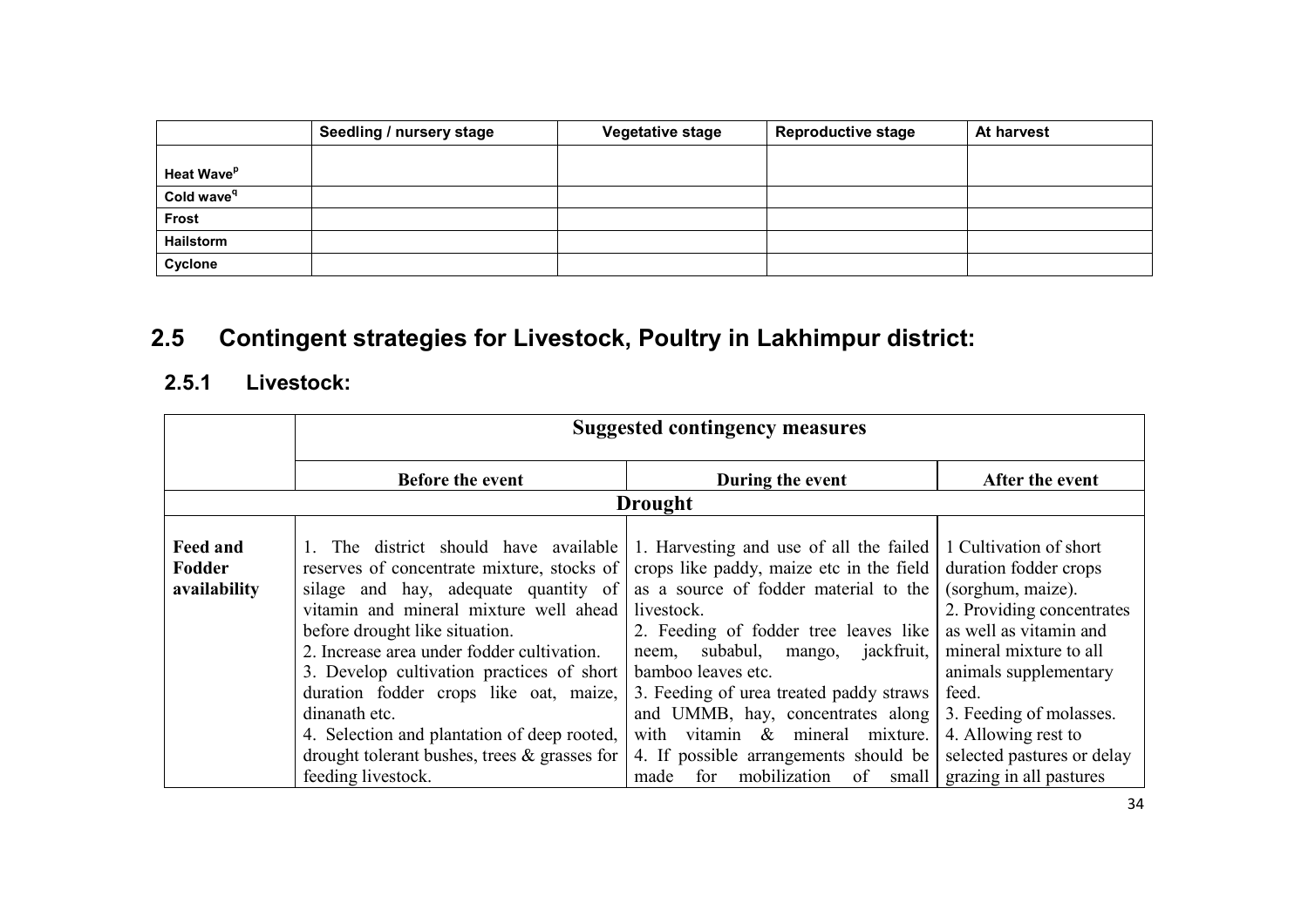|                          | 5. Establishment of backyard production of<br>Azolla as a source of animal feed.<br>6. Preventing the practice of burning paddy<br>straw, maize stover and sugarcane tress.<br>7. Establishment of permanent fodder plots<br>and makes availability of fodder seed bank<br>in all drought prone areas.<br>Improvement of the cattle feed<br>manufacturing units to cope up with the<br>demand of concentrate feed.<br>Balancing<br>animal numbers with<br>9<br>available feed resources and reducing<br>animal numbers through destocking of<br>unproductive livestock. | ruminants across the districts where no<br>drought exits.<br>5. Adopting special care and feed<br>management measures for lactating,<br>pregnant & productive animals.<br>6. Utilization of crop byproducts like<br>sugarcane tops and bagasse for animal<br>feeding. | periodically.                                                                                                                 |
|--------------------------|-------------------------------------------------------------------------------------------------------------------------------------------------------------------------------------------------------------------------------------------------------------------------------------------------------------------------------------------------------------------------------------------------------------------------------------------------------------------------------------------------------------------------------------------------------------------------|-----------------------------------------------------------------------------------------------------------------------------------------------------------------------------------------------------------------------------------------------------------------------|-------------------------------------------------------------------------------------------------------------------------------|
| <b>Drinking</b><br>water | 1. Identification of natural water resources<br>and their use in a planned way.<br>2. Creation of water reserves in grazing<br>land. $\langle$<br>3. Rain water harvesting for water<br>conservation<br>4. Improvement of natural pastures/<br>grazing land by in situ rain water<br>conservation.<br>5. Improvement of natural pastures/<br>grazing land by <i>in situ</i> rain water                                                                                                                                                                                  | 1. Prevent water wastage<br>2. Prevent wallowing by animals in<br>water bodies/resources                                                                                                                                                                              | 1. Identification of place/<br>area for establishment of<br>drinking water reserves<br>2. Community water tank<br>facilities. |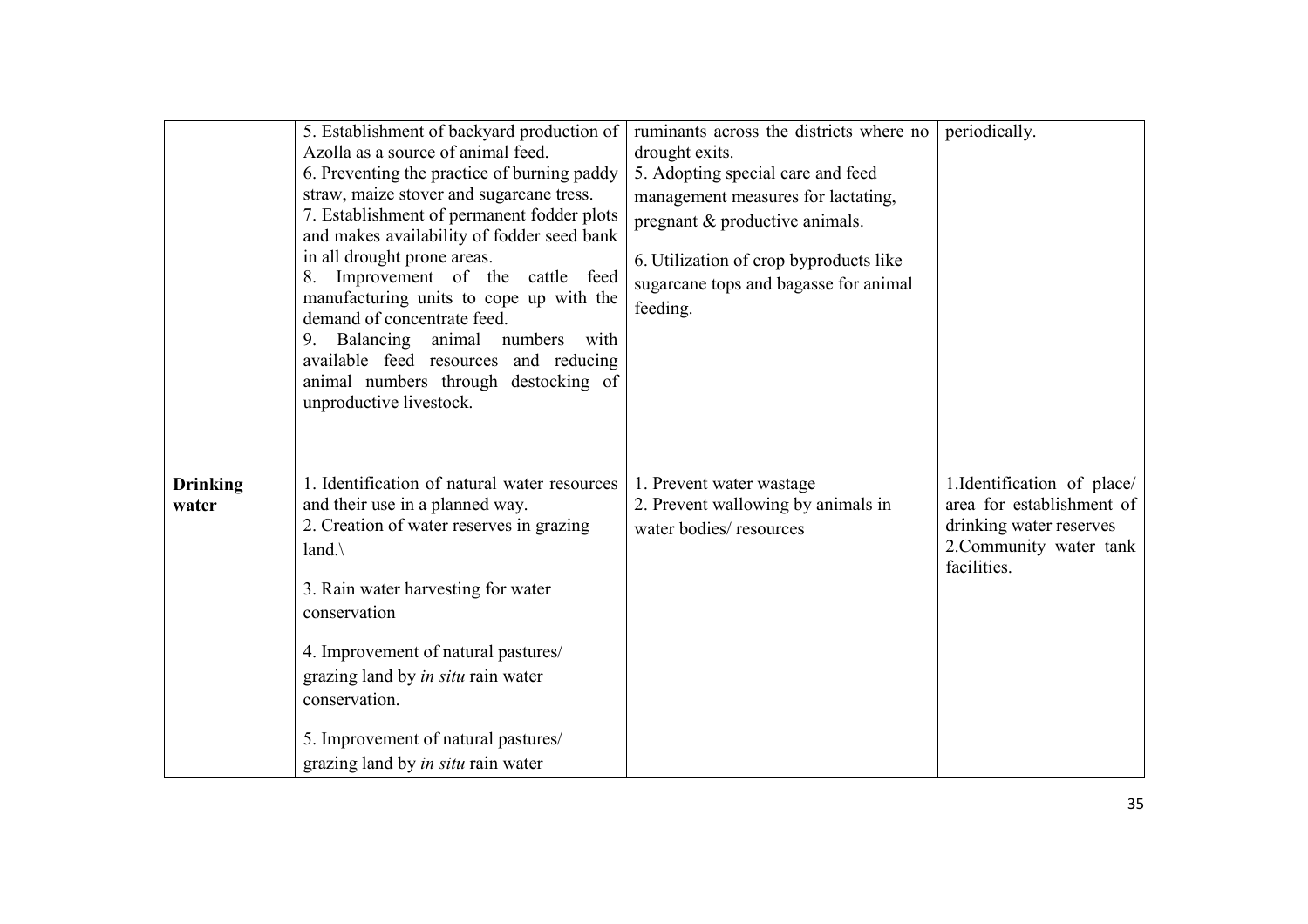|                                                   | conservation.<br>6. Use of drip irrigation in agriculture to<br>prevent wastage of ground water.                                                                                                                                                                                                                                                                                                                                                                                                                                                                                                                                                                                                                                                              |                                                                                                                                                                                                                                                                                                                                                                                                                                                                                                                                                                                   |                                                                                                                                                                                                                                                                                             |
|---------------------------------------------------|---------------------------------------------------------------------------------------------------------------------------------------------------------------------------------------------------------------------------------------------------------------------------------------------------------------------------------------------------------------------------------------------------------------------------------------------------------------------------------------------------------------------------------------------------------------------------------------------------------------------------------------------------------------------------------------------------------------------------------------------------------------|-----------------------------------------------------------------------------------------------------------------------------------------------------------------------------------------------------------------------------------------------------------------------------------------------------------------------------------------------------------------------------------------------------------------------------------------------------------------------------------------------------------------------------------------------------------------------------------|---------------------------------------------------------------------------------------------------------------------------------------------------------------------------------------------------------------------------------------------------------------------------------------------|
| <b>Health</b> and<br><b>Disease</b><br>managemenT | 1. seasonal vaccination against all dreaded<br>viral and bacterial diseases like Foot and<br>mouth disease (FMD), Black quarter<br>(BQ), Enterotoxaemia (ET)<br>Haemorrhagic septicaemia (HS)<br>Swine fever(SF), Anthrax etc.<br>2. Surveillance and disease monitoring<br>network establishment.<br>3. Collaboratio<br>n of the district veterinary officials to<br>handle endemic animal diseases.<br>Creation of repositories to store<br>4.<br>a sizeable stock of veterinary medicines<br>for emergencies.<br>Provision<br>of<br>5.<br>for<br>preservation<br>thermolabile animal and poultry vaccines<br>with maintenance of the cold chain.<br>6. Establishing well-organized quarantine<br>facilities for disease suspected and affected<br>animals. | 1. Rescue and isolation of sick and $ 1 $ .<br>injured animals and their treatment<br>accordingly.<br>2. Conducting mass animal health<br>camps.<br>3. Keep on eye in better nutrition of the<br>animals by feeding of vitamin and<br>mineral supplements.<br>4. Balanced feeding of the productive<br>animals by inclusion of suitable<br>concentrates to maintain sound health<br>condition.<br>5. Segregation of suspicious and disease<br>animals from the herd and their early<br>treatment.<br>6. Regular health monitoring of the<br>animal herd within the endemic areas. | Conducting<br>mass<br>animal health camps and<br>deworming camp<br>2. Feeding of vitamin<br>and mineral supplements<br>recovering<br>earlier<br>for<br>health condition.<br>of<br>Culling<br>3 <sub>1</sub><br>unproductive livestock to<br>improve economic status<br>of livestock owners. |
|                                                   |                                                                                                                                                                                                                                                                                                                                                                                                                                                                                                                                                                                                                                                                                                                                                               | <b>Floods</b>                                                                                                                                                                                                                                                                                                                                                                                                                                                                                                                                                                     |                                                                                                                                                                                                                                                                                             |
| <b>Feed and</b><br>Fodder<br>availability         | 1. Making availability of concentrate feed<br>and cultivation of green grasses like<br>Sateria, Napier, Maize, Para, Gunie etc.<br>2. The district should have available                                                                                                                                                                                                                                                                                                                                                                                                                                                                                                                                                                                      | 1. Transportation of animals to elevated<br>areas<br>2. Stall feeding of animals with stored<br>hay and concentrates                                                                                                                                                                                                                                                                                                                                                                                                                                                              | Concentrates<br>supplementation, green<br>grasses along with<br>vitamin & mineral                                                                                                                                                                                                           |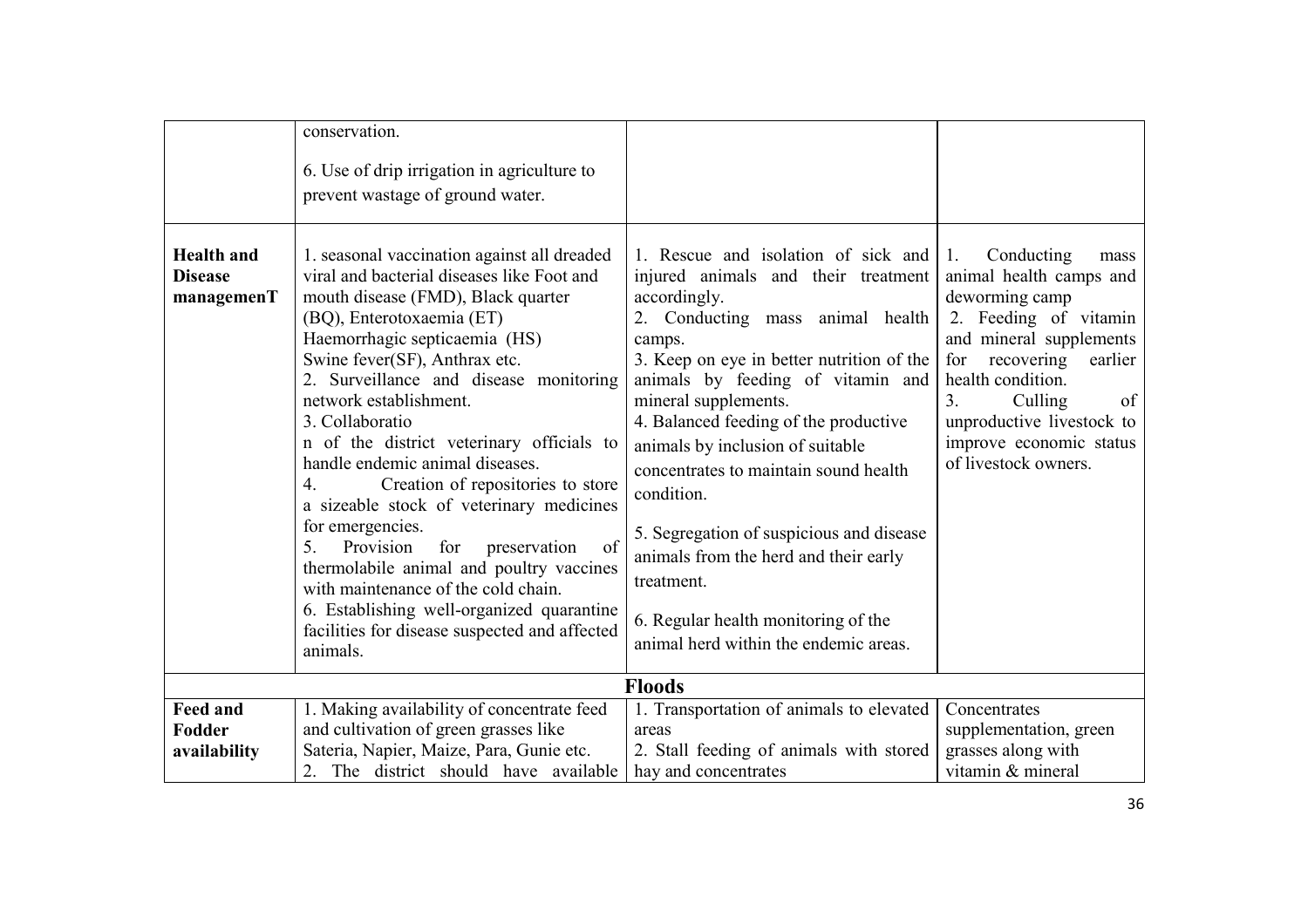|                                                  | reserves of concentrate mixture, stocks of<br>silage and hay, adequate quantity of<br>vitamin and mineral mixture before flood.<br>3. Avoid wastage of feed and paddy<br>straws.<br>4. Arrangement for storing minimum<br>required quantity of hay and concentrates<br>per animals in farmer / LS keepers' house /<br>shed for feeding animals during floods. | 3. Feeding of fodder tree leaves like<br>subabul, mango, jackfruit,<br>neem,<br>bamboo leaves etc.<br>4. Feeding of urea treated paddy straws<br>and UMMB, hay, concentrates along<br>with vitamin & mineral mixture.<br>5. Community shelter.                                                                                                                  | mixture should be<br>provided to all the<br>animals.                                                                                                                                                                                                                               |
|--------------------------------------------------|---------------------------------------------------------------------------------------------------------------------------------------------------------------------------------------------------------------------------------------------------------------------------------------------------------------------------------------------------------------|-----------------------------------------------------------------------------------------------------------------------------------------------------------------------------------------------------------------------------------------------------------------------------------------------------------------------------------------------------------------|------------------------------------------------------------------------------------------------------------------------------------------------------------------------------------------------------------------------------------------------------------------------------------|
| <b>Drinking</b><br>water                         | 1. Overhead storage of water tank.                                                                                                                                                                                                                                                                                                                            | Utilization<br>of<br>chemical<br>1.<br>treated(Chlorinted) water as well as<br>boiled water                                                                                                                                                                                                                                                                     | 1. Community water tank<br>establishment.                                                                                                                                                                                                                                          |
| <b>Health</b> and<br><b>Disease</b><br>managemen | 1. Seasonal vaccination against all dreaded<br>viral and bacterial diseases like Foot and<br>mouth disease (FMD), Black quarter<br>(BQ), Enterotoxaemia (ET)<br>Haemorrhagic septicaemia (HS)<br>Swine fever (SF), Anthrax etc.<br>2. Surveillance and disease monitoring<br>network establishment.                                                           | 1. Rescue and isolation of sick and<br>injured animals and their treatment<br>accordingly.<br>2. Conducting mass animal health<br>camps.<br>3. Proper hygienic and sanitation of the<br>animal shed<br>4. Keep on eye in better nutrition of the<br>animals by feeding of vitamin and<br>mineral supplements.<br>5. Spraying of fly repellants in animal<br>she | 1. Post flood<br>disease<br>like<br>management<br>conducting mass animal<br>health camps, vaccination<br>camp against probable<br>outbreak and deworming<br>of the animals etc.<br>3. Feeding of vitamin and<br>mineral supplements for<br>recovering earlier health<br>condition. |
|                                                  |                                                                                                                                                                                                                                                                                                                                                               | Heat & Cold wave                                                                                                                                                                                                                                                                                                                                                |                                                                                                                                                                                                                                                                                    |
| <b>Shelter/Enviro</b><br>nment                   | 1. Arrangement for protection from heat   Heat wave:<br>wave                                                                                                                                                                                                                                                                                                  | 1. Allow the animals early in the                                                                                                                                                                                                                                                                                                                               | 1.<br>Supplementation of<br>feed<br>and<br>adequate                                                                                                                                                                                                                                |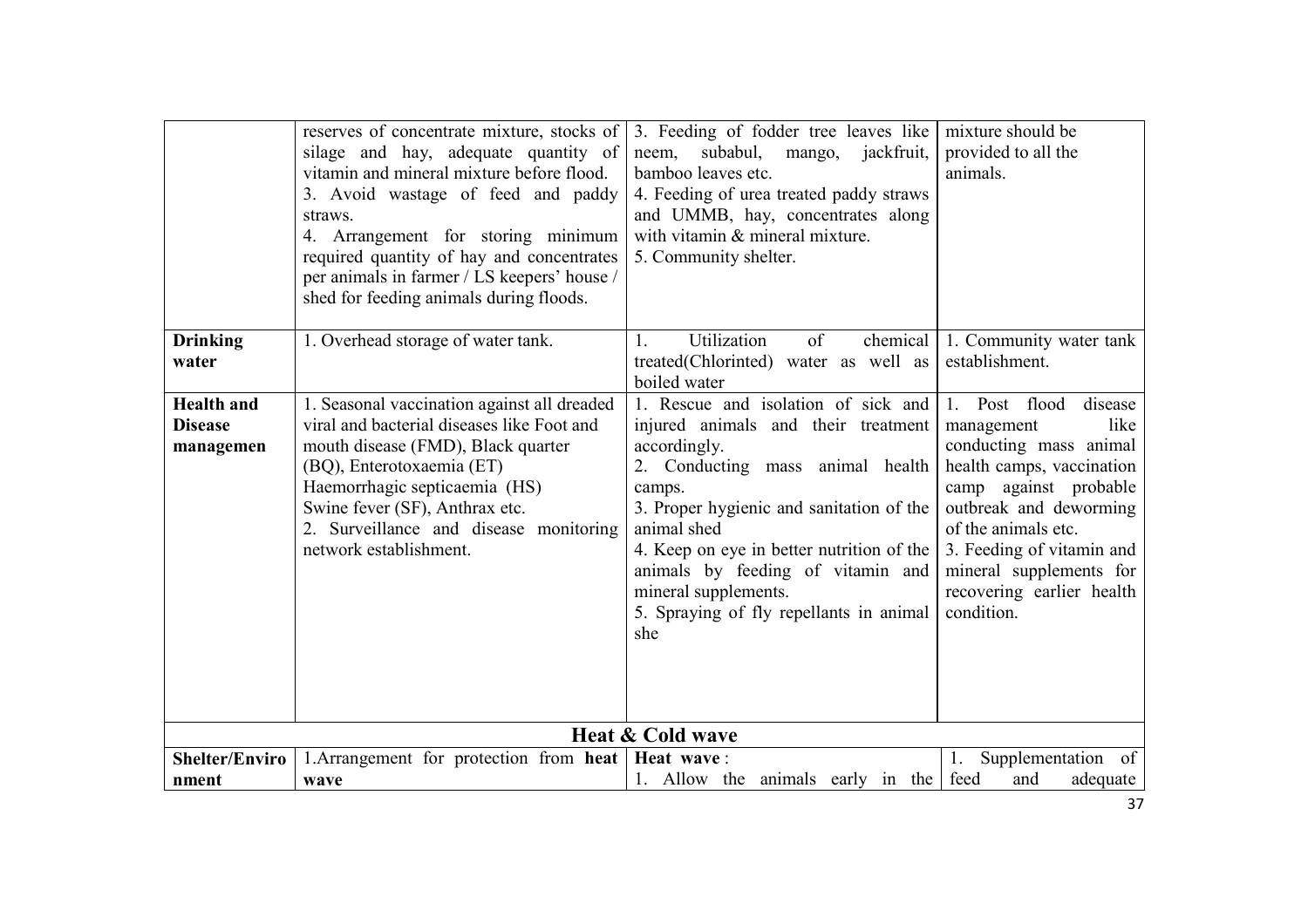| management                                        | Plantation around the shed<br>$\ddot{1}$<br>ii) Water sprinklers / foggers in the<br>shed<br>iii) Application of white reflector paint<br>on the roof.<br>2. Provision of community shelter.<br>Cold wave: Covering all the wire meshed<br>walls / open area with gunny bags/<br>polyethylene sheets (with a mechanism for<br>lifting during the day time and putting<br>down during night time) | morning or late in the evening for<br>grazing during heat waves.<br>2. Put on the foggers / sprinklers during<br>heat weave.<br>3. Arrangement of wallowing tank for<br>relieving from summer stress in case of<br>animals like buffalo and pigs.<br>4. Supply adequate pure and clean<br>drinking water during heat waves.<br>5. In severe cases of heat stress, vitamin<br>'C' and electrolytes should be added in<br>drinking water to the animals. | drinking water to the<br>animals as per routine<br>schedule.<br>2. Allow the animals for<br>grazing (normal timings) |
|---------------------------------------------------|--------------------------------------------------------------------------------------------------------------------------------------------------------------------------------------------------------------------------------------------------------------------------------------------------------------------------------------------------------------------------------------------------|--------------------------------------------------------------------------------------------------------------------------------------------------------------------------------------------------------------------------------------------------------------------------------------------------------------------------------------------------------------------------------------------------------------------------------------------------------|----------------------------------------------------------------------------------------------------------------------|
| <b>Health</b> and<br><b>Disease</b><br>management | 1. Conducting seasonal vaccination<br>programme against all possible viral and<br>bacterial diseases.                                                                                                                                                                                                                                                                                            | <b>Cold wave:</b><br>1. Allow for grazing between 10AM to<br>3PM during cold waves.<br>Feed green<br>fodder/silage<br>2.<br>concentrates during day time and<br>roughages / hay during night time in<br>case of heat waves<br>3. Fed more concentrates to the animal<br>during cold waves.<br>1. Antistress management.<br>2. Rescue of sick and injured animals<br>and their treatment                                                                | Conducting mass animal<br>health camps and<br>mass deworming camps                                                   |
|                                                   | 2. Surveillance and disease monitoring<br>network establishment.                                                                                                                                                                                                                                                                                                                                 | 3. Conducting mass animal health camps                                                                                                                                                                                                                                                                                                                                                                                                                 |                                                                                                                      |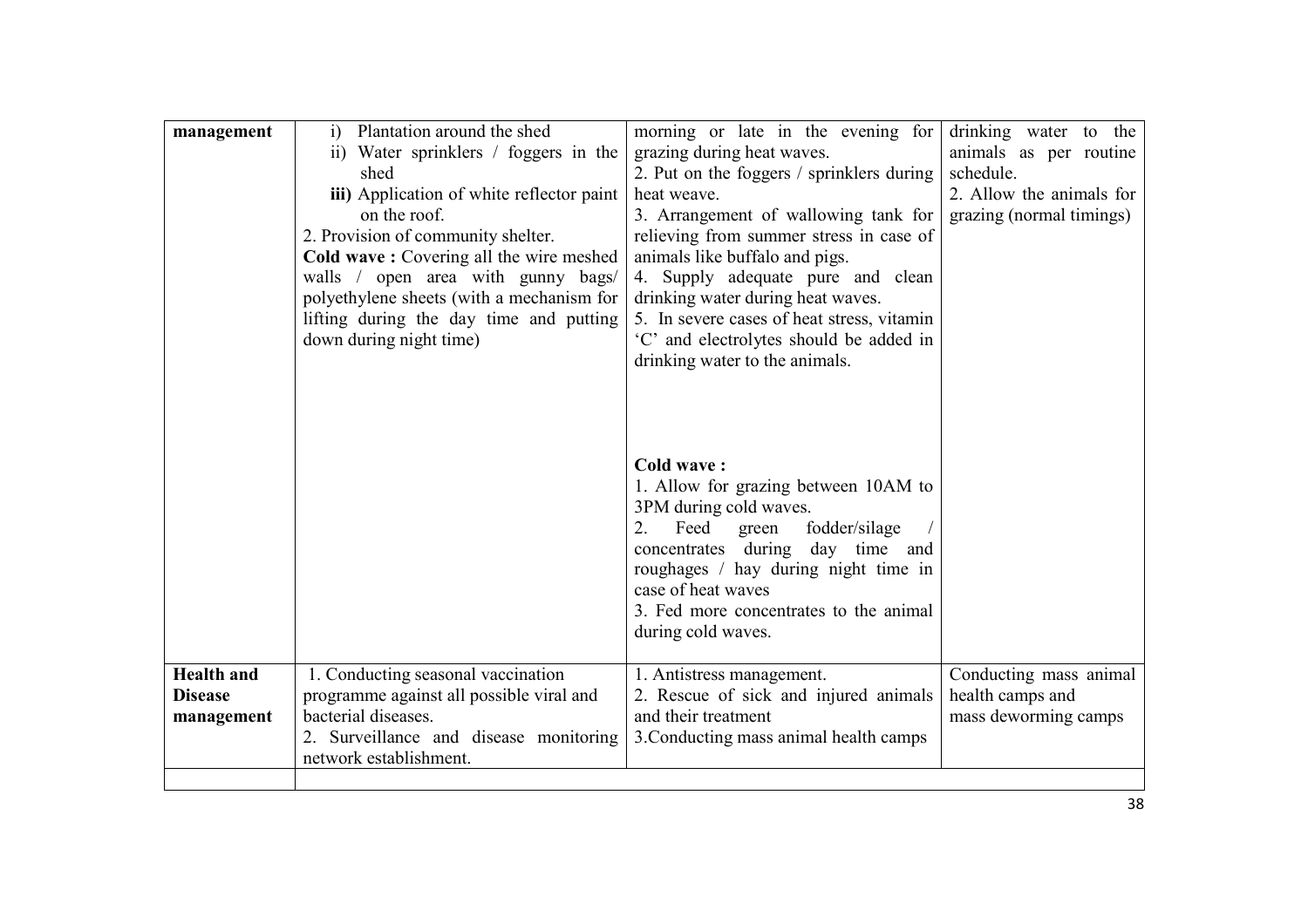| applicable<br>e district :<br>N0t<br>Lakhimpur<br>tor |
|-------------------------------------------------------|
|                                                       |

### 2.5.2 Poultry:

|                                                     | <b>Suggested contingency measures</b>                                                                                                                                                                                                                                                    |                                                                                                                                                                                                                                                                                                                                                                                                                      |                                                                                                                                                                        |
|-----------------------------------------------------|------------------------------------------------------------------------------------------------------------------------------------------------------------------------------------------------------------------------------------------------------------------------------------------|----------------------------------------------------------------------------------------------------------------------------------------------------------------------------------------------------------------------------------------------------------------------------------------------------------------------------------------------------------------------------------------------------------------------|------------------------------------------------------------------------------------------------------------------------------------------------------------------------|
|                                                     | Before the event <sup>a</sup>                                                                                                                                                                                                                                                            | During the event                                                                                                                                                                                                                                                                                                                                                                                                     | After the event                                                                                                                                                        |
|                                                     |                                                                                                                                                                                                                                                                                          | <b>Drought</b>                                                                                                                                                                                                                                                                                                                                                                                                       |                                                                                                                                                                        |
| <b>of</b><br><b>Shortage</b><br>feed<br>ingredients | 1. Storing of concentrate feed<br>for the bird.<br>2. Use of good quality poultry<br>obtain<br>optimum<br>feed<br>to<br>growth, body weight gain and<br>productivity.<br>3. Use of good quality poultry<br>to obtain<br>optimum<br>feed<br>growth, body weight gain and<br>productivity. | 1. Supplementation of household grains to poultry.<br>2. Supplementation of shell girit/calcium to the<br>laying birds<br>3. Utilization of kitchen wastes for feeding small<br>sized backyard poultry flocks<br>4. Prompt marketing of the meat type birds with<br>optimum body weight gain.<br>5. Selling of poultry wastes and gunny bags to<br>contribute for the feed costs.<br>6. Minimizing the feed wastage. | 1. Supplementation of<br>household grains to the birds.<br>2. Use of good quality poultry<br>feed to obtain optimum<br>growth<br>3. Proper storage of poultry<br>feed. |
| <b>Drinking water</b>                               | 1. Rain water harvesting.<br>2. Provision for storage of<br>drinking water.<br>3. Utilization of ground water<br>reserves for drinking purposes<br>after purification.                                                                                                                   | 1. Judicious use of drinking water.<br>2. Minimizing wastage of drinking water.                                                                                                                                                                                                                                                                                                                                      | 1. Providing water ad-<br>libitum.<br>2. Developing drinking water<br>storage facilities.                                                                              |
| <b>Health</b><br>disease<br>and<br>management       | 1. Culling of weak and<br>diseased birds.                                                                                                                                                                                                                                                | 1. Regular supplementation of necessary vitamins<br>to the birds for improving productivity.                                                                                                                                                                                                                                                                                                                         | 1. Maintenance of proper<br>hygiene and sanitation in the                                                                                                              |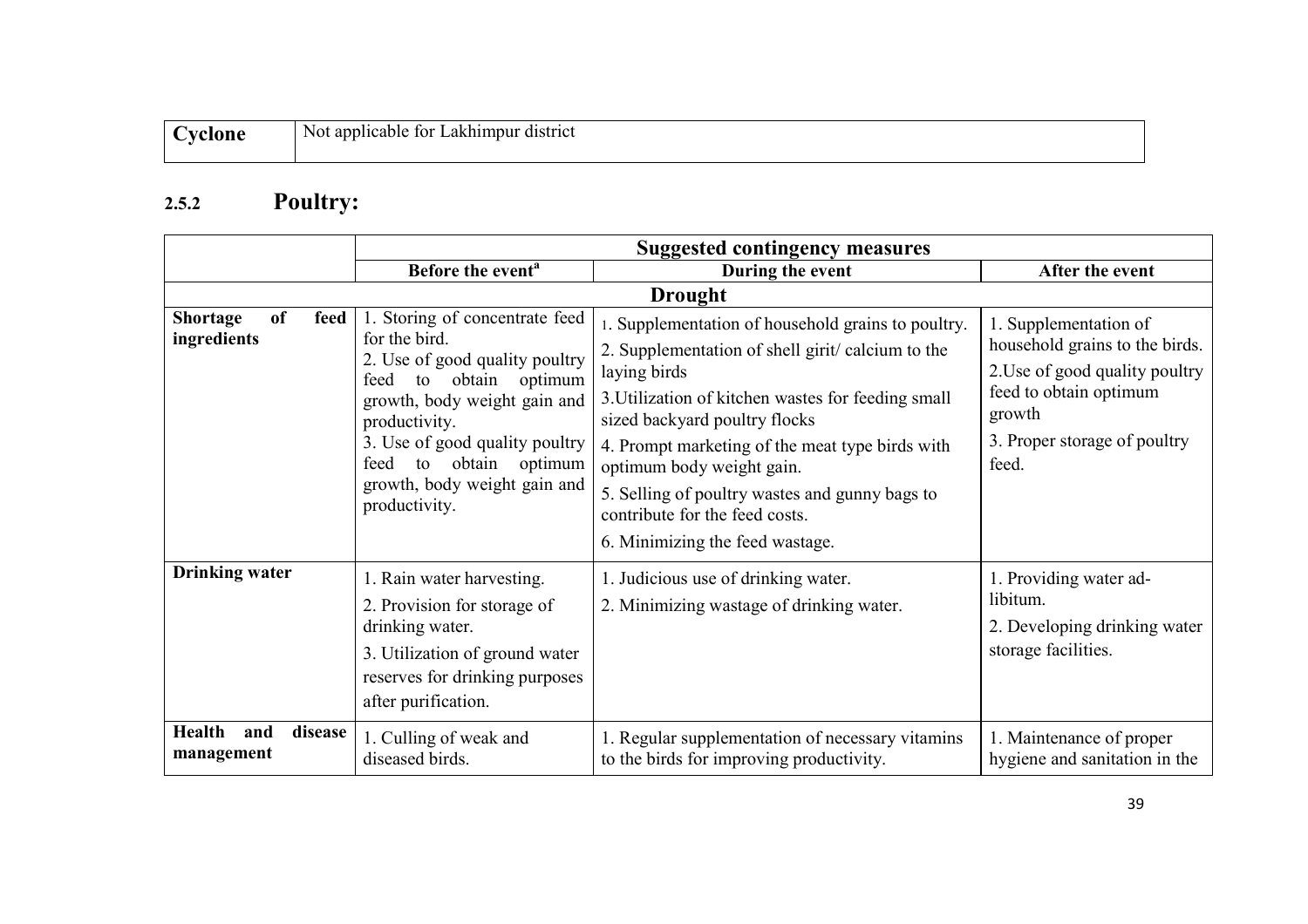|                                              | 2. Timely de-worming.<br>3. Vaccination against<br>endemic diseases especially<br>Ranikhet disease.<br>4. Insurance of birds.<br>5. Arrangement of brooding<br>facilities for young chicks.<br>6. Construction of good<br>quality poultry houses or<br>farms to minimize disease<br>incidences and to avoid<br>predation by carnivores.<br>7. Proper waste disposal<br>system in poultry farms | 2. Immediate segregation of disease affected and<br>suspicious birds from the flock.<br>3. Maintenance of proper hygiene and sanitation in<br>the commercial poultry farms.<br>4. Regular cleaning of poultry houses to minimize<br>disease incidence.<br>5. Restricting trade of poultry, poultry meat and<br>eggs during outbreak of a disease having potential<br>to take an epidemic form.e.g. Bird flu.<br>6. Restriction against needless movement of<br>individuals in the farm premises.<br>7. Use of fly proof netting in poultry sheds to<br>prevent arthropod borne diseases.<br>8. Use of foot baths in front of the farm entrance to | poultry sheds.<br>2. Disposal of dead birds by<br>burning or by deep burial<br>with lime in pits of optimum<br>sizes.<br>3. Timely vaccination of all<br>the birds.<br>4. Culling of unproductive<br>poultry.<br>5. Timely marketing of meat<br>type poultry and poultry eggs<br>to minimize losses due to<br>mortality. |
|----------------------------------------------|------------------------------------------------------------------------------------------------------------------------------------------------------------------------------------------------------------------------------------------------------------------------------------------------------------------------------------------------------------------------------------------------|---------------------------------------------------------------------------------------------------------------------------------------------------------------------------------------------------------------------------------------------------------------------------------------------------------------------------------------------------------------------------------------------------------------------------------------------------------------------------------------------------------------------------------------------------------------------------------------------------------------------------------------------------|--------------------------------------------------------------------------------------------------------------------------------------------------------------------------------------------------------------------------------------------------------------------------------------------------------------------------|
|                                              | possessing large flocks.<br>8. Provision for balanced<br>feeding of productive birds.                                                                                                                                                                                                                                                                                                          | minimize disease transmission.                                                                                                                                                                                                                                                                                                                                                                                                                                                                                                                                                                                                                    |                                                                                                                                                                                                                                                                                                                          |
|                                              |                                                                                                                                                                                                                                                                                                                                                                                                | <b>Floods</b>                                                                                                                                                                                                                                                                                                                                                                                                                                                                                                                                                                                                                                     |                                                                                                                                                                                                                                                                                                                          |
| <b>Shortage</b><br>of<br>feed<br>ingredients | 1. Storing of concentrate feed<br>for the bird.<br>2. Culling of weak birds.                                                                                                                                                                                                                                                                                                                   | 1. Use stored feed as supplement.<br>2. Don't allow for scavenging.                                                                                                                                                                                                                                                                                                                                                                                                                                                                                                                                                                               | of<br>Supplementation<br>well<br>concentrates<br>as<br>as<br>vitamin and minerals to all<br>the birds.                                                                                                                                                                                                                   |
| <b>Drinking water</b>                        | Supply of adequate pure and<br>clean drinking water.                                                                                                                                                                                                                                                                                                                                           | Supply of adequate pure and clean drinking water.                                                                                                                                                                                                                                                                                                                                                                                                                                                                                                                                                                                                 | Supply of adequate pure and<br>clean drinking water.                                                                                                                                                                                                                                                                     |
| Health and<br>disease<br>management          | 1. Culling of sick birds.<br>2. Routine deworming and<br>vaccination against dreaded<br>viral diseases like RD, IBD,                                                                                                                                                                                                                                                                           | 1. Sanitation of poultry house<br>2. Treatment of affected birds<br>3. Prevent water logging surrounding the sheds<br>4. Sprinkle lime powder to prevent ammonia                                                                                                                                                                                                                                                                                                                                                                                                                                                                                  | 1. Feeding of vitamin and<br>mineral supplements                                                                                                                                                                                                                                                                         |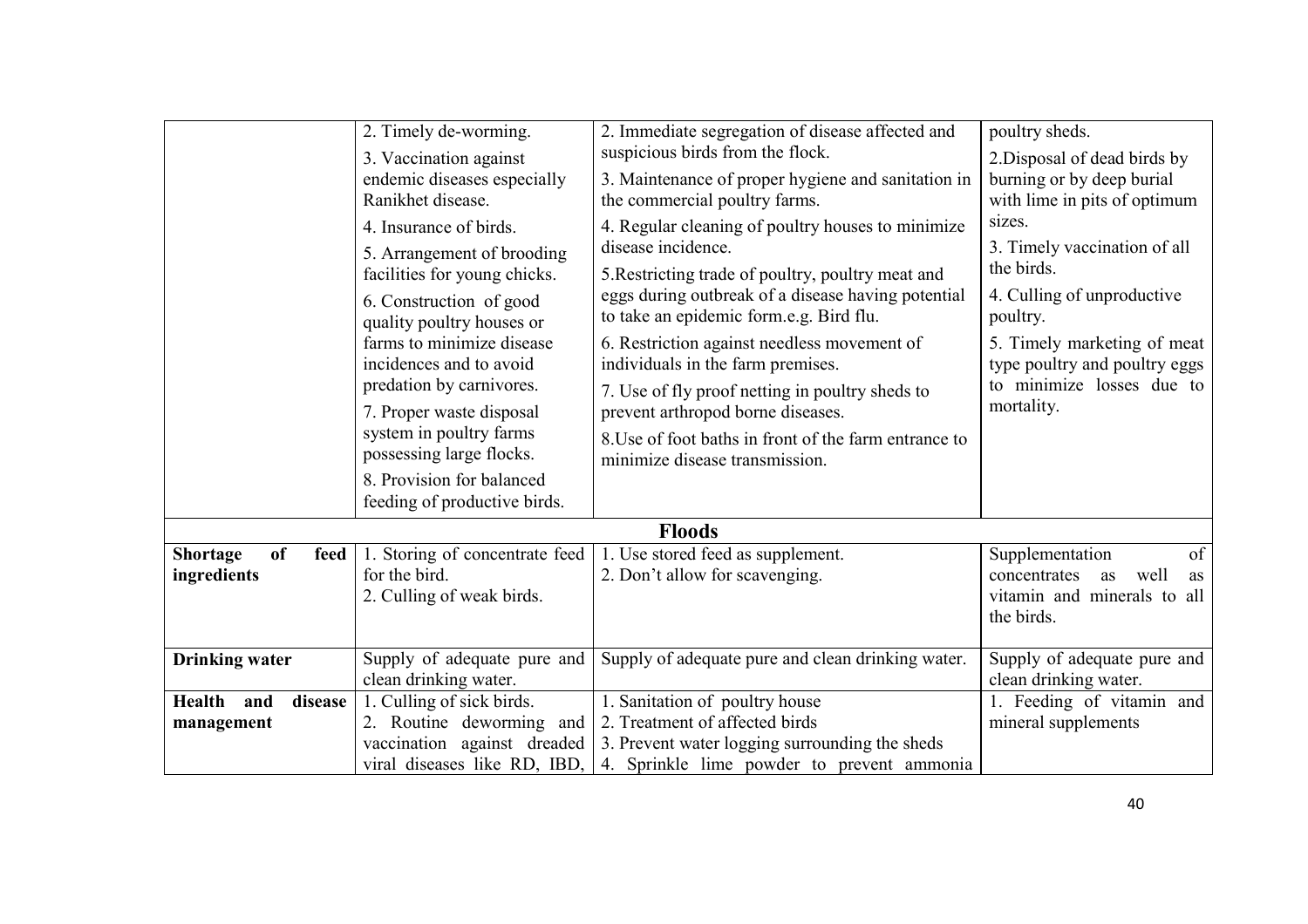|                                        | fowl pox etc.<br>3. In case of susceptible birds<br>antibiotic powder in<br>add<br>drinking water to prevent any<br>bacterial disease outbreak. | accumulation due to dampness                                                                        | of<br>2.<br>Disposal<br>poultry<br>manure to prevent protozoal<br>problem<br>Supplementation<br>3.<br>of<br>antibiotics and coccidiostats<br>in feed.<br>Routine<br>vaccination<br>4.<br>programme. |
|----------------------------------------|-------------------------------------------------------------------------------------------------------------------------------------------------|-----------------------------------------------------------------------------------------------------|-----------------------------------------------------------------------------------------------------------------------------------------------------------------------------------------------------|
|                                        |                                                                                                                                                 | <b>Heat wave and cold wave</b>                                                                      |                                                                                                                                                                                                     |
| <b>Heat wave</b>                       |                                                                                                                                                 |                                                                                                     |                                                                                                                                                                                                     |
| Shelter/environment<br>management      | Provision of proper shelter<br>with good ventilation                                                                                            | In severe cases, foggers/water sprinklers/wetting<br>of hanged gunny bags should be arranged        | Routine<br>practices<br>are<br>followed.                                                                                                                                                            |
| Health<br>disease<br>and<br>management | Routine<br>deworming<br>and<br>vaccination against dreaded<br>viral diseases like RD, IBD,<br>fowl pox etc.                                     | 1. Supplementation of concentrates as well as<br>vitamin and minerals to all the birds.             | Routine<br>practices<br>are<br>followed                                                                                                                                                             |
| <b>Cold wave</b>                       |                                                                                                                                                 |                                                                                                     |                                                                                                                                                                                                     |
| Shelter/environment<br>management      | 1. Provision of proper shelter<br>2. Arrangement for brooding<br>3.<br>of<br>Assure<br>supply<br>continuous electricity                         | 1. Close all openings with polythene sheets<br>2. In severe cases, arrange heaters                  | Routine<br>practices<br>are<br>followed                                                                                                                                                             |
| Health<br>disease<br>and<br>management | Arrangement for protection<br>from chilled air                                                                                                  | 1. Supplementation of grains<br>2. Antibiotics in drinking water to protect birds<br>from pneumonia | Routine<br>practices<br>are<br>followed                                                                                                                                                             |

<sup>a</sup> based on forewarning wherever available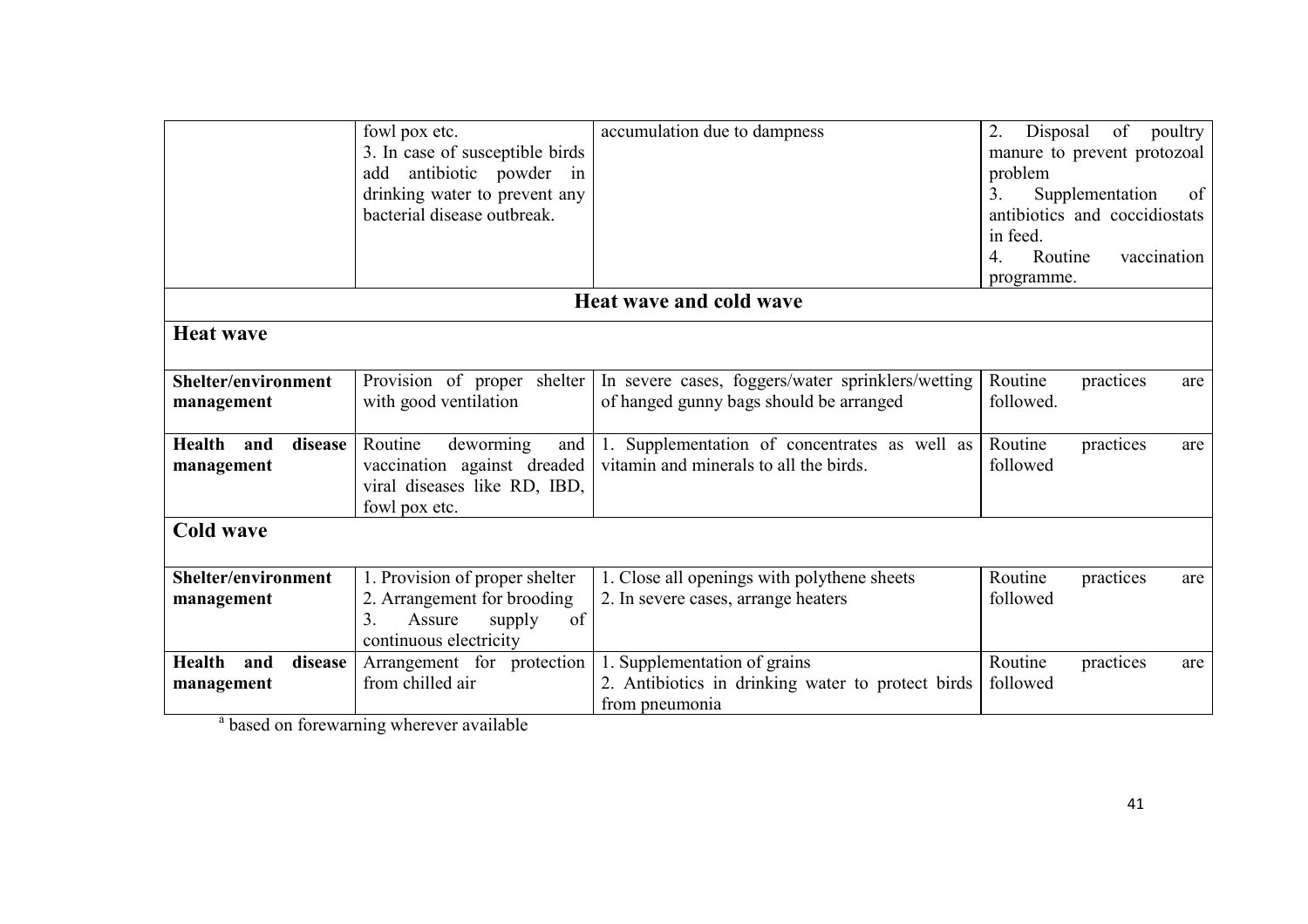| 2.5.3 | <b>Fisheries/ Aquaculture</b> |  |
|-------|-------------------------------|--|
|-------|-------------------------------|--|

| <b>Conditions</b>                                           | <b>Suggested contingency measures</b>                                  |                                                                     |                                                              |
|-------------------------------------------------------------|------------------------------------------------------------------------|---------------------------------------------------------------------|--------------------------------------------------------------|
|                                                             | Before the event <sup>a</sup>                                          | During the event                                                    | After the event                                              |
| 1) Drought                                                  |                                                                        |                                                                     |                                                              |
| A. Capture                                                  |                                                                        |                                                                     |                                                              |
| <b>B.</b> Aquaculture                                       |                                                                        |                                                                     |                                                              |
| (i) Shallow water depth due to<br>insufficient rains/inflow | 1. Reduce the stocking density of<br>fish by harvesting the marketable | 1. Application of feed and FYM<br>should be restricted              | 1. After drought one partial<br>harvesting should be done to |
|                                                             | sized fishes                                                           | 2. Aeration should be done either                                   | check the fish health. If any                                |
|                                                             | 2.A portion of the pond should be                                      | manually or mechanically at least                                   | symptoms of disease notice,                                  |
|                                                             | made more deeper so that during                                        | two times in a day                                                  | measures should be taken                                     |
|                                                             | drought fishes can take shelter.                                       | 3. Netting over pond can be made                                    | immediately consulting Fishery                               |
|                                                             | 3.If possible pump water into the                                      | against attack of predatory birds                                   | personnel                                                    |
|                                                             | pond from other sources<br>4. Encourage air breathing fishes           | 4. Frequent netting activities<br>should be restricted              | 2. Lime should be applied at<br>proper dose                  |
|                                                             | like magur culture rather IMC                                          |                                                                     | 3. Restock the pond with bigher                              |
|                                                             | 5. Provide mechanical aerator if                                       | 5. Lime should be applied at little<br>higher dose than normal dose | fingerlings if available.                                    |
|                                                             |                                                                        | 6.KmnO4 can also be applied @ 2-                                    | 4.If water quality and fish health                           |
|                                                             | possible.                                                              | 4 ppm                                                               | is good enough then start                                    |
|                                                             |                                                                        |                                                                     | feeding                                                      |
| (ii) Impact of salt load build up in                        | a. Encourage Azolla pinnata to                                         | a.Don't disturb the pond by                                         | a. After drought check water                                 |
| ponds/ change in water quality                              | check eutrophication and                                               | netting, application of feed and                                    | quality and health of fish                                   |
|                                                             | excessive evaporation                                                  | FYM etc                                                             | b.As soon as water quality and                               |
|                                                             | b. Lime should be applied                                              | b. Activities like bathing by                                       | fish health become normal start                              |
|                                                             | according to PH of water                                               | human/domestrict animal, washing                                    | feeding and other regular                                    |
|                                                             |                                                                        | of cloths should be totally stopped                                 | activities                                                   |
| 2) Floods                                                   |                                                                        |                                                                     |                                                              |
| A. Capture                                                  |                                                                        |                                                                     |                                                              |
| <b>B.</b> Aquaculture                                       |                                                                        |                                                                     |                                                              |
| (i) Inundation with flood water                             | a. Repair broken/damage dykes of                                       | a.Place bamboo screen or nylon                                      | a. Apply lime at proper dose at                              |
|                                                             | pond                                                                   | nets around the pond dyke                                           | rugular intervals                                            |
|                                                             | b. Increase height of pond dyke so                                     | b.Stop application of feed,                                         | b.Repeated netting should be                                 |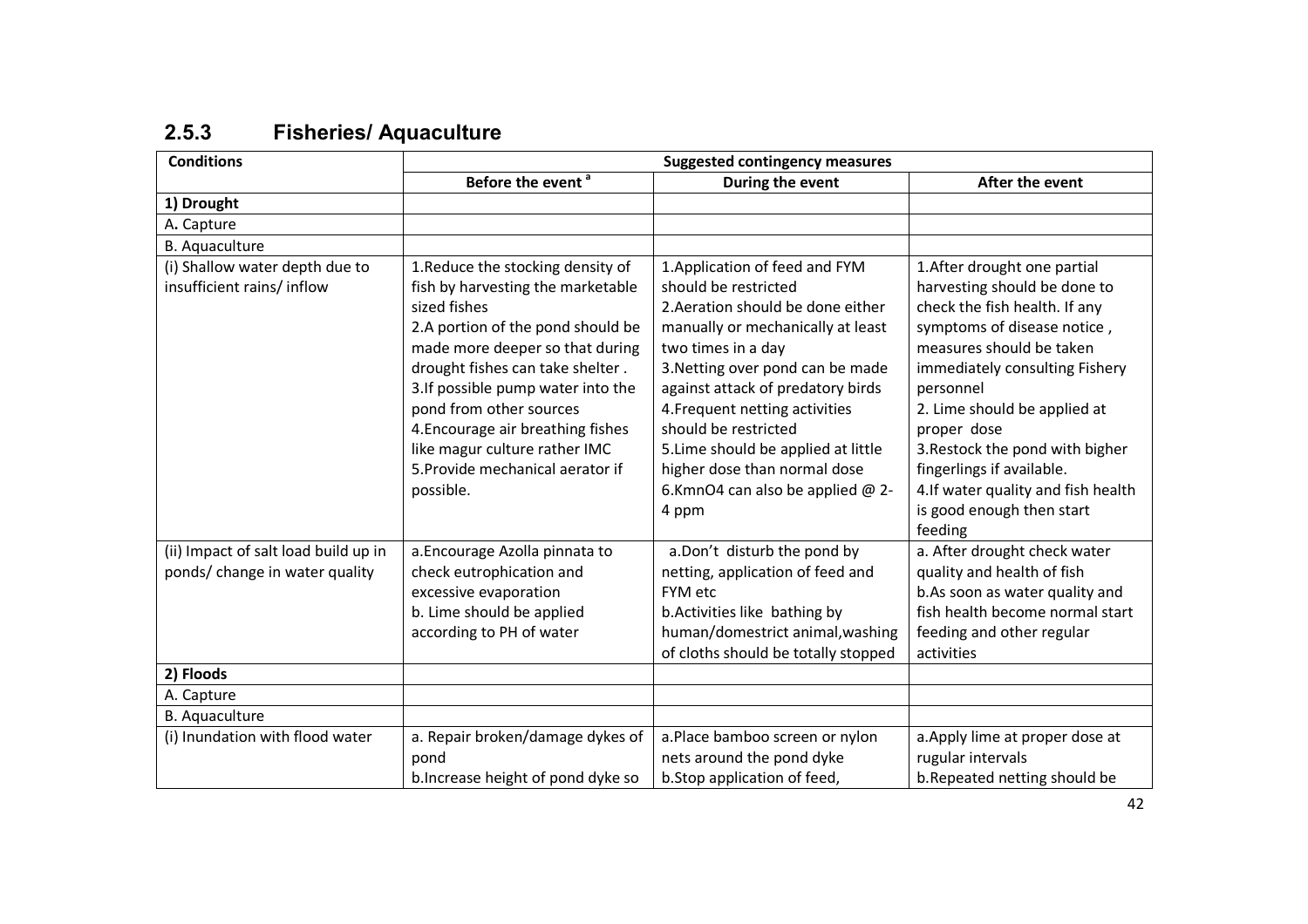|                                      | that flood water can't enter      | fertilizer and lime            | done to check fish health and     |
|--------------------------------------|-----------------------------------|--------------------------------|-----------------------------------|
|                                      | c.Keep bamboo screen or nylon     | c.As soon as flood water level | prevent entry of any unwanted     |
|                                      | nets ready for sudden rise of     | decreases apply KmnO4 @ 2-4ppm | and ptredatory birds              |
|                                      | flood water level                 |                                | c.Apply KmnO4 @2-4 ppm            |
|                                      | d.Check the condition of inlets   |                                |                                   |
|                                      | and out lets of pond, if require  |                                |                                   |
|                                      | make necessary repairement        |                                |                                   |
|                                      | e.Marketable sized fishes should  |                                |                                   |
|                                      | be harvested                      |                                |                                   |
| (ii) Water continuation and          | Reduce the stocking density of    | a. Stop feeding to fish        | a. Examine water quality and then |
| changes in water quality             | fish by harvesting the marketable | b.Stop application of manure   | undertake application of lime,    |
|                                      | sized fishes                      |                                | manuare and feeding               |
|                                      | b.Stop application of feed,       |                                |                                   |
|                                      | fertilizer and manure             |                                |                                   |
|                                      | c.Lime should be applied at       |                                |                                   |
|                                      | proper dose                       |                                |                                   |
| (iii) Health and diseases            | a. Lime should be applied at      | Stop feeding, manuaring and    | a. Check fish health by netting   |
|                                      | proper dose                       | netting activities             | b. Lime should be applied at      |
|                                      | b.Apply KmnO4 @ 2-4 ppm           |                                | proper dose                       |
|                                      | frequently                        |                                | c. Apply CIFAX                    |
|                                      |                                   |                                |                                   |
| (iv) Loss of stock and inputs (feed, |                                   |                                |                                   |
| chemicals, etc)                      |                                   |                                |                                   |
| (v) infrastructure damage            |                                   |                                |                                   |
| (pumps, aerators, huts etc)          |                                   |                                |                                   |
| (vi) Any other                       |                                   |                                |                                   |
| 3) Cyclone/ Tsunami                  | Not applicable                    |                                |                                   |
| A. Capture                           |                                   |                                |                                   |
| <b>B.</b> Aquaculture                |                                   |                                |                                   |
| 4. Heat wave and cold wave           |                                   |                                |                                   |
| A. Capture                           |                                   |                                |                                   |
| <b>B.</b> Aquaculture                |                                   |                                |                                   |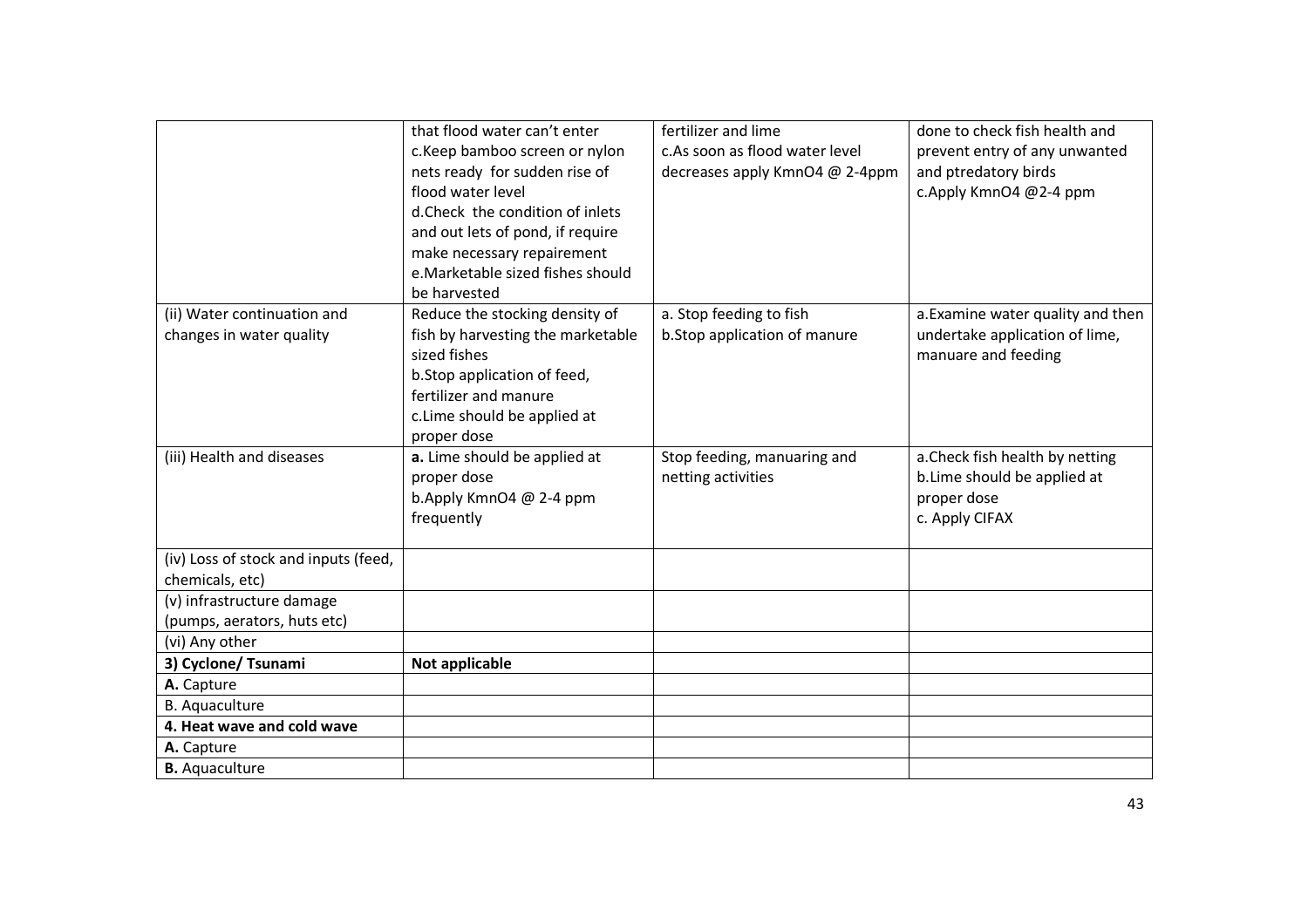<sup>a</sup> based on forewarning wherever available

Annexure I Map of the district North lakhimpur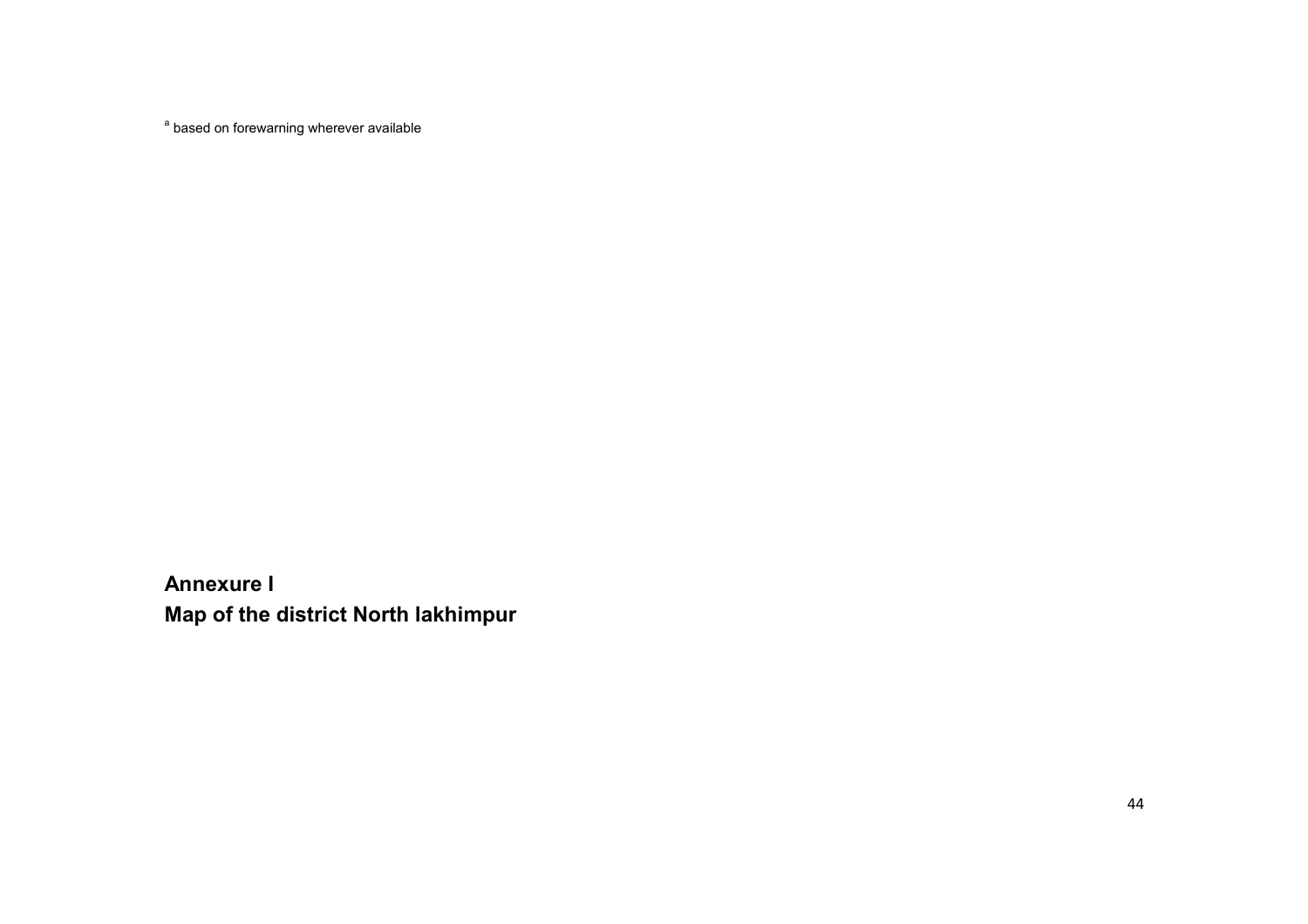

#### Annexure II

#### Mean annual rainfall as Annexure -II

Monthly Rainfall (2000 - 2010) at KVK Lakhimpur

| Months   | 2000 | 2001          | 2002 | 2003               | 2004            | 2005       | 2006                 | 2007                  | 2008                          | 2009         | 2010                    |
|----------|------|---------------|------|--------------------|-----------------|------------|----------------------|-----------------------|-------------------------------|--------------|-------------------------|
| Januarv  | 50.7 | ∣ວ.∶          | ັ.   | ∽<br>$\cdot \cdot$ | 700<br><u>.</u> | -6<br>54.6 | 10.9                 | ⊌.∶                   | $\overline{\phantom{a}}$<br>J | 33 2<br>ے. ت | ∪.∪                     |
| February | 29.3 | $\sim$<br>ວ.ອ | ົ    | 67.                | 89              | 109.4      | -<br>16 <sup>1</sup> | O <sub>4</sub><br>01. | 21<br>1.9                     | 9.           | $\sim$<br>$\sim$<br>ა.ა |